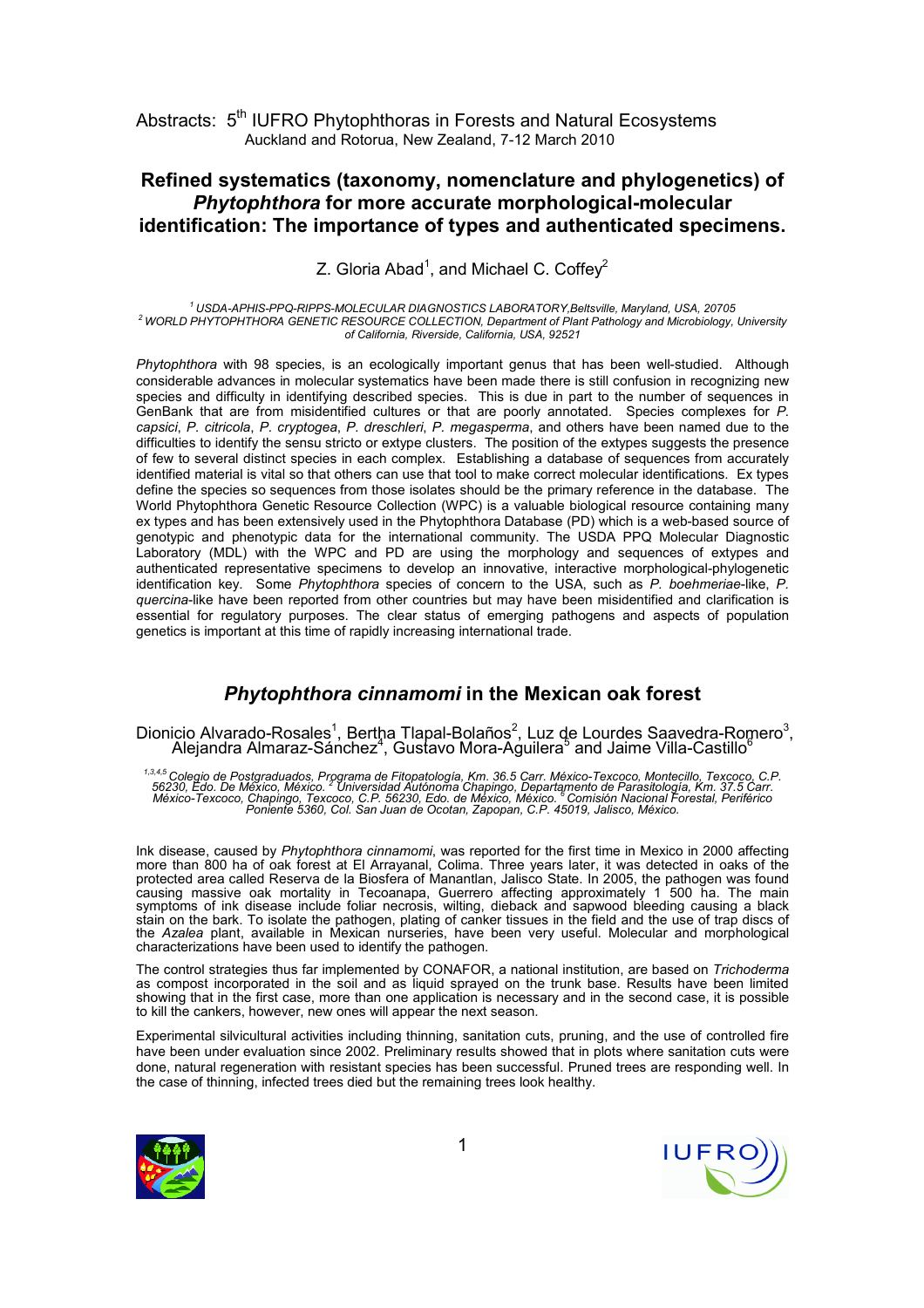## Confirm Detection of Phytophthora ramorum and P. palmivora from positive ImmunoStrips® components using PCR

Francisco J. Avila<sup>1</sup>, Z. Gloria Abad<sup>2</sup>, Michael D. Coffey<sup>3</sup>, John Rascoe<sup>2</sup>, Jorge A. Abad<sup>4</sup> and Gerardo Martinez

 Agdia, Inc., 30380 County Road 6, Elkhart, IN 46514 USDA-APHIS-PPQ-PHP-PSPI-MDL, BLDG 580, BARC-E, Powder Mill Road, Beltsville, MD 20705 Department of Plant Pathology and Microbiology, University of California, 3206 Webber Hall, Riverside, CA 92521 USDA APHIS PPQ PGQP, Bldg 580 BARC-East, Powder Mill Road, Beltsville, MD 20705 Sede Américas, Calle 20 A N° 43 A 50 - Pisos 2 y 4, PBX: (1) 2086300

This study was conducted to determine if ImmunoStrips® developed in Agdia to detect Phytophthora species can be used as the DNA source to confirm the detection of Phytophthora ramorum and P. palmivora by PCR. Samples flow vertically in the ImmunoStrips<sup>®</sup> from a sample pad to a conjugate pad, to a nitrocellulose membrane and then an absorbent pad. The test is negative if only the control line is visible and positive if two lines, control and test line; are observed. DNA was extracted from test line and sections of sample pads of ImmunoStrips<sup>®</sup> testing positive with extracts of rhododendron leaves infected with P. ramorum and extracts from palm trees infected with P. palmivora. PCR using the primer sets PHY-OO.F/R, specific to Phytophthora; amplified ca 750-800 bp. The sequence of the PCR indicated that P. ramorum was amplified in 100% of the DNA samples from positive ImmunoStrips<sup>®</sup> to P. ramorum. P. palmivora was amplified in 87% of DNA extracted from sample pads and 70% from the test line. These results suggested that positive ImmunoStrips® can be used to confirm the detection of P. ramorum and P. palmivora by PCR. Sample pads were more accurate to confirm the detection of P. palmivora but either the sample pad or the test line .<br>can be used to confirm the detection of P. ramorum. The ImmunoStrips® can be recommended as field tests and the pad as a source of DNA to confirm the detection P. ramorum and P. palmivora on the original field samples.

## Pathogenicity of Phytophthora taxon Agathis (PTA)

Ross E. Beever<sup>1</sup>, Sarah Tsai<sup>1</sup>, Nick W. Waipara<sup>2</sup>,<br>Margaret A. Dick and Tod D.Ramsfield<sup>3</sup>

<sup>1</sup> Landcare Research, Private Bag 92170, Auckland, New Zealand <sup>2</sup><br>Auckland Regional Council, Private Bag 92012, Auckland, New Zealand <sup>3</sup>Scion, Private Bag 3020, Rotorua, New Zealand

Kauri (Agathis australis, Araucariaceae) is a dominant tree of lowland native forests in northern New Zealand.

Phytophthora taxon Agathis (PTA) was first recorded from this host (as P. heveae) in 1974. Phylogenetic analysis indicate it is closely related to P. castaneae (syn P. katsurae), but it differs from this species morphologically in its rugose, as distinct from bullate, oogonia (Beever et al 2009). In the field, it associated with a collar rot, causing large bleeding lesions near the ground, yellowing foliage and frequent tree death. Quantitative permanent plot data indicate trees of a wide size range are affected in natural ecosystems. Pathogenicity tests in a greenhouse using small saplings and agar plug inoculation showed PTA is highly virulent to kauri. However, they indicate it is not virulent, or only slightly so, to species of *Araucaria* from Brazil (A. angustifolia) and Australasia (A. bidwillii, A columnaris, A. cunninghamii) and to a range of other woody species that occur in kauri ecosystems.

Beever, R. E., Waipara, N. W., Ramsfield, T. D., Dick, M.A., & Horner, I.J. 2009. Kauri (Agathis australis) under threat from Phytophthora? In E. M. Goheen & S.J. Frankel (Ed.) Proceedings of the fourth meeting of the International Union of Forest Research Organizations (IUFRO) Working Party S07.02.09: Phytophthoras in forests and natural ecosystems. Gen. Tech. Rep. PSW-GTR-221 (pp. 74-85). Albany, CA: U.S. Department of Agriculture, Forest Service, Pacific Southwest Research Station.



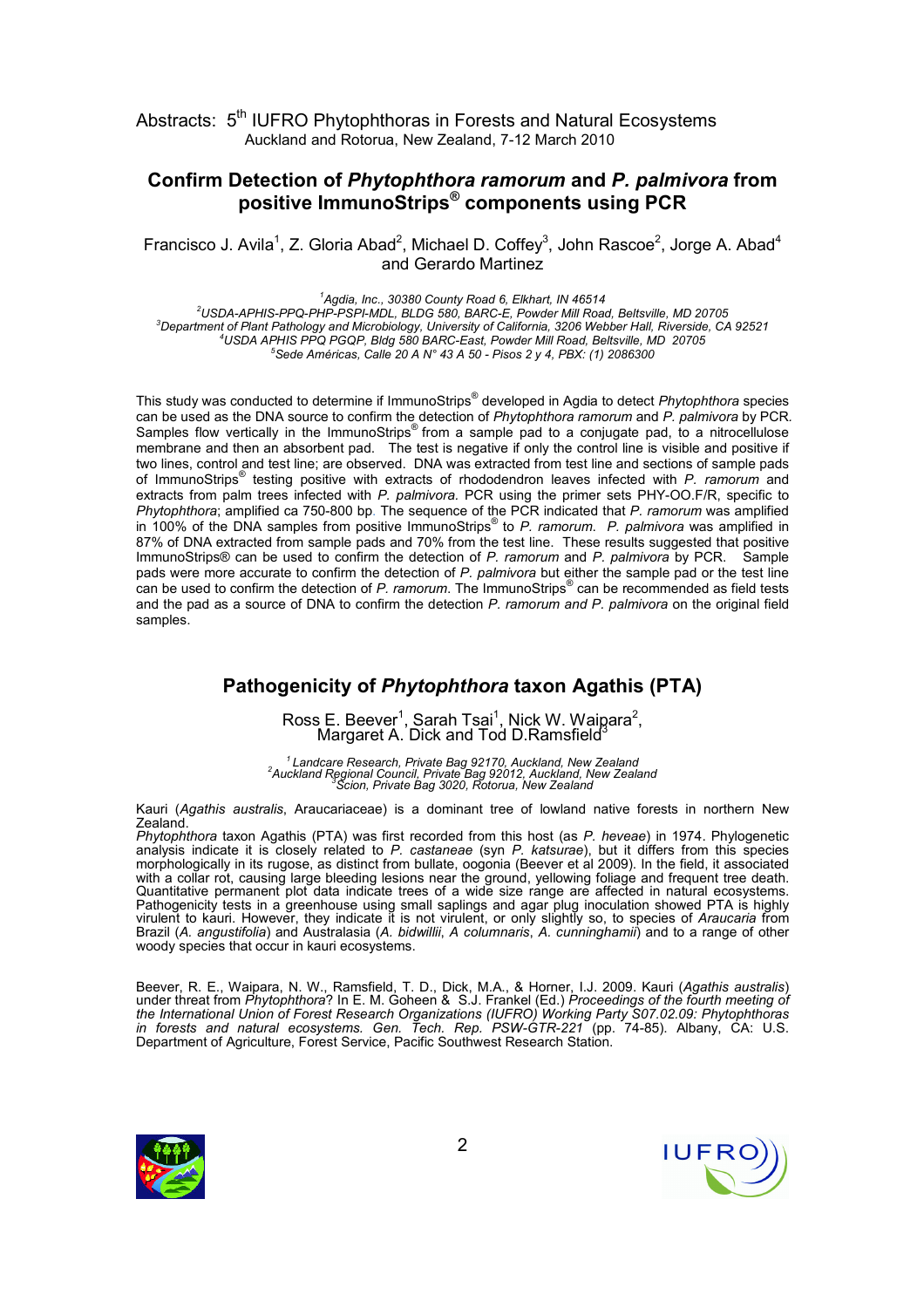#### Comparative efficacy of hygiene treatments used for disinfestation of Phytophthora Taxon Agathis (PTA) inoculum contained in soil

Stanley E. Bellgard, Elsa P. Paderes and Ross E. Beever

Landcare Research Private Bag 92170, Auckland Mail Centre, Auckland, 1142, New Zealand

A series of in vitro and soil-bioassay based experiments examined the comparative efficacy of TriGene II Advance™ (a halogenated tertiary amine) to suppress PTA inoculum (i.e. mycelium, motile zoospores and thick-walled oospores) against alternative hygiene agents. Three other generic classes of active ingredient were compared; quaternary ammonium (e.g. Phytoclean™), dipotassium peroxodisulphate (e.g. Virkon® S) and sodium hypochlorite (i.e. household bleach, Janola®). Of the agents tested, TriGene, and Phytoclean completely suppressed growth of PTA mycelium at all in vitro concentrations tested. Zoospores placed into TriGene (2%), Phytoclean (10%), Virkon (1%) and Janola (5%), did not survive, and could not initiate any colony formation after treatment. Virkon (0.2% a.i.), and Janola (0.05% a.i.) had the most significant impact on oospore viability. To test the efficacy of the treatments against PTA in soil, 1,500 oospores of PTA / gram were added to a soil sampled from the Huia Dam-site. Soaking the PTA infested soil in TriGene (2%) and Phytoclean (10%) completely suppressed PTA. Soaking the PTA infested soil in Virkon (1%) and Janola (5%) suppressed PTA, but not all soil fungi and bacteria. Results of the spray treatments showed a similar trend with all four treatments significantly reducing the infective potential of PTA.

# Ectomycorrhizal community structure in a healthy and a Phytophthora-infected chestnut (Castanea sativa Mill.) stand in central Italy

Jan Maarten Blom<sup>1</sup>, Andrea Vannini<sup>2</sup>, Anna Maria Vettraino<sup>2</sup>, Michael D. Hale<sup>1</sup> and<br>Douglas L. Godbold<sup>1</sup>

15 School of Environment and Natural Resources,Bangor University, Bangor, Gwynedd LL572UW, UK<br><sup>2</sup>Department of Plant Protection, University of Tuscia, Via S. Camillo de Lellis, Viterbo 01100, Italy

Ink disease caused by Phytophthora cambivora is a major disease of sweet chestnut (Castanea sativa). In two C. sativa stands in central Italy, one (Montesanti) that is infected with P. cambivora and the trees showing symptoms of ink disease and another healthy stand (Puzzella), the ectomycorrhizal (ECM) community structure was investigated. On the roots of the surviving trees of the diseased stand, 29 different ECM species were determined compared to 23 in the healthy stand. Eleven ECM species were common to both stands; however, a number of species were unique to one of the stands. Cenococcum geophilum was dominant at both sites, but the percentage colonisation was much higher at Montesanti (40.8%) compared to Puzzella (27.2%). There was a switch in species from Russula vesca, Russula lepida and Russula azurea at Puzzella to Russula nigricans, R. lepida and Russula delica at Montesanti. Both R. vesca and R. azurea were found only at the Puzzella site. At the diseased site, the ECMs formed had a smaller root tip diameter, and the ECM at the healthy site had more abundant extramatrical hyphae.



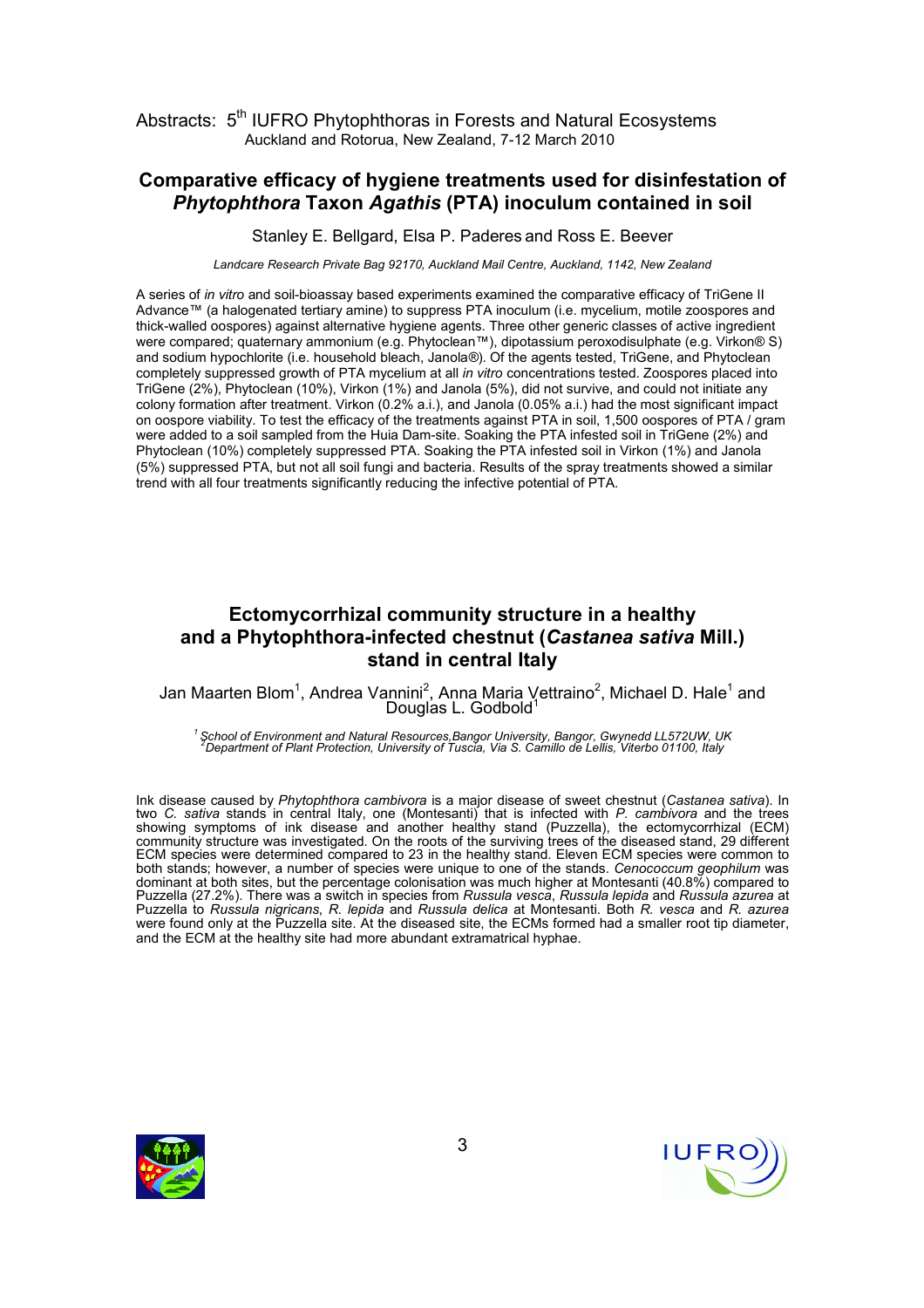# FP801 From Nursery to Forest: The Increasing Threat to Trees and Forest Ecosystems from the Genus Phytophthora

#### Working Group 3: Diagnostics

#### Peter Bonants<sup>1</sup>, Joszeph Bakyoni<sup>2</sup>, WG3 members

<sup>1</sup>Plant Research International, Wageningen, The Netherlands, <sup>2</sup>Plant Protection Institute, Hungarian Academy of Science, Budapest, Hungary

In Diagnostics for Phytophthora different aspects has to be handled with.

We identified the following aspects which should be addressed in the topic of Diagnostics for Phytophthora and raised questions to be answered for the different fields:

- o Visual symptoms: Can we make a correct diagnosis on visual symptoms? Do we have clear symptoms?
	- o Sampling: What is the correct sampling strategy for symptomless material?
- o Baiting: Is there a Golden Bait?
- o Morphology: Can we identify correctly Phytophthora based upon morphology and which structures do we need for that?
- o Serology: Is there enough specificity for Phytophthora species identification using antibodies available?
- o Molecular Biology: Do we have enough sequence information for species identification? Which genes? What kind of techniques/methods do we have for molecular identification/detection?
- o Identification: What kind of techniques/methods do we have for Phytophthora identification?
- o Detection: What kind of techniques/methods do we have for Phytophthora detection?
- o Databases: Make an inventory of the databases useful for Phytophthora
- o Links: Useful links for Phytophthora Diagnostics?

WG3 of COST action FP801 (www.abdn.ac.uk/woodland-threats/) has at the moment 50 members from 20 countries. An inventory has been made on the existing expertise in the different participating countries in the different topic fields mentioned above. Within WG3 a web portal has been set up in which all information will be gathered and distributed to the WG3 members concerning the different fields addressed above.

#### Interactions between tanoak and Phytophthora ramorum on a microscopic and molecular scale

#### Molly Botts, and Everett Hansen

#### Department of Botany and Plant Pathology, Oregon State University, Corvallis OR 97331 USA

Physiological interactions between the pathogen, Phytophthora ramorum, and one of its major hosts, Lithocarpus densiflorus, tanoak, are not well understood. The study of this interaction is important because tanoak is a species whose survival is threatened by this pathogen, and that plays a large role in facilitating the continued spread of the pathogen. The goals of our research are to determine which tissues and cell types of tanoak bark P. ramorum colonizes, identify the host defense responses that occur in infected tanoak tissue, and determine where elicitins are produced and localized in bark tissue. Elicitins are unique small proteins, produced by the pathogen with some implications for pathogenicity. The elicitin was traced in tanoak tissue through the use of a specific fluorescent antibody.

In results to date, hyphae have been observed entering bark and colonizing various bark tissues. Histological stains reveal production of phenolics and other host defense responses in conjunction with infection by P. ramorum. P. ramorum elicitin is produced in infected tanoak phloem tissues, illuminating hyphal call walls. Of the hyphae observable with this method, hyphal tips are seen in particular abundance. Hyphae have only been observed by this method in tissues that had been inoculated only two weeks before, and that were not yet heavily damaged.



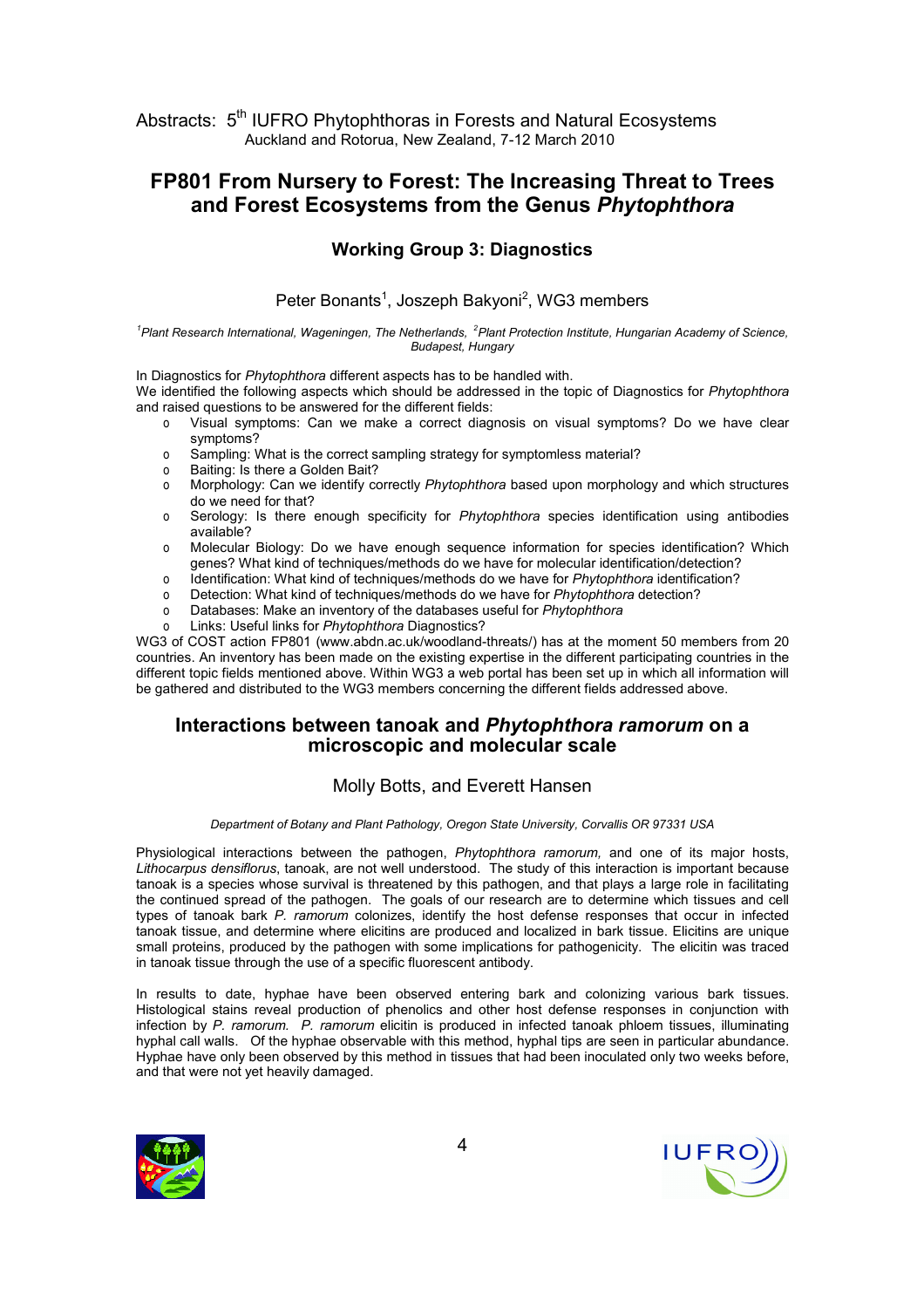#### New tree hosts and new disease etiologies beneath larch (Larix) infected by Phytophthora ramorum in the UK

C.M. Brasier<sup>1</sup> B. Jones<sup>2</sup> and J. F. Webber<sup>1</sup>,

1 Forest Research, Alice Holt Lodge, Farnham, Surrey, GU10 4LH; <sup>2</sup> Forestry Commission, c/o Defra, Polwhele, Truro, Cornwall DR4 9DA

Prior to 2009 records of invasive Phytophthora ramorum on woodland trees in the UK were limited. Most consisted of bleeding stem lesions on beech (Fagus), Nothofagus and Quercus spp. and foliar lesions on Castanea and Q. ilex in western Cornwall. In August – October 2009, however, stands of mature Japanese larch, Larix kaempferi in south-west England developed extensive dieback and both foliage and bark were found to be infected with P. ramorum (see Webber et al. abstract). Many other trees and shrubs beneath the larch canopy were also infected. Some represent new host records and some new disease etiologies. Others represent more frequent or more severe expression of etiologies observed previously. For example young hemlock (Tsuga) was found for the first time with dieback and resinous stem lesions. Birch (Betula) was also found with bleeding stem lesions, associated with slash wounds. Sweet chestnut (Castanea) often exhibit heavy foliar and shoot infection, and defoliation; some have also developed large stem lesions but without bleeding. Beech and Nothofagus often show bleeding stem lesions at 5-9m above ground level; and the pathogen has been isolated from beech foliage for the first time. Understory rhododendron also appears to be infected from the larch. These new developments apparently result from (i) very heavy inoculum pressure from the larch canopy; (ii) exposure of new hosts to P. ramorum inoculum; (iii) three high rainfall summers in succession. They emphasise that much remains to be learned about the threat P. ramorum poses to trees on both sides of the Atlantic.

# Tracking populations and new infections of Phytophthora ramorum in southern Oregon forests with DNA fingerprinting

#### Jennifer Britt and Everett Hansen

Department of Botany and Plant Pathology, Oregon State University, Corvallis, OR 97331

How Phytophthora ramorum infects and spreads through individual trees and entire forests is a topic of great interest. P. ramorum can infect plants through leaves, stems, or bark and persists in streams and soils. To better understand pathogen dispersal and infection in tanoak forests, we intensively sampled and genotyped isolates at several spatial and temporal scales. We collected isolates from infected plants and from soils, streams, and rainwater in southern Oregon forests. From 2001 to 2008, we identified 68 novel multilocus genotypes (MGs) with 10 to 35 MGs found in each year. While the majority of MGs were present in very low numbers (< 1%), one MG was dominant in all years representing 35 to 65% of isolates. We also genotyped isolates from multiple lesions within single trees. In 50% of the trees sampled more then one MG was recovered, demonstrating more than one individual isolate can infect a single host. Our data shows a likely introduction of P. ramorum into Oregon forests by one or few MGs followed by dispersal through wind and splash giving rise to new subpopulations in Southern Oregon with no new introductions from California forests or Oregon nurseries.



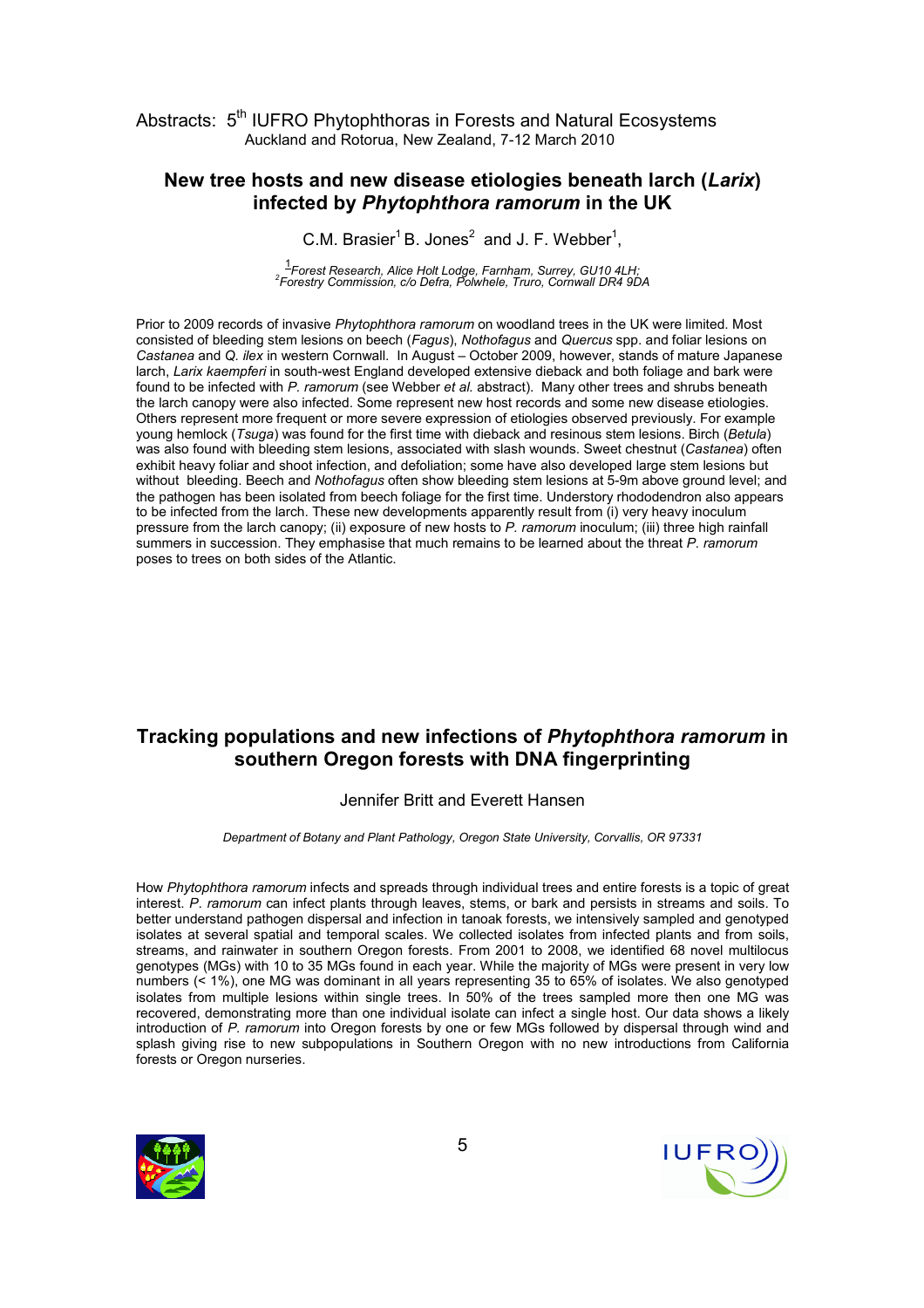#### Molecular characterisation of a Phytophthora hybrid swarm in native ecosystems and waterways in Western Australia

Treena I. Burgess<sup>1</sup>, Mike Stukely<sup>2</sup>, Thomas Jung<sup>1,4</sup>, Dianne White<sup>1</sup>, Daniel Huberli<sup>3</sup>, Giles E. St. Hardy<sup>1</sup>

<sup>1</sup> Centre for Phytophthora Science and Management, School of Biological Sciences and Biotechnology, Murdoch University, 90 South Street, Murdoch, WA 6150, Australia.

<sup>2</sup>Department of Environment and Conservation, Science Division, Locked Bag 104, Bentley D.C., WA 6983, Australia  $3$  Department of Agriculture and Food, 3 Baron-Hay Court, South Perth, 6151, WA, Australia

4 Phytophthora Research and Consultancy, www.tree-diseases.com, Thomastrasse 75, 83098 Brannenburg, Germany.

Studies in native forests, woodlands and waterways in Western Australia (WA) have recovered several hundred Phytophthora isolates belonging to ITS clade 6. With the exception of P. inundata and two isolates of P. megasperma, none of the isolates recovered correspond to any described species. In a phylogeny of ITS clade 6 the majority of isolates cluster together within sub-clade II with P. gonapodyides as the basal species. Two new species, currently designated at P.sp.3 and P.sp.11, have been identified within the cluster. However, most other isolates contained obvious single base pair polymorphisms (between 2 and 20). The ambiguous positions are not random but are always among the 40 variable positions that can be found within the WA cluster. In addition, there were many isolates for which only partial sequence could be obtained. After cloning of the ITS region of several isolates, arrays of between 2 and 8 alleles have been found for each isolate, some containing indels (up to 7 bp throughout the ITS sequence) as well as single base pair polymorphisms. Subsequently the cox1 region has been cloned, and while some isolates which are polymorphic in the ITS region are monomorphic in the cox1 region, other isolates are polymorphic in both regions. These data provide evidence for extensive and common hybridisation and supports both sexual and somatic hybridisation events. The hybrids appear to be stable, as there is evidence in the ITS region of ongoing homogenisation through crossing over. These isolates belong to a hybrid swarm, the importance of which in the natural environment is unclear. The implications of these findings will be discussed.

# Finding the last stands of healthy Banksias protectable from Phytophthora cinnamomi

#### Annabelle Bushell $^1$  and Joanna Young $^1$

#### $1$  South Coast NRM Inc. 39 Mercer Rd, Albany, 6330, WA, Australia

Of the 78 described Banksia species, 61 species are endemic to Western Australia and over 40 of these occur within the high (600mm+) rainfall zone of the South West of the State. Site characteristics where Banksia species flourish are similar to those that favour the establishment of the introduced and invasive Phytophthora cinnamomi. Soils are nutritionally poor, often with impeded drainage and receive more than an average of 400mm of rainfall.

The distributions of all Banksia species known to occur in the south west of WA were overlain on the State's strategic dieback mapping, developed by Project Dieback a natural resource management initiative. The main source of the Banksia data was the Banksia Atlas which contains species distribution information collected with community input in the 1980's. This has informed a cross regional risk analysis addressing the goal of finding the most protectable areas of uninfested native vegetation.

The main conclusions from the study:

- Many plant species are seriously threatened with few uninfested populations remaining.
- There is an urgent need to focus broad scale management activities to protect WA's uninfested landscapes.

Many coastal heath and woodland communities require assessment and nomination as threatened ecological communities which would help convey a sense of urgency with regard to their protection.



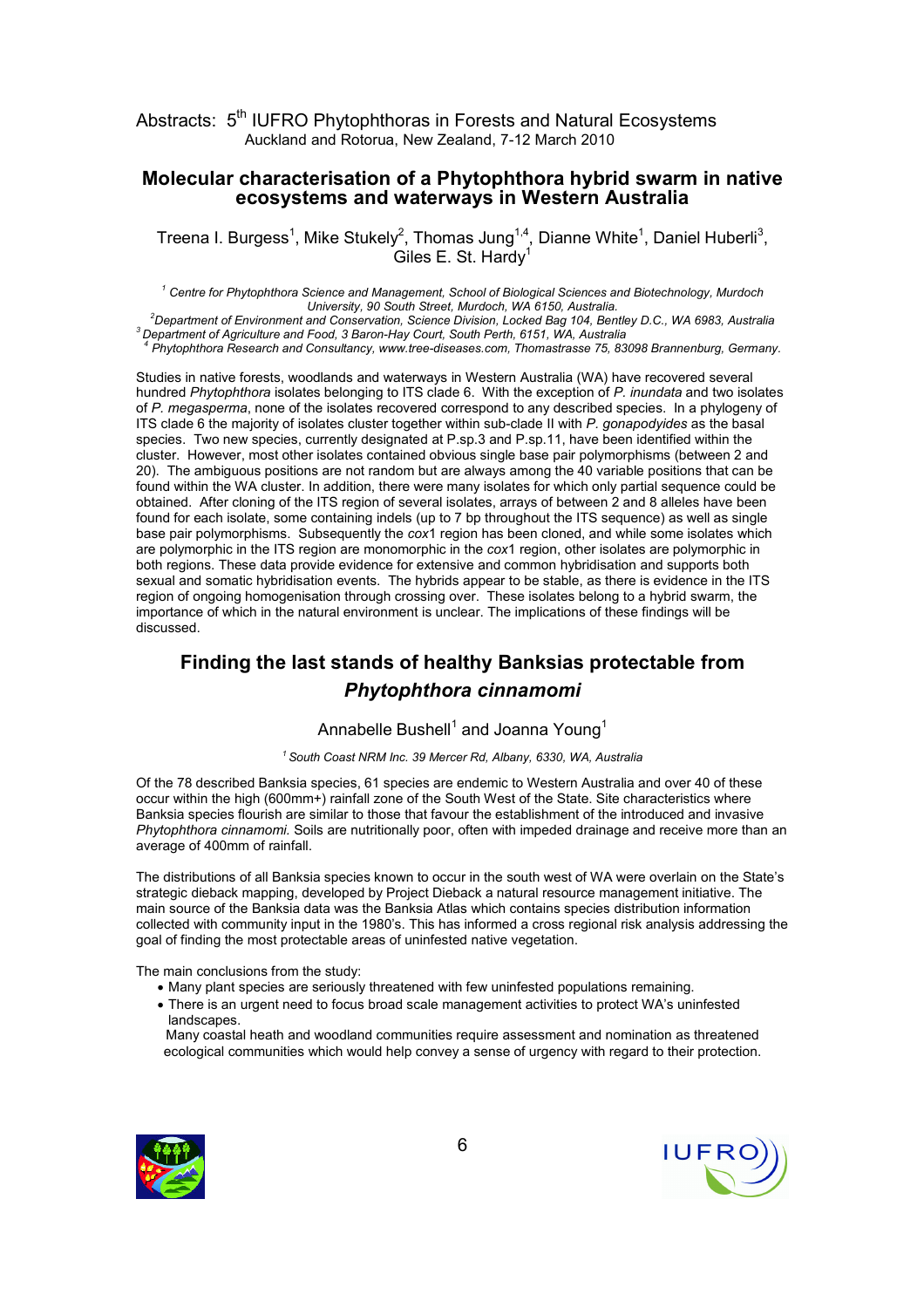#### The use of compost to control Phytophthora cinnamomi in cork and holm oak seedlings

Paula Caetano<sup>1</sup>, Marília Horta<sup>1,2</sup> Dina Neves<sup>1</sup> and Alfredo Cravador<sup>1,2</sup>

 $1$ Universidade do Algarve, Faculdade de Ciências e Tecnologia, Campus de Gambelas, 8005-139 Faro, Portugal <sup>2</sup> IBB - Institute for Biotechnology and Bioengineering, Centre of Genetics and Biotechnology, Plant

and Animal Genomic Group, UTAD, P.O. Box 1013, 5001-801 Vila Real, Portugal

Cork and holm oaks are evergreen Mediterranean oaks that have a very important ecological and economic impact in the Iberian Peninsula. The decline caused by Phytophthora cinnamomi is the main disease that in the last decades leading a widespread mortality of Quercus suber and Q. ilex in this area.

In order to study the effectiveness of compost for control of P. cinnamomi field and greenhouse assays were set. Field experiments were also designed to screen the potential tolerance based on genetic background of selected trees. Acorns of sixty four cork oaks and sixty holm oaks located in distinct regions of Portugal and Spain were sown in naturally heavily infested sites in Algarve (South of Portugal). For each species, half of acorns were sown in area amended with compost and, the other half in an area not amended. The percentage of acorn germination, mortality and height of the seedlings was evaluated.

In the greenhouse experiments were used 9 months-old plants from six cork oak families and four holm oak families in a peat-sand based subtract amended and not amended with compost. The plants were inoculated with P. cinnamomi and subjected to waterlogging 2 days per week. After 3 months all plants were removed and the severity of their areal parts and root system evaluated according to a scale 0-4  $(0 =$  aerial part or root without symptoms,  $4 =$  aerial part or dead root).

The results will be presented and discussed.

## Genotypes of Phytophthora ramorum in Waterways in Washington State

Gary A Chastagner<sup>1</sup>, Katie Coats<sup>1</sup>, Daniel Omdal<sup>2</sup>, Amy Ramsey-Kroll<sup>2</sup>, and Marianne Elliott<sup>1</sup>

<sup>1</sup>Washington State University, Research and Extension Center, 2606 West Pioneer, Puyallup, 98371, WA, USA <sup>2</sup>Washington Department of Natural Resources, 1111 Washington Street S.E., Olympia, 98504, WA, USA

Since its initial detection in a nursery in 2003, Phytophthora ramorum has been found in a number of additional nurseries and spread into two waterways in western Washington. The first detection of this pathogen in a stream occurred in 2006 when it was detected in a seasonal Pierce County stream associated with a positive nursery. Subsequent baiting detected the pathogen downstream from the original nursery site in 2007, 2008, and 2009. Using eight microsatellite markers, genotyping isolates or DNA samples from this stream identified six genotypes of the NA1 lineage of P. ramorum. The second positive waterway is located in King County. Phytophthora ramorum was initially detected in a retention pond outside of a positive nursery and the river into which the pond flows in 2007. The 2007 river-positive bait site was positive again on two separate occasions in 2008. Extensive baiting of the river and retention pond during 2009 resulted in multiple positives at several bait sites at both locations. The presence of the European (EU1) and North American (NA1 and NA2) lineages of P. ramorum in the river, but only the NA1 lineage in the positive nursery, suggests that more than one source of inoculum may have contaminated this river. The spread of all three known lineages of P. ramorum into these waterways increases the risk that one or more lineages of this pathogen will spread onto plants in the landscape.



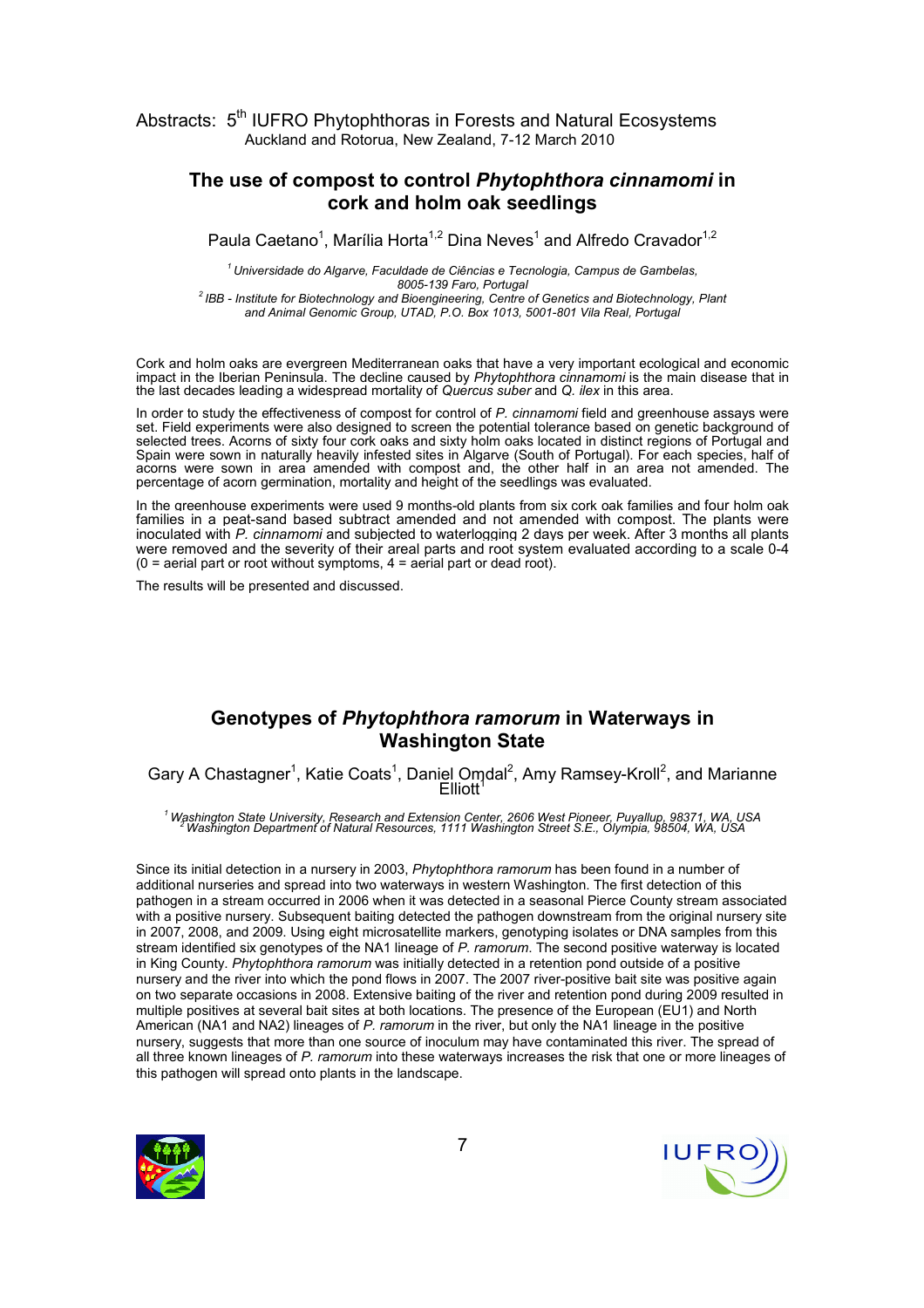# Susceptibility of 14 Abies spp. to Phytophthora Root Rot

Gary A Chastagner<sup>1</sup>, Annie DeBauw<sup>1</sup>, Gil Dermott<sup>1</sup>, Katie Coats<sup>1</sup>, and Kathy Riley<sup>1</sup>

<sup>1</sup> Washington State University, Research and Extension Center, 2606 West Pioneer, Puyallup, 98371, WA, USA

Phytophthora root rot is a common disease in Christmas tree plantations. A replicated field trial was established in 2004 to determine the susceptibility of 79 sources of 14 Abies spp. to this disease. The trial consists of 100 3mX3m cells laid out in a checkerboard design. A single seedling from each source was planted in each cell. To encourage disease development, individual cells were flooded for 2 to 3 days during the growing season in 2007, 2008, and 2009. Initial symptoms, wilting and branch flagging, were evident on some trees by early summer 2007. Since then, the incidence of symptomatic trees has increased each year. To obtain preliminary data on the susceptibility of each of the different species and sources of trees in this experiment, all of the trees in 26 of the cells were excavated during late June to early August 2009. Symptoms were recorded for each tree and the root systems were washed and examined for evidence of root rot. Isolations were done from symptomatic roots and stems to determine the Phytophthora species associated with root rot. Over 70% of the Shasta fir and 60% of the noble fir were killed by root rot. White fir (30%) and Fraser fir (23%) were the next most susceptible species. Less than 5% of the Turkish, Nordmann, grand, Nikko, and Canaan fir had evidence of root rot. Isolations indicated that the root rot in this trial was caused by P. cambivora, P. cryptogea, P. citricola, and P. gonapodyides.

## Evaluation of algaecides to eliminate propagules of Phytophthora spp. in naturally-infested streams in South Carolina, USA

#### Glenn C. Colburn, Inga M. Meadows, and Steven N. Jeffers

Clemson University, Department of Entomology, Soils, and Plant Sciences, 120 Long Hall, Clemson, SC 29634-0315,  $\overline{U}$ 

Many algaecides are registered for use in potable water, irrigation ponds, and swimming pools. Because Oomycetes, including species of Phytophthora, are closely related to brown algae, algaecides may be effective at eliminating propagules of Phytophthora spp. in water. In laboratory studies, we have shown that two algaecides with copper hydroxide and copper carbonate as active ingredients were lethal to zoospores of seven species of Phytophthora (P. cactorum, P. citricola, P. citrophthora, P. cryptogea, P. nicotianae, P. palmivora, P. ramorum) at 1 h after treatment; sporangia of three of these species were eliminated at 4 h and chlamydospores of P. ramorum were eliminated at 8 h after treatment. Another algaecide with hydrogen dioxide as the active ingredient was less effective. In 15-L aliquots of water collected from six, naturallyinfested streams in South Carolina, copper hydroxide and copper carbonate were lethal to propagules of Phytophthora spp. 1 h after treatment whereas hydrogen dioxide again was less effective. Recently, we have investigated the effects of season and temperature on the efficacy of a copper-hydroxide algaecide on natural populations of Phytophthora spp. in two streams. Aliquots of 10-L were collected in February, April, June, and August and were maintained at 5, 10, and 22°C during treatment; propagules occasionally were detected at 2 h after treatment but were not detected at 4 h after treatment. Copper algaecides appear to be effective throughout the year and at a range of temperatures; therefore, they may provide an effective management strategy for species of Phytophthora in some water systems.



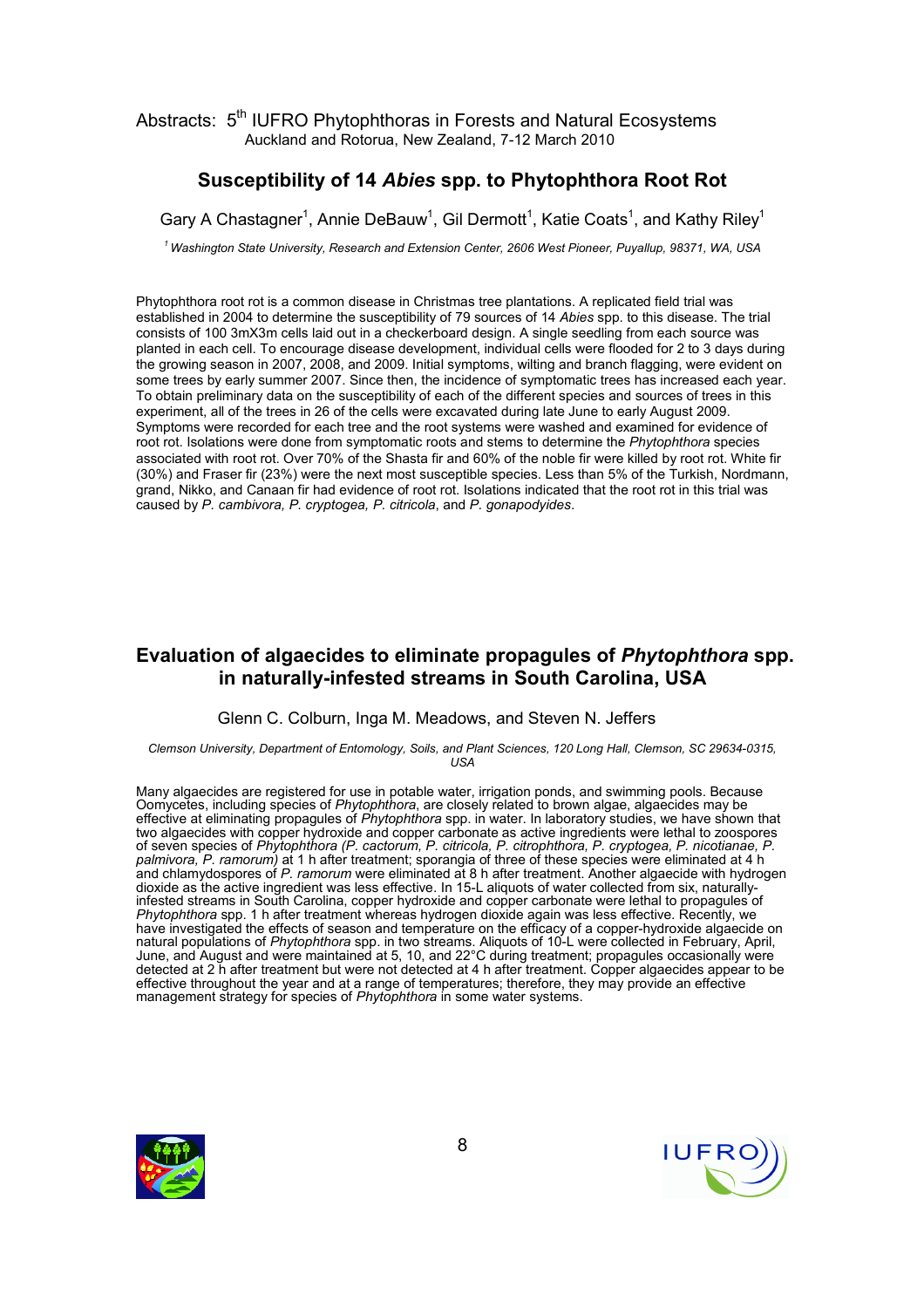#### Phytophthora Disease Management during the Relocation of a Bauxite Mine in the Jarrah Forest of Western Australia.

#### Ian J. Colquhoun

Alcoa of Australia Ltd., Huntly Mine, Pinjarra, WA 6208, Australia

Alcoa mines bauxite in the jarrah forest of Western Australia where the pathogen Phytophthora cinnamomi is widespread in the soil. A critical environmental objective of the Company is to mine and restore the forest with minimal spread of the pathogen. The current mine at Huntly clears and restores about 420 ha a year in forest where the pathogen is predominantly absent. Intensive disease management procedures are in place – these include constructing Phytophthora-free road surfaces and cleaning large earthmoving equipment in the field. In 2013 the mine relocates to an adjacent region of the forest where the majority of the forest is infested with P. cinnamomi. During the transition period both mines will be operating with the same fleet of trucks and earthmoving machinery. The relocation has major implications to the disease management program with the transition phase causing particular challenges. A process has been implemented to undertake an environmental risk assessment and a financial assessment of a range of management options. The assessment process will be discussed and the final disease management plan will be presented.

## A new approach to changing the behaviours of users of remnant woodlands in the Perth region.

Ian J. Colquhoun, Lesley Thomas, Naomi Rakela, Leah Pearson, Chris Dunne, Danielle Witham, Nari Williams and Michael Pez.

#### Dieback Working Group c/o Eastern Metropolitan Regional Council , PO Box 234, Belmont WA 6984 Australia

Community-based social marketing is based upon research in the social sciences that demonstrates that behaviour change is most effectively achieved through initiatives delivered at the community level. The focus is on removing or minimising the barriers that prevent people from changing their behaviour while also making it easier or more attractive to do the right thing. The Dieback Community-based Social Marketing Strategy explores the behaviour characteristics towards Phytophthora dieback awareness and containment in five woodland and forest reserves located in five local government areas in and around Perth.

The project incorporated (i) preliminary research, (ii) development of a pre-campaign and post-campaign survey, (iii) feedback from focus groups of people living near the reserves and (iv) the implementation of communication tools. The collation of data from focus group discussions and telephone surveys data was required at the commencement and completion of the behaviour change project so we could use statistics to test for the significance of changes. The focus groups and survey outcomes provided the basis for development of the marketing and communication tools that were implemented on the reserves (e.g. signage and soil brush down stations).

The data gathered through the survey and focus groups provided a rich insight and depth into the understanding of local attitudes towards dieback, the reserves and their management. The limited but significant change to attitudes will be discussed.



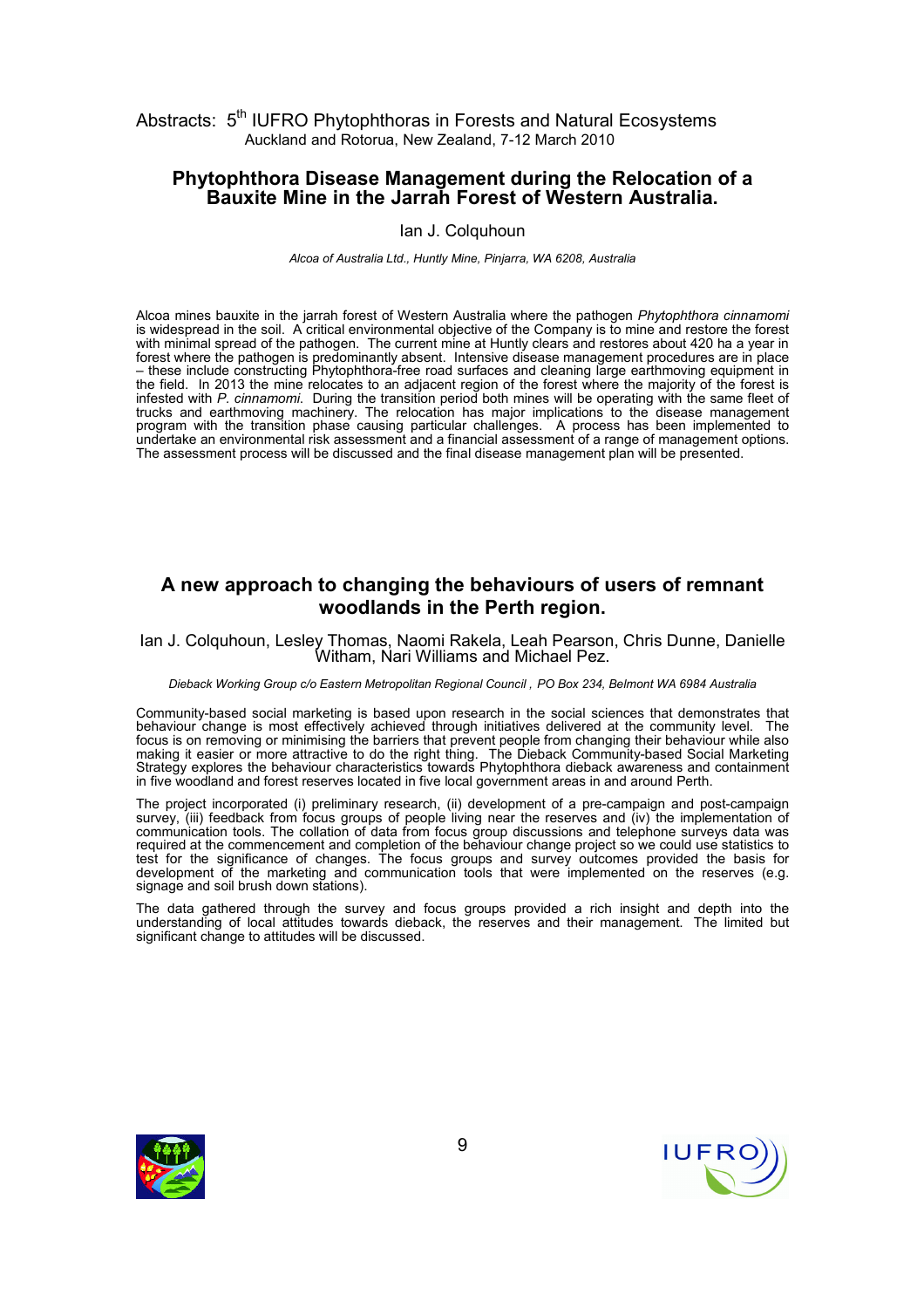#### Best Practice Management Framework for Phytophthora Dieback in southwest Western Australia

#### Ian J. Colquhoun, Nari Williams, Naomi Rakela, Chris Dunne, Danielle Witham, and Michael Pez.

Dieback Working Group c/o Eastern Metropolitan Regional Council , PO Box 234, Belmont WA 6984 Australia

The introduced plant pathogen Phytophthora cinnamomi (cause of Phytophthora dieback disease) is a major threat to the biodiversity of the southwest of Western Australia. Effective disease management procedures have been developed by state government departments and mining companies. These procedures are now known to other managers of natural ecosystems such as local governments (LGAs) but they are not used consistently and routinely. We recognized that there was a need for a system to cement these procedures in place at all relevant LGAs so that dieback management is not the responsibility of one person, but instead, is a standard work procedure similar to safety management procedures. LGAs manage many natural ecosystems with high conservation values so implementation of effective dieback management procedures is critical to the long term sustainability of these valuable areas.

The aim of this project is to increase the capacity, skills and knowledge of LGAs, community-based environmental groups and private landholders. We believe that this will lead to more effective management of Phytophthora dieback. The Phytophthora Dieback Best Practice Management Framework is a set of guidelines by which land managers can assess their compliance to best management practices thereby providing continuous quality development and leadership. The Framework and its implementation will be discussed.

## Comparing Phytophthora citricola and P. pseudosyringae interaction with beech (Fagus sylvatica) regarding pathogen growth and physiological host responses

Ronaldo J. D. Dalio, Frank Fleishmann and Wolfgang Osswald

Section Pathology of Forest Trees, Technician University of Munich, Am Hochanger 13, 85354, Freising, Germany

Phytophthora citricola and P. pseudosyringae are well known soil-born root pathogens of European beech. Experiments were carried out in order to characterise their potential impact on beech physiology. P. citricola and P. pseudosyringae host-pathogen interactions were performed using thermal boxes specially designed to guarantee root temperature at  $14$  and  $20^{\circ}$ C, respectively. We proved that both pathogens exhibited comparable growth and sporulation potentials at these temperatures.

Five month old beech seedlings were inoculated with 10 $^6$  zoospores/ml. Photosynthesis, water uptake and biomass were analyzed for eight days. At the end of the experiment root infection was quantified from both pathogens using qPCR in combination with specific primers.

P. citricola root infection significantly decreased  $CO<sub>2</sub>$ -uptake three days post infection compared to controls. These values diminished to almost zero at the end of the experiment. However, P. pseudosyringae did not impair photosynthesis throughout the whole experiment, with even slightly higher values being measured. Water uptake was also not affected. Conversely, seedlings infected with P. citricola showed a total water uptake blockade after 5 dpi. Due to severe wilting, total biomass of P. citricola infected seedlings was approximately reduced by 50%, whereas the effect of P. pseudosyringae was only marginal. Quantitative PCR of roots clearly proved that both species had colonized the root system by the same amount. The data suggest a susceptible beech-P. citricola interaction, as well as a resistant beech-P. pseudosyringae interaction. Experiments are still ongoing to characterize both interaction at the biochemical and molecular level to explore mechanisms concerning resistance and susceptibility.



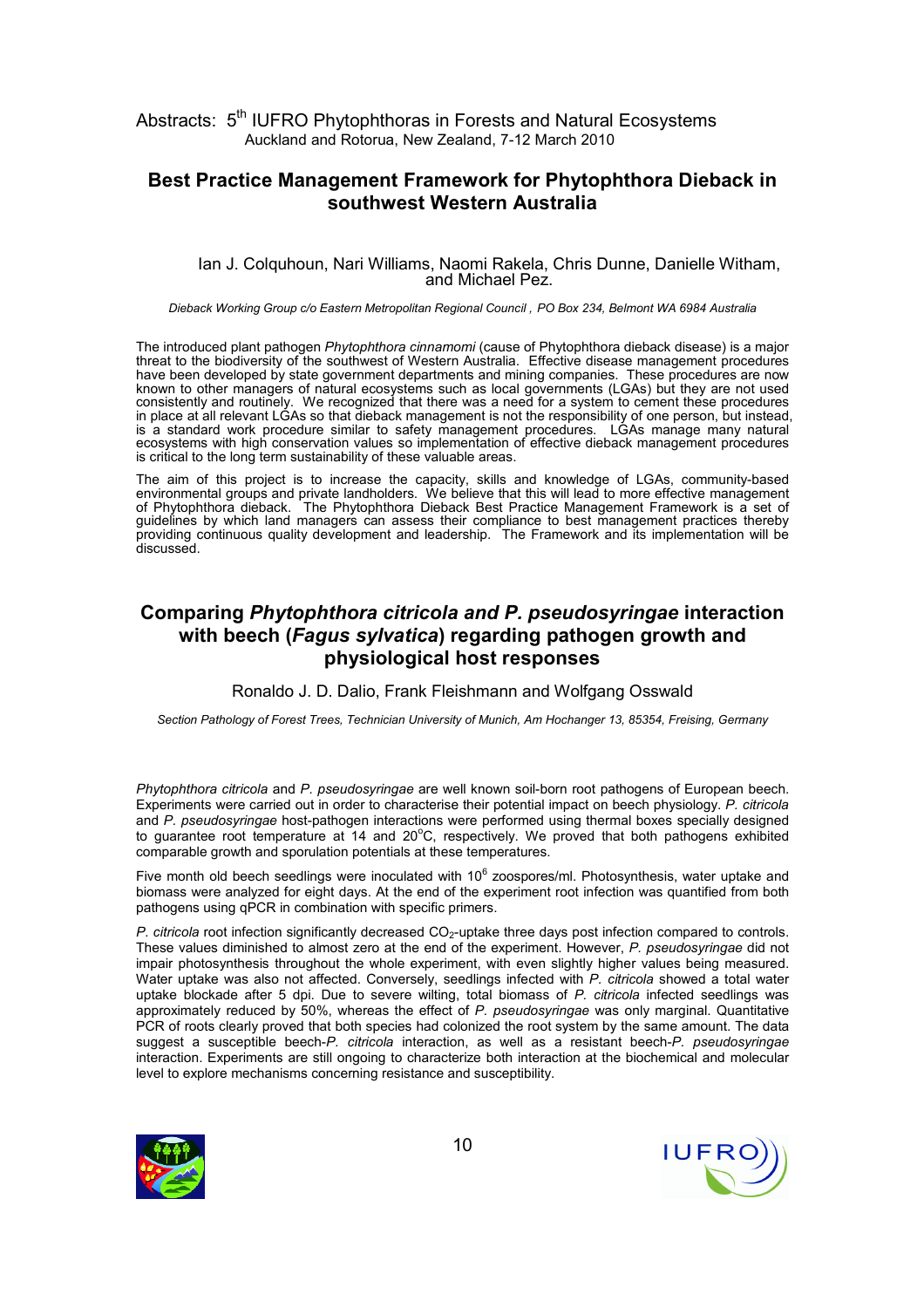# How do Phytophthora spp. kill trees?

#### Elaine Davison<sup>1</sup>

# $^{\prime}$ Department of Environmental and Aquatic Sciences, Curtin University of Technology, GPO Box U1987,<br>Perth 6845, Western Australia, Australia

Phytophthora spp. are being increasingly recognized as pathogens that cause tree death, without necessarily having any clear understanding of how this happens. Suggested mechanisms include:

- extensive fine root necrosis especially on wet or drought prone sites, leading to reduced water uptake, crown decline and death, e.g. P. quercina infection of European oaks
- root and stem cankers resulting from phloem invasion and cambial death, leading to death of basal buds and carbon starvation of the root system, e.g. Phytophthora hybrid infection of alders
- xylem invasion, leading to reduced conduction, hydraulic failure and death, e.g. P. ramorum infection of tanoaks
- hormonal imbalance and/or damage from toxins, e.g. P. cinnamomi infection of eucalypts

Trees are great survivors, having large water and carbon reserves within the branches, trunk and main roots. They have passive defenses against damage from physical and biological agents, together with active responses that compartmentalize wounds and infections. Their size and extensive root systems makes them difficult and expensive to investigate, and the timing of death is problematic. The trunk may have been drying out for several months before the crown dies, and many changes can occur during this time.

This IUFRO meeting provides an opportunity to pool our observations of dying trees and develop a clearer understanding of how infection can result in death.

# Diversity of Phytophthora species in UK gardens

Geoff Denton, Jenny Denton, Ian Waghorn and Béatrice Henricot

The Royal Horticultural Society (RHS), Wisley, Woking, Surrey, GU23 6QB, UK

#### Abstract

Phytophthora is a common cause of death of a range of herbaceous and woody plants in gardens. Information is lacking on the number of species and their host range occurring in UK gardens. Every year about 300 plants received through the RHS advisory service are tested for the presence of Phytophthora using apple baiting and PCR-based methods. Identification through the sequencing of the ITS region showed that there are at least 30 species or complex of species associated with root rot, stem cankers and leaf blight symptoms on a wide range of ornamentals. The most common species are P. infestans, P. cinnamomi, P. cryptogea and species of the P. citricola complex. The citricola complex has been recently reevaluated and some isolates can now be reassigned to P. plurivora and P. multivora based on ITS sequence alone. Both species are present in gardens and P. plurivora is the commonest species identified in the complex. Through the survey new species never recorded in the UK previously were also identified including P. taxon 'niederhauserii', P. tropicalis and P. austrocedrae. Less than 2% of the species identified so far were P. ramorum. New host plants have been recorded for most Phytophthora species notably Exochorda x macrantha, a new host for P. ramorum.



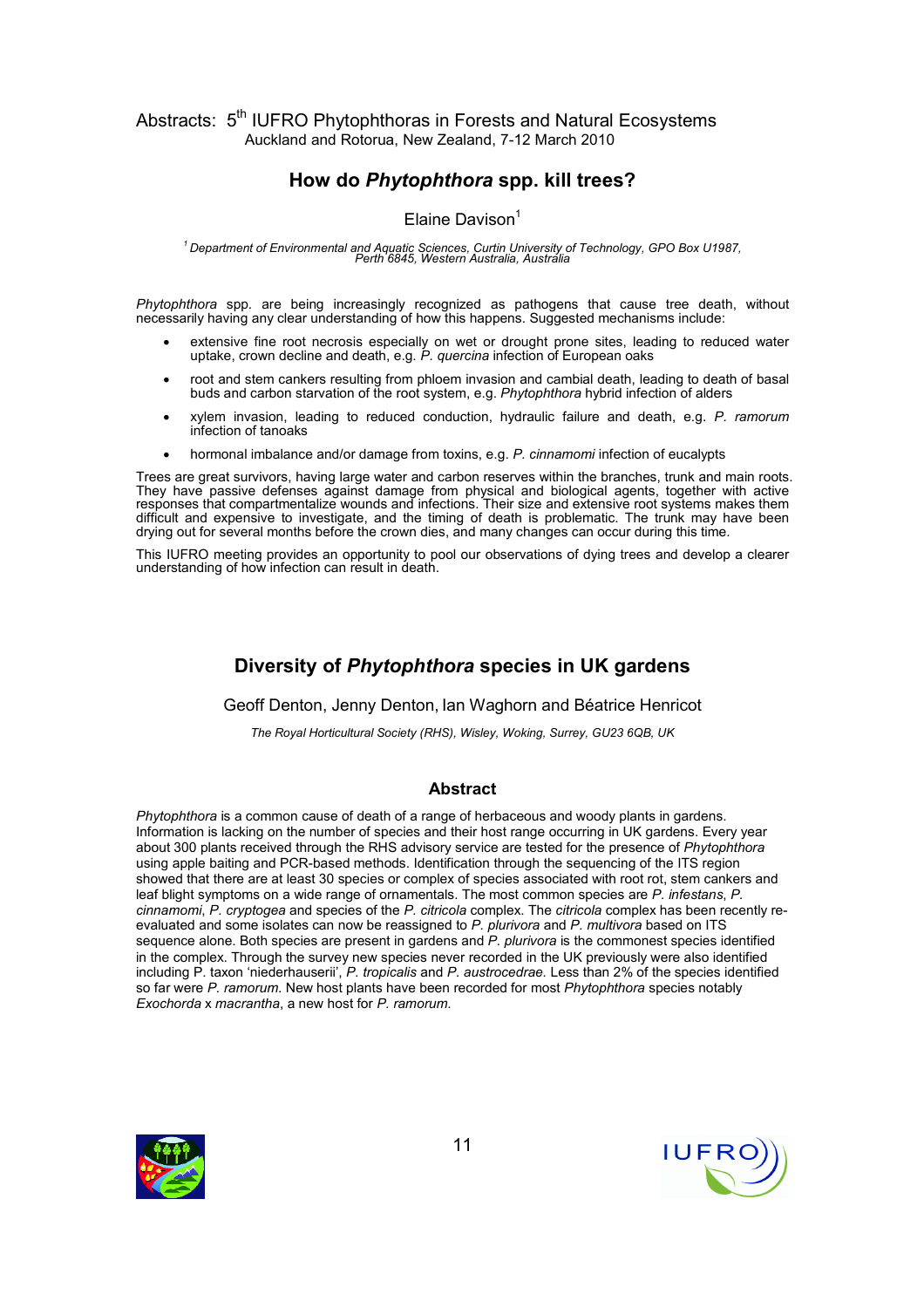#### Morphological Characteristics of Phytophthora Species Isolated from Nurseries in Mexico

Marlene Díaz-Celaya, Gerardo Rodríguez-Alvarado and Sylvia Patricia Fernández-Pavía

Plant Pathology Laboratory, Instituto de Investigaciones Agropecuarias y Forestales, Universidad Michoacana de San Nicolás de Hidalgo, Km. 9.5 carr. Morelia-Zinapécuaro, Tarímbaro, Michoacán, 58880

Different Phytophthora species have been isolated from ornamental nurseries in several countries nevertheless, studies in Mexico are missing. The objective of this research was to morphologically characterize isolates of Phytophthora obtained from ornamental plants with wilting symptoms in nurseries located in Michoacán, Mexico, and identify the species. Six Phytophthora isolates were obtained and characterized. They were isolated from the following hosts: Capsicum (ornamental pepper), Buxus, Petunia, Gardenia, Cestrum, Helianthus and Gerbera. The isolates showed diversity in their morphological characteristics: the isolate from Capsicum presented papillated (1 or 2 papillae), caducous sporangia; the isolate from Petunia showed papillated and persistent sporangia, chlamydospores and hyphal swellings; the isolate from Gardenia presented papillated and caducous sporangia, chlamydospores; the isolate from Cestrum showed papillated sporangia, plerotic oospores and amphyginous antheridia; the isolate from Helianthus presented non papilllated sporangia and hyphal swellings; and the isolate from Gerbera showed non papillated and caducous sporangia. Five isolates were heterothallic and one was homothallic. Pathogenicity of isolates from Capsicum was confirmed. The isolate from Buxus showed similar characteristics to those of P. cinnamomi, including hyphal swellings, chlamydospores and non papillated sporangia. To confirm the identity of this isolate, sequences of the ITS were obtained and compared to the ones deposited in GenBank. The compatibility type was A2. The results obtained indicate that several species of Phytophthora are present in ornamental nurseries in Mexico. Research is underway to identify the rest of the isolates. Management strategies should consider that Phytophthora is one the pathogens causing losses in nurseries in Mexico.

## Phytophthora kernoviae in New Zealand - research update

#### Margaret Dick and Judy Gardner

Scion, Private Bag 2030, Rotorua 3046, New Zealand

Phytophthora kernoviae has been recorded in New Zealand since the 1950's but has only recently (2002) been found acting as a pathogen to the introduced cherimoya (Annona cherimola). In a 2008 study undertaken at a site where P. kernoviae was first recorded anecdotally over 50 years ago it was recovered from the soil during all but four months which were the warmest and driest of the year, and most readily during mid-winter. The pathogen was not recovered from any of the understorey plants, a mix of natives and exotics, surveyed within the stand of trees. Rhododendron cv 'Cunningham White' trap plants placed in the stand however developed dieback from which P. kernoviae was isolated.

Most locations in New Zealand from which P. kernoviae has been recorded are highly modified sites with a flora of primarily northern hemisphere shrubs, grasses and forbs. Although it has been postulated that P. kernoviae may be native to Australasia its origin is not known and hence its potential pathogenicity to indigenous plants is of interest. To assess pathogenicity of P. kernoviae on New Zealand native plants, mycelial inoculations to stem wounds, and zoospore inoculations of detached foliage were carried out. No high level of susceptibility of indigenous species to P. kernoviae was recorded.



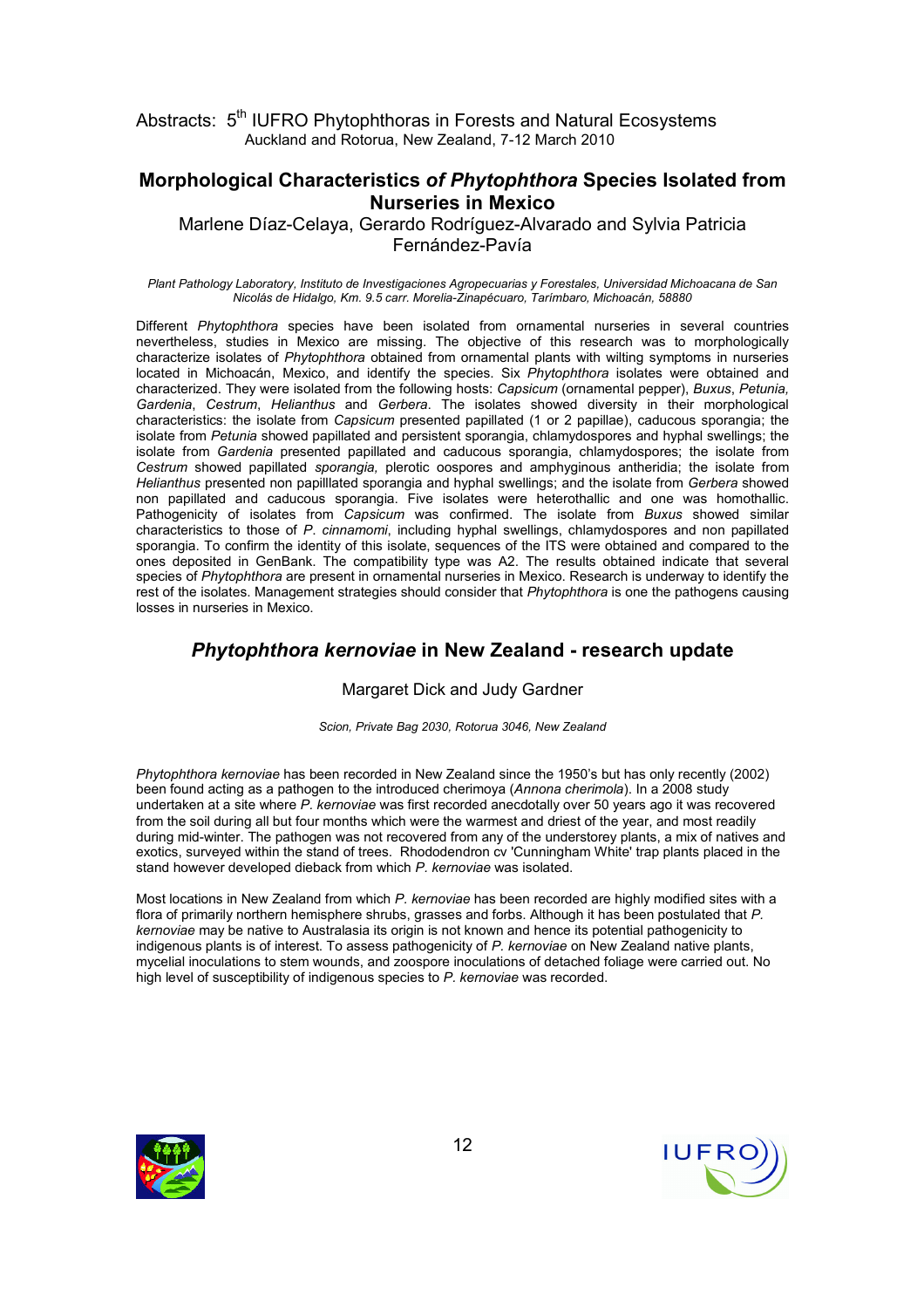#### Stem application of phosphite controls Phytophthora cinnamomi in native plant communities from south-west Western Australia

#### Chris Dunne, Colin Crane and Bryan Shearer

Department of Environment and Conservation, Locked Bag 104, Bentley Delivery Centre, 6983, WA, Australia

The South-West Botanical Province of Western Australia (WA) is an internationally recognised biodiversity hotspot. Phytophthora cinnamomi is a major threat to the conservation of native plant communities within the province and invasion by the pathogen results in reduced floristic diversity and a decline in biomass.

Application of phosphite (phosphorous acid) has proven effective in controlling P. cinnamomi infection in a range of native plant communities from south-west WA. Phosphite increases the survival of susceptible species, reduces rates of disease centre expansion and maintains crucial ecosystem processes within infested sites. Phosphite is either applied by aeroplane or via on-ground deliver that combines low-volume, low concentration spraying and trunk injection. These different application methods provide different degrees of control and longevity of effectiveness.

In this experiment the efficacy of phosphite was determined when applied as a high concentration (30% active ingredient) spray to the stems of susceptible overstorey species. The experiment was conducted in three different native plant communities at Gull Rock, Stirling Range and the Fitzgerald River National Parks from the south coast of WA. It was hypothesized that a strategic application of phosphite along a disease front would reduce disease centre expansion and effectively act as a chemical barrier to invasion by the pathogen.

Stem application of phosphite significantly increased survival of susceptible species, affected the epidemiology of the pathogen and reduced disease centre expansion. Although significant phytotoxicity was observed in the understorey species, most affected species had recovered 12 months after application.

#### Containment and eradication of Phytophthora cinnamomi in the Fitzgerald River National Park in Western Australia

#### Chris Dunne, Colin Crane and Bryan Shearer

Department of Environment and Conservation, Locked Bag 104, Bentley Delivery Centre, 6983, WA, Australia

Fitzgerald River National Park on the south coast of Western Australia (WA) is one of the most diverse botanical regions in the world, reflected in its designation as an International Biosphere Reserve. Around 2000 species of native flowering plants are found in the park, representing nearly 20 per cent of the total number of plant species in WA. Included in this are over 62 endemic plant species with a further 48 plant species more or less confined to the park. This diverse flora supports a number of threatened and critically endangered animals

Although the introduced pathogen, Phytophthora cinnamomi, is widespread across the south coast of WA, the Fitzgerald River National Park is largely free the disease. Unfortunately, the park is also home to a 217 hectare Phytophthora dieback infestation introduced during the construction of an illegal access track in 1971.

Faced with the challenge of containing the infestation within its current micro-catchment, and with no known cure for the disease, the Department of Environment & Conservation in collaboration with South Coast Natural Resource Management Inc. is implementing a \$3 million Phytophthora dieback management plan.

The project is utilizing a wide range of innovative management techniques including: a comprehensive hygiene plan; controlled access; a fire management plan; perimeter fence to prevent animal vectoring; root impermeable membranes; fungicide (phosphite) treatment; fumigants; revegetation of the infested area; and engineering works to alter the sites hydrology. The project has also included a substantial amount of scientific based research including an epidemiological study of P. cinnamomi on the site, trialing of remote sensing techniques and hydrological modeling of climate scenarios on future spread of the pathogen. The details of the project and successes to date will be discussed.



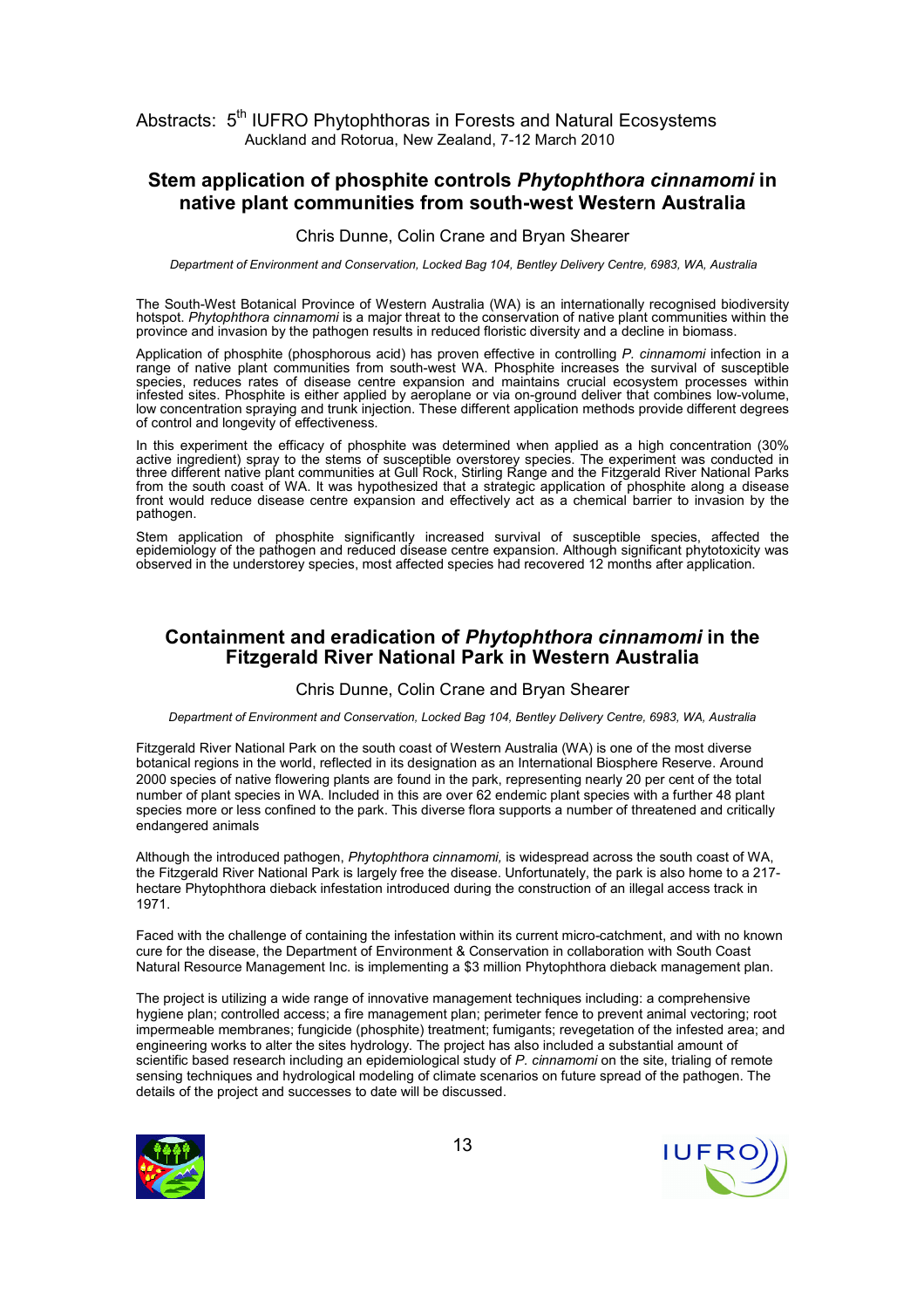# Progress in developing containment and eradication methods for Phytophthora cinnamomi in natural ecosystems

William Dunstan<sup>1</sup>, Trudy Paap<sup>1</sup>, Nari Williams<sup>1</sup>, Chris Dunne<sup>2</sup>, Nick Sibbel<sup>3</sup> and Giles Hard $v<sup>1</sup>$ 

<sup>1</sup> Centre for Phytophthora Science and Management, School of Biological Sciences and Biotechnology, Murdoch University, Murdoch, WA 6150, Australia. 2 Department of Environment and Conservation, Locked Bag 104, Bentley Delivery Centre, Western Australia, 6983 Tiwest, Cooljarloo Mine, PO Box 31, Dandaragan, Western Australia, 6507

Since the 2007 meeting where we presented research findings on developing eradication methods for Phytophthora cinnamomi at two sites, (Western Australia and Tasmania), we have started to apply the methods as a management tool. We are now working with industry and government agencies to contain and eradicate P. cinnamomi from areas of high conservation value, and from spot infestations which if not contained will result in large areas of highly susceptible plant communities becoming infested. Such infestations will result in significant changes in ecosystem health and function. We will describe how we have developed and applied containment and eradication methods to four strategically significant infestations, from a management perspective and the processes that need to be addressed to ensure the activities are successful and maintained in the long term.

#### References

Dunstan W.A., Rudman T., Shearer B.L., Moore N.A., Paap T., Calver M.C., Dell B., Hardy G.E.St.J. 2009. Containment and spot eradication of a highly destructive, invasive plant pathogen (Phytophthora cinnamomi) in natural ecosystems. Biological Invasions doi 10.1007/s10530-009-9512-6

## Evidence that P. pinifolia is an introduced pathogen in Chile

Alvaro Durán<sup>1</sup>, Marieka Gryzenhout<sup>1</sup>, Rodrigo Ahumada<sup>1</sup>, André Drenth<sup>3</sup>, Bernard Slippers<sup>2</sup>, Brenda D. Wingfield<sup>2</sup> and Mike J. Wingfield<sup>1</sup>

<sup>1</sup>Department of Microbiology and Plant Pathology and <sup>2</sup>Department of Genetics, Forestry and Agricultural Biotechnology Institute (FABI), University of Pretoria, Pretoria 0002, South Africa <sup>3</sup> Tree Pathology Centre, University of Queensland, 4068, Queensland, Australia.

Phytophthora pinifolia is the causal agent of the needle disease of Pinus radiata in Chile, referred to as "DFP". The sudden occurrence of this disease and its impact in P. radiata plantations raises questions concerning the origin of this pathogen. In order to address this question we isolated P. pinifolia from P. radiata at several localities in Chile to assess the level of genotypic diversity in the pathogen population based on amplified fragment length polymorphisms (AFLP) using four primer combinations. Results of these analyses show that all (eighty eight) isolates belong to a single genotype. The fact that a single clonal genotype dominates the population of P. pinifolia in Chile is evidence that this pathogen has been recently introduced into pine plantations in Chile. The pathogen only infects certain species of pine suggesting the presence of a high level of host species specificity. This strongly negates the likelihood that it represents a host shift from some other species in Chile that previously showed no pathogenicity towards pines, a genus which is not naturally represented in Chile. Understanding that P. pinifolia is most likely an introduced pathogen into Chile's pine plantations will facilitate management approaches for the disease. The unexpected and sudden appearance of P. pinifolia has implications for other P. radiata-growing countries, especially because its origin and pathway of entry is unknown. Future efforts to determine the origin of P. pinifolia should greatly aid in efforts to prevent additional introductions or introductions of similar pathogens into new environments.



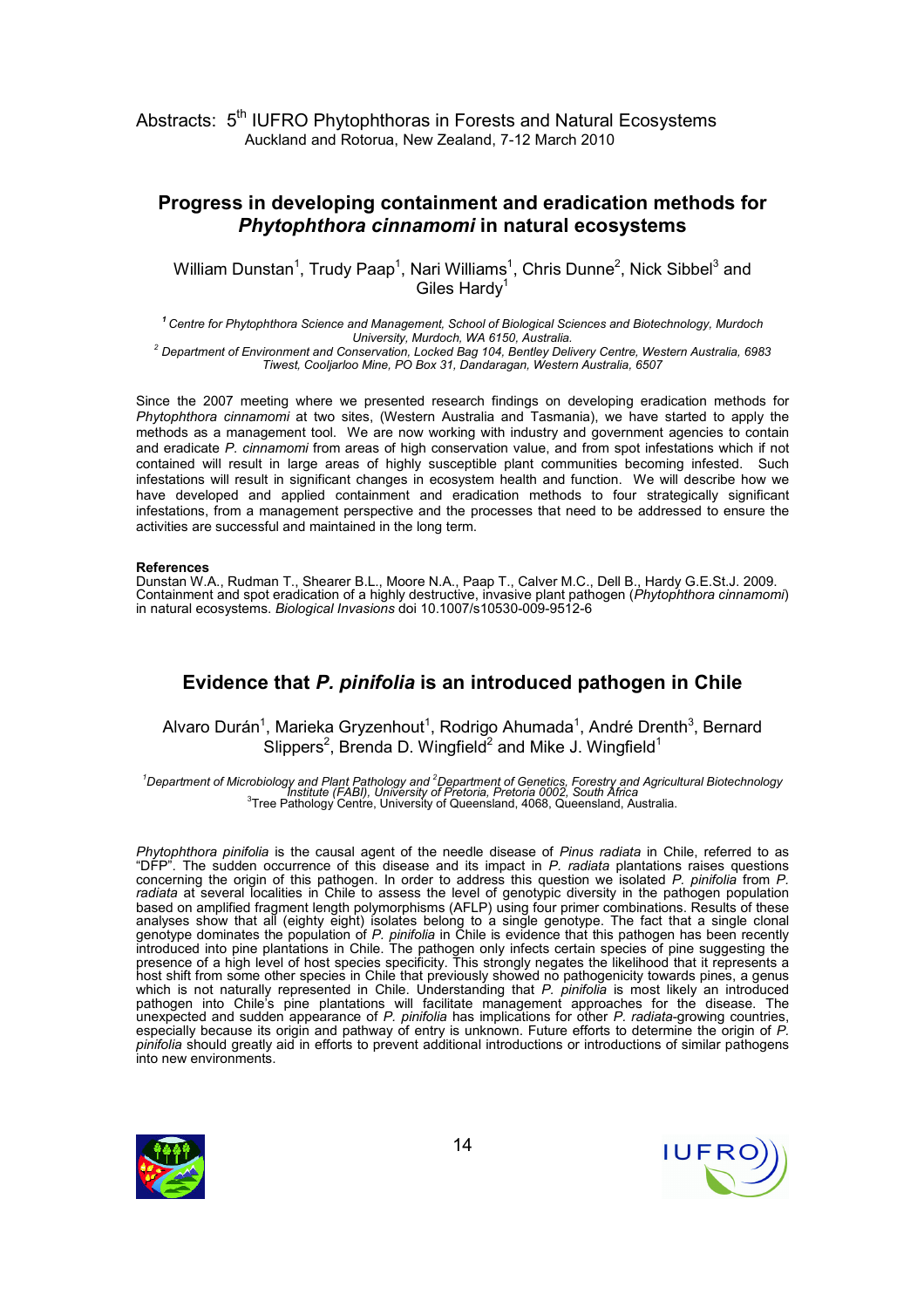## Phytophthora species associated with declining Eucalyptus rudis (Flooded Gum) in Western Australia

Katherine Edwards<sup>1</sup>, William Dunstan<sup>1</sup>, Thomas Jung<sup>12</sup>, and Giles Hardy<sup>1</sup>,

<sup>1</sup>Centre for Phytophthora Science and Management, School of Biological Sciences and Biotechnology, Murdoch University, Murdoch, WA 6150, Australia.

<sup>2</sup> Phytophthora Research and Consultancy, www.tree-diseases.com, Thomastrasse 75, D-83098 Brannenburg, Germany.

Tree decline is a serious problem facing remnant Eucalypt forests and woodland ecosystems all over Australia (Keane et al, 2001). The causes of decline in some Western Australian Eucalyptus species have been intensively studied (e.g. Phytophthora cinnamomi on Eucalyptus marginata) while the causes of decline in other species are barely understood. Eucalyptus rudis (Flooded Gum) is a species typically found along watercourses, on floodplains and around wetlands. Eucalyptus rudis is declining across its range in the South West of Western Australia, and the symptoms are typical of those associated with Phytophthora, i.e. sparse small-sized foliage, production of epicormic shoots, crown dieback, extensive losses of fine roots, dieback of tap roots and necrotic lesions on small woody roots. Preliminary isolation tests have recovered Phytophthora species from declining E. rudis. This study reports on Phytophthora species associated with declining E. rudis from across a range of water bodies, soils, and vegetation types. Discussion will also cover the response of trees to phosphite and the results of preliminary pathogenicity studies.

#### References

Keane, P.J., Kile, G.A., Podger, F.D. and Brown, N.B.(Eds) (2000) Diseases and Pathogens of Eucalypts. CSIRO Publishing, Melbourne, Victoria. Pp XIV

## Companion plant effects on susceptibility to Phytophthora dieback

E. Facelli<sup>1</sup>, S.F. McKay<sup>1</sup>, J.M. Facelli<sup>2</sup>, A.J. Able<sup>1</sup>, R.M.A. Velzeboer<sup>3</sup> and E.S. Scott<sup>1</sup>

<sup>1</sup>School of Agriculture, Food and Wine, The University of Adelaide, Waite Campus, PMB 1, Glen Osmond, South Australia, 5064

<sup>2</sup>School of Earth & Environmental Sciences, The University of Adelaide, North Terrace Campus, South Australia, 5005  ${}^{3}$ Department for Environment and Heritage, 41 Victoria St, Victor Harbor, South Australia, 5211

Plant responses to a particular pathogen may be altered by the presence of other plants. In a glasshouse experiment, we are testing if the effects of *Phytophthora cinnamomi* (Pc) on the highly susceptible Xanthorrhoea semiplana (Xs) are modified by the presence of companion plants (acacias) with different susceptibility to phytophthora dieback. Seeds of Acacia pycnatha (reportedly tolerant to Pc) or A. myrtifolia (reportedly susceptible to Pc) were sown in pots containing 1-year-old plants of X. semiplana. Controls comprised pots containing single plants of each of the species. Half of the pots were inoculated with Pc when acacias were 3 months old. We are currently monitoring plant growth and mortality, and symptom development. Preliminary data suggest that more inoculated Xs plants have died in pots where an acacia plant is present, irrespective of species, than in pots with a single inoculated Xs. We will report and discuss the data from the final assessment.



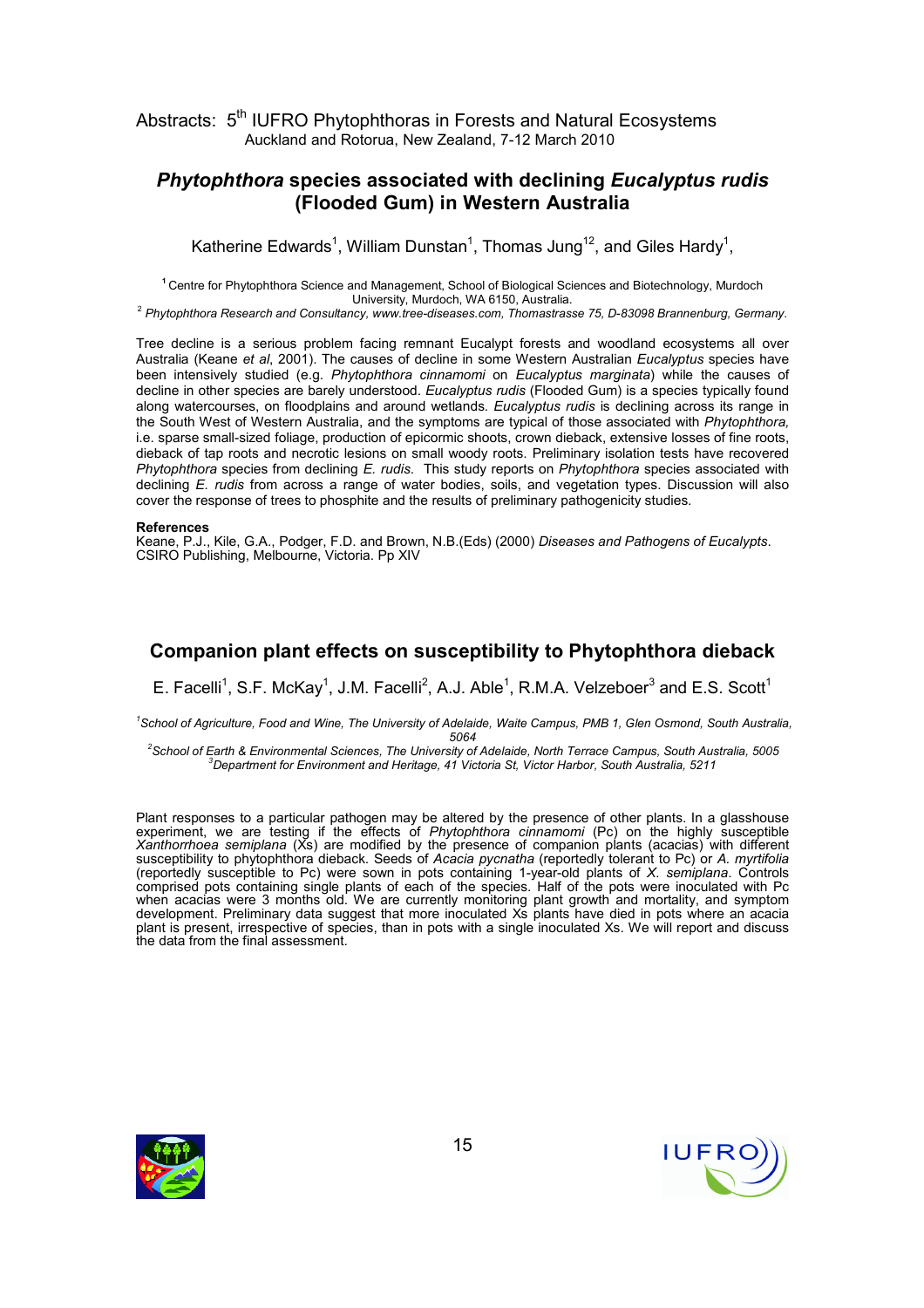# Influence of elevated  $CO<sub>2</sub>$  on European beech infected with Phytophthora citricola

Frank Fleischmann<sup>1</sup>, Hans Schnyder<sup>2</sup> and Wolfgang Osswald<sup>1</sup>

<sup>1</sup> Pathology of Woody Plants, Technische Universität München, 85350, Freising, Germany<br>2Grassland Sciences, Technische Universität München, 85350, Freising, Germany

In Germany European beech (Fagus sylvatica) is frequently infected by Phytophthora citricola. In two soil infestation experiments, we studied the influence of elevated  $CO<sub>2</sub>$  on beech saplings infected with this pathogen. In order to adapt plants to different environmental conditions beech were grown for one whole year under ambient and elevated CO2.

Elevated  $CO<sub>2</sub>$  increased susceptibility of beech saplings towards P. citricola proved by visual root rot estimation and quantitative PCR. Mortality of beech was about eight times higher under elevated as compared to ambient CO2. Three weeks after inoculation, net photosynthesis rates of infected plants grown under elevated CO<sub>2</sub> were transiently reduced up to 60% as compared to controls. However, all the surviving plants recovered regarding photosynthesis in the second year. In parallel, these plants were characterized by an increased shoot to root ratio as well as by increased specific root tip densities.

In a second experiment we studied the influence of elevated  $CO<sub>2</sub>$  on the allocation and partitioning of C and N metabolites of beech infected with P. citricola using stable isotope labeling techniques. The root infection increased the partitioning of new formed assimilates in leaves at the expense of the root system. In contrast, partitioning of N-metabolites was increased in roots and decreased in above ground biomass, mainly in leaves. However, elevated  $CO<sub>2</sub>$  had no effect on the patterns of C and N partitioning.

In conclusion, the measured enhanced susceptibility of beech towards  $P$ . citricola under elevated  $CO<sub>2</sub>$ cannot be the result of an altered resource partitioning.

# Fate of Phosphite in Citrus Trees and Control of Root Rot and Brown Rot of Fruit: Model for Control of Phytophthoras on Forest Trees

James Graham<sup>1</sup> and Ben McLean III<sup>2</sup>

<sup>1</sup>University of Florida, CREC, Lake Alfred, FL 33850, USA <sup>2</sup>McLean Ag Chem, PO Box 1044, Clermont, FL 34711, USA

Phosphite  $(H_2PO_3)$  is well characterized for its ability to rapidly deliver P to plants and to induce hostmediated resistance to Phytophthora in a wide range of plants. Hence, phosphite is one of the principle controls for Phytophthora root rot and brown rot of citrus. The advantage of phosphite over other modes of action is rapid uptake and highly systemic movement in phloem enabling spray applications of phosphite on the tree canopy to move to fruit and provide protection against brown rot caused Phytophthora palmivora for up to 164 days post application. Foliar-applied phosphite also readily moves to the roots for control of root rot caused by P. nicotianae for several weeks after application. Soil application of phosphite is more effective for control of root rot than foliar applications due to higher concentrations of phosphite in roots, but soil-applied phosphite may be quickly oxidized to phosphate by soil bacteria before root uptake. Field evaluation of phosphite movement in 5-yr-old Valencia orange and 8-yr-old grapefruit trees after foliar spray application showed a linear decrease of phosphite in leaves and fruit and a concomitant increase of phosphite in fibrous roots. Because phosphite moves readily to metabolically active root, shoot and reproductive tissues, foliar applications may be highly effective for long term protection of forest trees against Phytophthora infection and reproduction.

Orbovic, V., Syvertsen, J.P. Bright D.B., Van Clief, D. L. and Graham, J.H. 2008. Growth of citrus seedlings and their susceptibility to Phytophthora root rot are affected by  $PQ_3$  and  $PQ_4$  sources of phosphorus. J. Plant Nutrition 31:1-14.

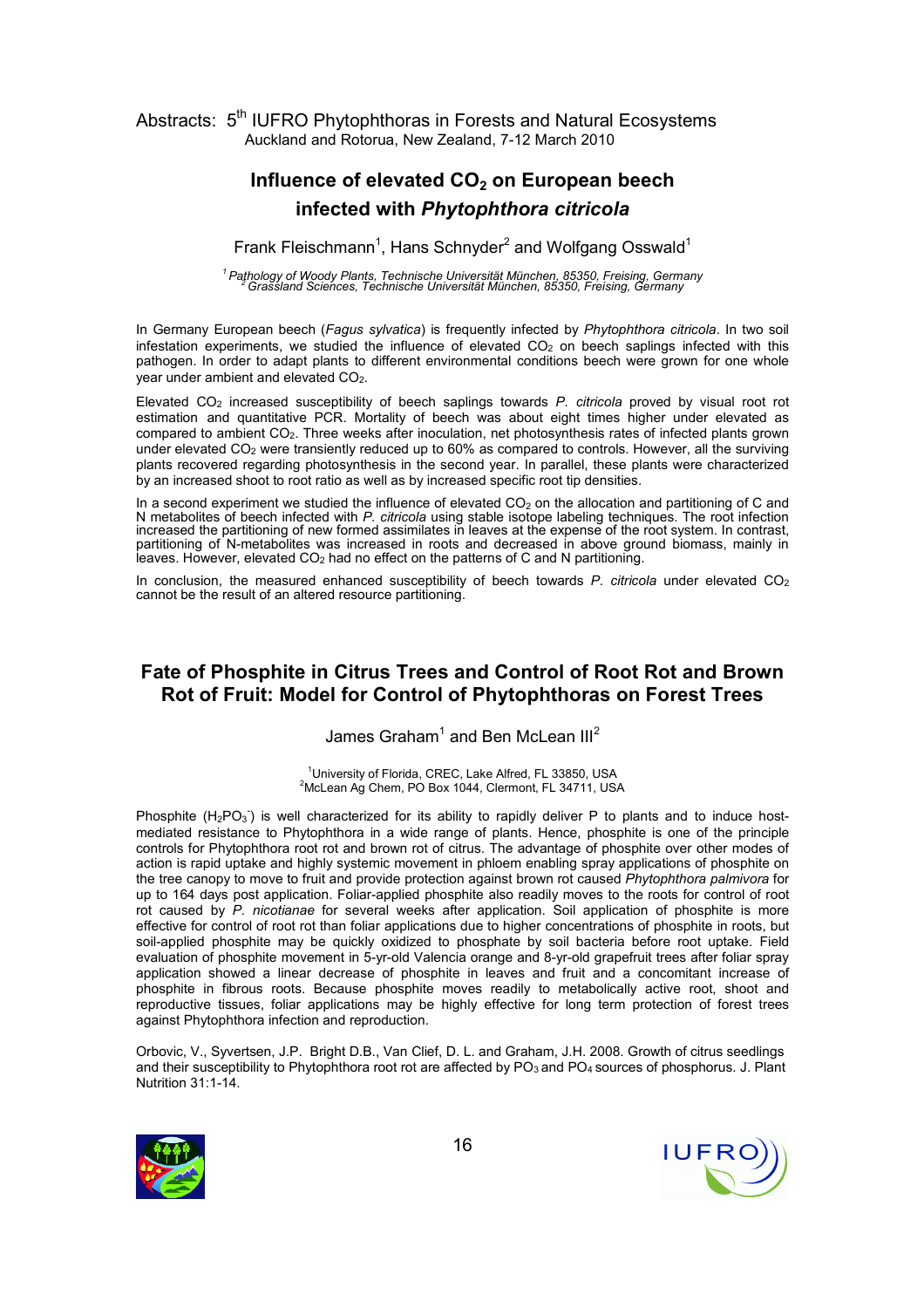#### Progress in understanding Phytophthora diseases of trees in Australasia 2008-2010

Giles Hardy<sup>1</sup>, Treena Burgess<sup>1</sup>, David Guest<sup>2</sup>, David Cahill<sup>3</sup>, Ian Smith<sup>4</sup>

<sup>1</sup> Centre for Phytophthora Science and Management, School of Biological Sciences and Biotechnology, Murdoch University, Murdoch, WA 6150, Australia.

 $^2$  Faculty of Agriculture, Food and Natural Resources, The University of Sydney, NSW 2006, Australia 3 School of Life and Environmental Sciences, Deakin University, Geelong, Victoria, 3217 Australia. <sup>4</sup>Department of Forest and Ecosystem Science, Melbourne School of Land and Environment, University of Melbourne, 500 Yarra Boulevard, Richmond, Victoria 3121, Australia

Since the 2007 meeting a number of new Phytophthora species have been described. A number of these appear to be associated with woodland and forest tree declines, but may have been misidentified in earlier work. These will be reviewed and updates provided. At least two 'Fishing for Phytophthora' activities have been undertaken and new Phytophthora species together with hybrid species are evident. Significant community driven projects are being undertaken in Western Australia and elsewhere relating to mapping, prioritisation of areas for hygiene and phosphite activities, effective communication to the wider public and initiatives to obtain on-going funding to Phytophthora management. Eradication and containment activities are now being put into practice in wild land communities in Western Australia. At the research level there are a number of applied and basic research studies on understanding, *Phytophthora* in nurseries and urban parklands and reserves, Phytophthora and fire, host resistance, the action of phosphite at a molecular and biochemical level, and how phosphite induces a phosphate starvation response in plants and possible implications. These research activities and more will be reviewed.

# Plant costs for a root pathogen

Annett Henkel<sup>1</sup>, Johannes Müller<sup>2</sup>, Sebastian Gayler<sup>3</sup>, Roberto Portz<sup>1</sup>, Frank Fleischmann<sup>1</sup>, Wolfgang Osswald<sup>1</sup>

<sup>1</sup> Pathology of Woody Plants, Technische Universität München, Hans-Carl-von-Carlowitz-Platz 2, 85354 Freising, Germany ² Centre for Mathematical Sciences, TU Munich, Botzmannstr. 3, 85747 Garching, Germany ³Institute of Soil Ecology, Helmholtz Zentrum München, Ingolstädter Landstrasse 1, 85764 Neuherberg, Germany

How expensive is it for a plant to host a root pathogen? Carbon is essential in plants for metabolic processes, maintenance, growth and storage. Plants balance their carbon between source and sink organs depending on the need for growth and development. An additional carbon sink arises by keeping symbiotic ecto/endomycetes like mycorrhiza alive. This plant investment is paid back in terms of mineral nutrients such as phosphate. But what about pathogenic interactions? In general pathogens don't get any support by their host but avail themselves of existing carbon pools to meet their own demands. Pathogenic activities additionally will cause damages in root tissues resulting in loss of function and die-back of infected roots. Thus the plant has three extra costs: (1) carbon loss by pathogen uptake, (2) repair and re-growth of roots and (3) defence reactions. Here we present our carbon sink model developed for the host-pathogeninteraction between European beech (Fagus sylvatica) and Phytophthora citricola. In invitro assays we observed differential mycelial growth depending on the carbohydrate source. Long and almost unbranched hyphae were observed for low carbohydrate supply whereas fluffy mycel was found at high carbohydrate concentrations. These results will be used to create the Phytophthora growth-model which will be implemented into the generic plants model "Platho" in order to simulate the amount of growth of P. citricola in roots and the degree of destruction. Finally plant costs to host the pathogen will be expressed as rates of growth depression.

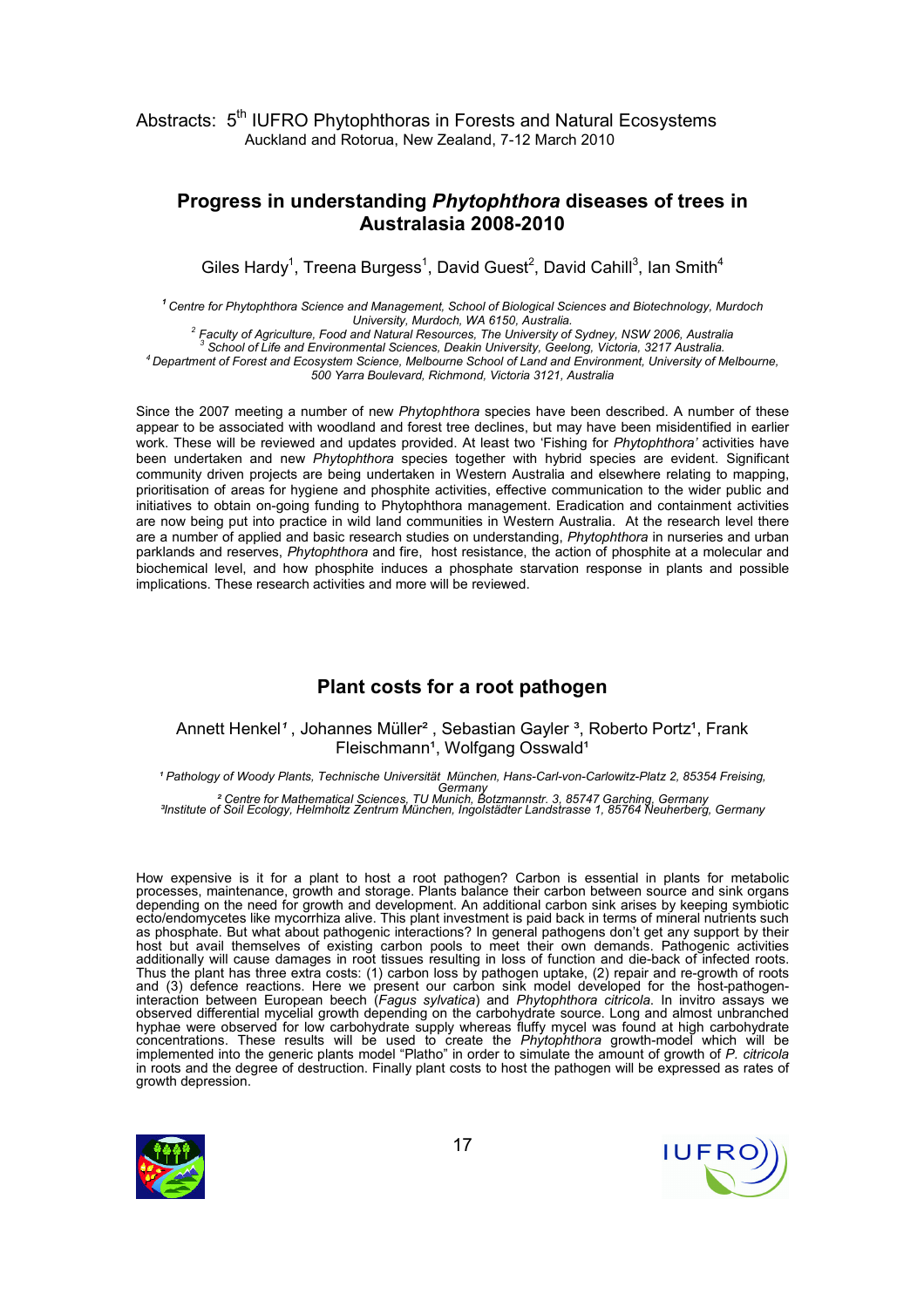# Phytophthora Species Associated with Kawakawa Tree Decline in New Zealand

Wellcome Ho<sup>1</sup>, Raja Thangavel<sup>1</sup>, Brett Alexander<sup>1</sup>, Travis Ashcroft<sup>2</sup>, Peter Anderson<sup>3</sup> and Nick Waipara<sup>4</sup>

<sup>1</sup> Plant Health and Environment Laboratory, MAF Biosecurity New Zealand, PO Box 2095, Auckland 1140, New Zealand<br><sup>2</sup> Incursion Investigation, Plants and Environment, MAF Biosecurity New Zealand, PO Box 2095, Auckland 1140

zealand<br>3North Shore City Council, 1 The Strand, Takapuna, Private Bag 93500, Takapuna, North Shore City, New Zealand<br>4Auckland Regional Council, Private Bag 92012, Auckland, New Zealand, New Zealand

Kawakawa, Macropiper excelsum, is a small tree common in the North Island and endemic to New Zealand. During 2008-9, a large number of kawakawa trees displaying symptoms of leaf yellowing, branch wilt, and sudden collapse of trees were observed in Auckland and Whangarei. Kawakawa trees in Oratia, Auckland initially showing symptoms of decline have subsequently all died. Declining trees were found in poorly drained soil, at least temporarily water logged during the winter, while those growing on well-drained sites were generally healthy. Leaf, stem, root, and soil samples were collected for isolation of plant pathogens. Phytophthora isolates were recovered from root and soil samples using a cedar needle baiting assay. The Phytophthora species were identified as P. citrophthora, P. cryptogea, and two distinct Phytophthora isolates in the P. citricola complex based on morphology and molecular analysis. This is the first report of Phytophthora species associated with kawakawa. Koch's postulate is required to determine the pathogenicity of these Phytophthora species. Development of disease management strategies is needed to establish an effective disease control on declining kawakawa trees.

## Phytophthora citricola and Related Taxa in New Zealand

Wellcome Ho, Raja Thangavel, Kun Pan, Ruth Griffin and Brett Alexander

Plant Health and Environment Laboratory, MAF Biosecurity New Zealand, PO Box 2095, Auckland 1140, New Zealand

Phytophthora citricola was first recorded in New Zealand in 1938 on hops (Humulus lupulus) with black rootrot (Brien, 1938). Since then it has been recorded on a wide range of hosts in New Zealand, including many economically important and ornamental plants: Actinidia, Annona, Asparagus, Buxus, Callistemon, Chamaecyparis, Citrus, Corynocarpus, Cucumis, Cucurbita, Cyphomandra, Dianthus, Diospyros, Eucalyptus, Fagus, Ficus, Humulus, Lupinus, Lythrum, Malus, Olea, Olearia, Persea, Phaseolus, Pinus, Plagianthus, Populus, Prunus, Pyrus, Ribes, Rosa, and Vitis (Gadgil, 2005; Anon., 2009a, b). With the revision on the species delineation of the Phytophthora citricola complex in New Zealand, the host range of these species needs to be revisited.

Phytophthora citricola is known as a species complex, comprising isolates that are morphologically different (e.g. Waterhouse, 1957). The advancement in molecular tools has lead to new species being described or recognised (Jung & Burgess, 2009; Scott et al., 2009). Morphology and molecular analyses on selected isolates of Phytophthora citricola from an in-house collection and the International Collection of Microorganisms from Plants (ICMP) have resulted in several new records for New Zealand.

#### References

Anonymous (2009a). Plant Pest Information Network (PPIN) database. Retrieved on 29 October 2009.

Anonymous (2009b). NZFUNGI database, http://nzfungi.landcareresearch.co.nz. Retrieved on 29 October 2009.

Brien, R. M. (1938). Black root-rot of hops. New Zealand Journal of Science and Technology. A. Agricultural Section, 20(1), 62-64.

Gadgil, P. D. (2005). The Fungi of New Zealand. Volume 4. Fungi on Trees and Shrubs in New Zealand. Fungal Diversity Research Series, 16, 1-437.

Jung, T., & Burgess, T. I. (2009). Re-evaluation of Phytophthora citricola isolates from multiple woody hosts in Europe and North America reveals a new species, Phytophthora plurivora sp. nov. Persoonia, 22, 95-110.

Scott, P. M., Burgess, T. I., Barber, P. A., Shearer, B. L., Stukely, M. J. C., Hardy, G. E. St. J., & Jung, T. (2009). Phytophthora multivora sp. nov., a new species recovered from declining Eucalyptus, Banksia, Agonis and other plant species in Western Australia. Persoonia, 22, 1-13.

Waterhouse, G. M. (1957). Phytophthora citricola Sawada (Syn. P. cactorum var. applanata Chester). Transactions of the British Mycological Society, 40, 349-357.



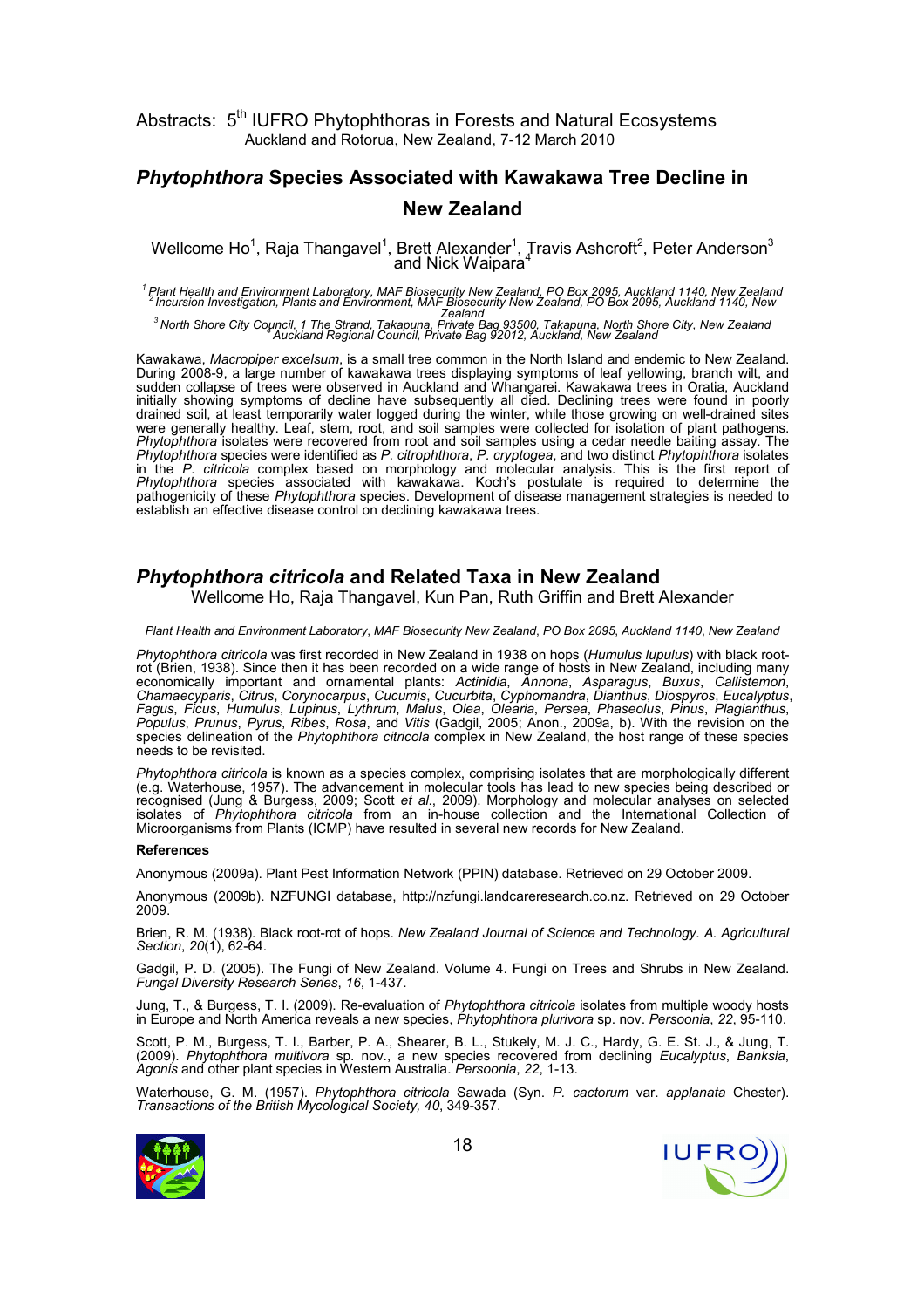#### Phytophthora Records from Passive Surveillance Programme in New Zealand

#### Wellcome Ho, Raja Thangavel, Megan Romberg, Ruth Griffin, Sumathi Murugan and Brett Alexander

Plant Health and Environment Laboratory, MAF Biosecurity New Zealand, PO Box 2095, Auckland 1140, New Zealand

The MAF Plant Health and Environment Laboratory is responsible for the identification and validation of all suspected exotic, new, and emerging pest and diseases affecting plants and the environment in New Zealand. Since 2001, over twenty species of Phytophthora were detected from plant and soil samples submitted by members of the public, regional councils, crop consultants, growers, and scientists. Phytophthora speices were isolated by root and/or a soil baiting assay using cedar needles, and were identified by morphology and/or molecular analysis.

The most common species recovered were Phytophthora citricola, P. cryptogea, and P. cinnamomi, contributing over half of the isolates. These three Phytophthora species were found on a wide range of hosts, including native plants (e.g. Agathus and Dacrydium), ornamental plants (e.g. Begonia, Buxus, Camellia, and Cycas), horticultural plants (e.g. Olea, Persea, Prunus, and Solanum), and forestry hosts (e.g. Fagus, Pinus, Quercus, and Sequoia). Around a quarter of the Phytophthora species detected were recently described (post 2000). This paper reports several new host and new to New Zealand records.

#### Fishing for Phytophthora across Western Australia's Waterways

#### Daniel Hüberli<sup>1,2</sup>, Treena Burgess<sup>1</sup> and Giles Hardy<sup>1</sup>

<sup>1</sup> Centre for Phytophthora Science and Management, Murdoch University, South Street, Murdoch, 61, WA, Australia<br><sup>2</sup>Department of Agriculture and Food, 3 Baron-Hay Court, South Perth, 6151, WA, Australia

The outbreak of P. ramorum in California and Europe, where early detection of an infested area is important to the success of containment and eradication efforts, has popularised the stream surveys in native ecosystems. In Australia, it has recently been used to detect Phytophthora spp. in Victoria resulting in several species being isolated (2). Our aim was to catalogue the Phytophthora spp. present in Western Australia's (WA) waterways using the stream baiting technique.

Seventy-seven waterways were sampled during October to December 2008. Bait bags with leaves were deployed, retrieved and returned after ~10 days in the water. Leaves were plated onto NARPH agar and checked periodically for Phytophthora colonies during incubation at 20°C for 2 weeks. Colonies were isolated into pure culture and grouped into morpho-types. One representative morpho-type from each site per sampling was identified using the sequence of the ITS region of the rDNA, conducting a BLAST search on Genbank and a phylogenetic analysis (1).

A total of nine Phytophthora species were isolated of which 6 belonged to ITS clade 6. Only two are currently described (P. inundata and P. cinnamomi var. pavispora), while the remaining seven are possibly new species. These undescribed species were assigned taxa numbers as described in (1); P.sp. 12-15 are potential new taxa. The most frequently isolated species in the southwest were P. inundata, P.sp.12 and P.sp.13. That P. inundata is widespread in WA's southwest is of concern as it has been found previously in soil and roots from dead native vegetation (3). Little is known about P.sp.12 and P.sp.13.

- 1. Burgess, T.I., Webster, J. L., Ciampini, J. A., White, D., Hardy, G. E. St J., & Stukely, M. J. C. (2009). Re-evaluation of Phytophthora species isolated during 30 years of vegetation health surveys in Western Australia using molecular techniques. Plant Disease, 93, 215–223.
- 2. Smith, B. W., Smith, I. W., Cunnington, J., & Jones, R. H. (2009). An evaluation of stream monitoring techniques for surveys for Phytophthora species in Victoria, Australia. In E. M. Goheen & S. J. Frankel (tech. cords.), Proceedings of the Fourth Meeting of International Union of Forest Research Organizations (IUFRO) Working Party S07.02.09: Phytophthoras in Forests and Natural Ecosystems, 26-31 August (p. 325). Gen. Tech. Rep. PSW-GTR-221. Albany, California: U.S. Department of Agriculture, Forest Service, Pacific Southwest Research Station.
- 3. Stukely, M. J. C., Webster, J. L., Ciampini, J. A., Dunstan, W. A., Hardy, G. E. S tJ., Woodman, G. J., Davison, E. M., & Tay, F. C. S. (2007). Phytophthora inundata from native vegetation in Western Australia. Australasian Plant Pathology, 36, 606-608.



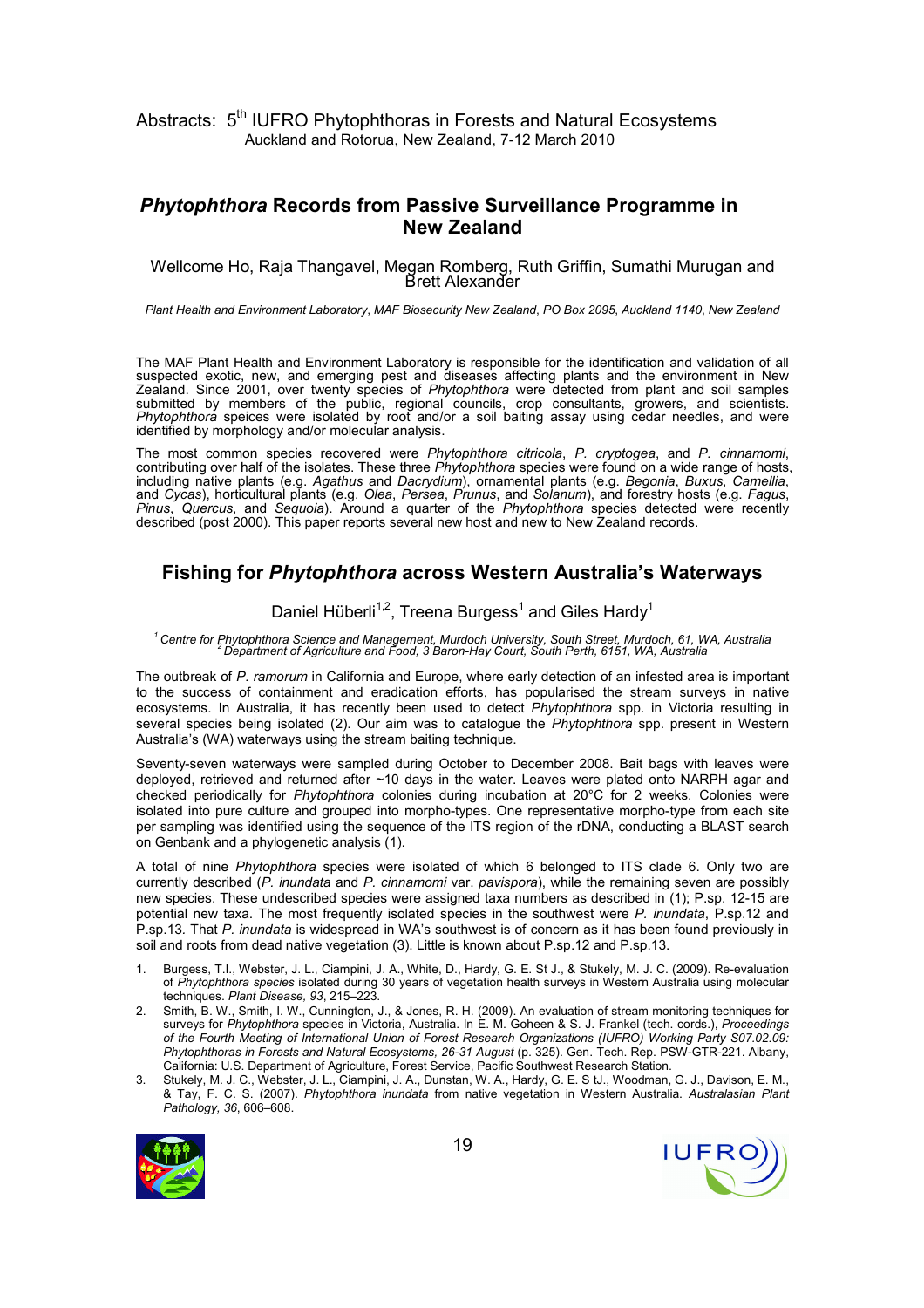# Recovery of Phytophthora species from drainage points and tributaries in two forest stream networks

Jaesoon Hwang<sup>1</sup>, Steven W. Oak<sup>2</sup>, and Steven N. Jeffers<sup>1</sup>

<sup>1</sup> Clemson University, Dept. of Entomology, Soils, and Plant Sciences, 120 Long Hall, Clemson, SC 29634-0315, USA<br>2USDA Forest Service, Southern Region FHP, 200 WT Weaver Blvd, Asheville, NC 28804, USA

A stream network consists of a main stream and its tributaries. If the occurrence of species of Phytophthora at the drainage point of the main stream represents the overall population within the upstream network, a stream network could be surveyed effectively at the drainage point without sampling the tributaries. Two stream networks, Davidson River and Cathey's Creek, in western North Carolina were studied to test this hypothesis. A 1-liter water sample was collected from the drainage point and tributaries in each stream network and filtered through polycarbonate membrane filters with 3-µm pores. The filters were incubated on PARPH-V8 medium for 72 h, and colonies of Phytophthora species were counted and then subcultured for identification. Six species of Phytophthora—P. cinnamomi, P. citricola, P. citrophthora, P. gonapodyides, P. heveae, and P. pseudosyringae—and four distinct undescribed groups of isolates were detected in the two stream networks, which were each sampled twice. Of these ten taxa, nine were detected in Davidson River tributaries and five were detected at the drainage point. In the Cathey's Creek network, seven taxa were found in tributaries and five of them were detected at the drainage point. Even though all the taxa found in tributaries were not detected at the drainage points, all of the taxa in a network representing at least 10% of the total population were detected at the drainage point. More intensive sampling throughout a stream network may be necessary to detect a species with a low population density.

# Australian Native Plant Susceptibility to Phytophthora ramorum

Kylie Ireland<sup>1,2</sup>, Daniel Hüberli<sup>2,3</sup>, Bernard Dell<sup>2</sup>, Ian Smith<sup>4</sup>, David Rizzo<sup>5</sup> and Giles Hardy<sup>1,2</sup>

<sup>1</sup>Cooperative Research Centre for National Plant Biosecurity, PO Box 5012, Bruce, 2617, ACT, Australia <sup>2</sup>Centre for Phytophthora Science & Management, Faculty of Sustainability, Environmental and Life Sciences, Murdoch University, South St, Murdoch, 6150, WA, Australia <sup>3</sup>Plant Pathology, Department of Agriculture and Food, Western Australia, 3 Baron-Hay Court, South Perth, 6151, WA,

Australia <sup>4</sup>Department of Forest & Ecosystem Science, University of Melbourne, 500 Yarra Boulevard, Richmond, 3121, Vic.,

Australia <sup>5</sup>Department of Plant Pathology, University of California, 1 Shields Avenue, Davis, 95616, CA, USA

Phytophthora ramorum causes considerable and widespread damage in nurseries, gardens and natural woodland ecosystems of the USA (where it causes Sudden Oak Death) and Europe, and is classified as a Category 1 plant pest in Australia. It is of particular interest to Australian plant biosecurity as, like P. cinnamomi, it has the potential to become a major economic and ecological threat in areas with susceptible hosts and conducive climates. Research was undertaken in California to assess the pathogenicity of P. ramorum on Australian native plants. Sixty-nine plant species within 24 families were sourced from established gardens and arboretums, and selected based upon provenance from areas of climatic suitability for P. ramorum as well as ecological and economical importance. Foliar, branch and log susceptibility were tested using detached leaf, branch and log inoculations. Sporulation potential and chlamydospore production was also tested on detached foliage of a select mid to upper storey species. All species demonstrated some level of foliar susceptibility, and some asymptomatic infection was recorded. Disease incidence and severity were greater during the summer, and when the leaves were wounded. Branch inoculations indicated some species may be affected by branch dieback. However, only juvenile branches of Eucalyptus leucoxylon displayed symptoms more severe than the positive control, Rhododendron 'Colonel Cohen'. Sporulation was recorded for a few species, particularly on juvenile foliage, while putative bole canker hosts in the *Eucalyptus* have been identified. Results of the studies will be discussed in relation to their implications for disease entry, spread and development of an epiphytotic within an Australian biosecurity framework.



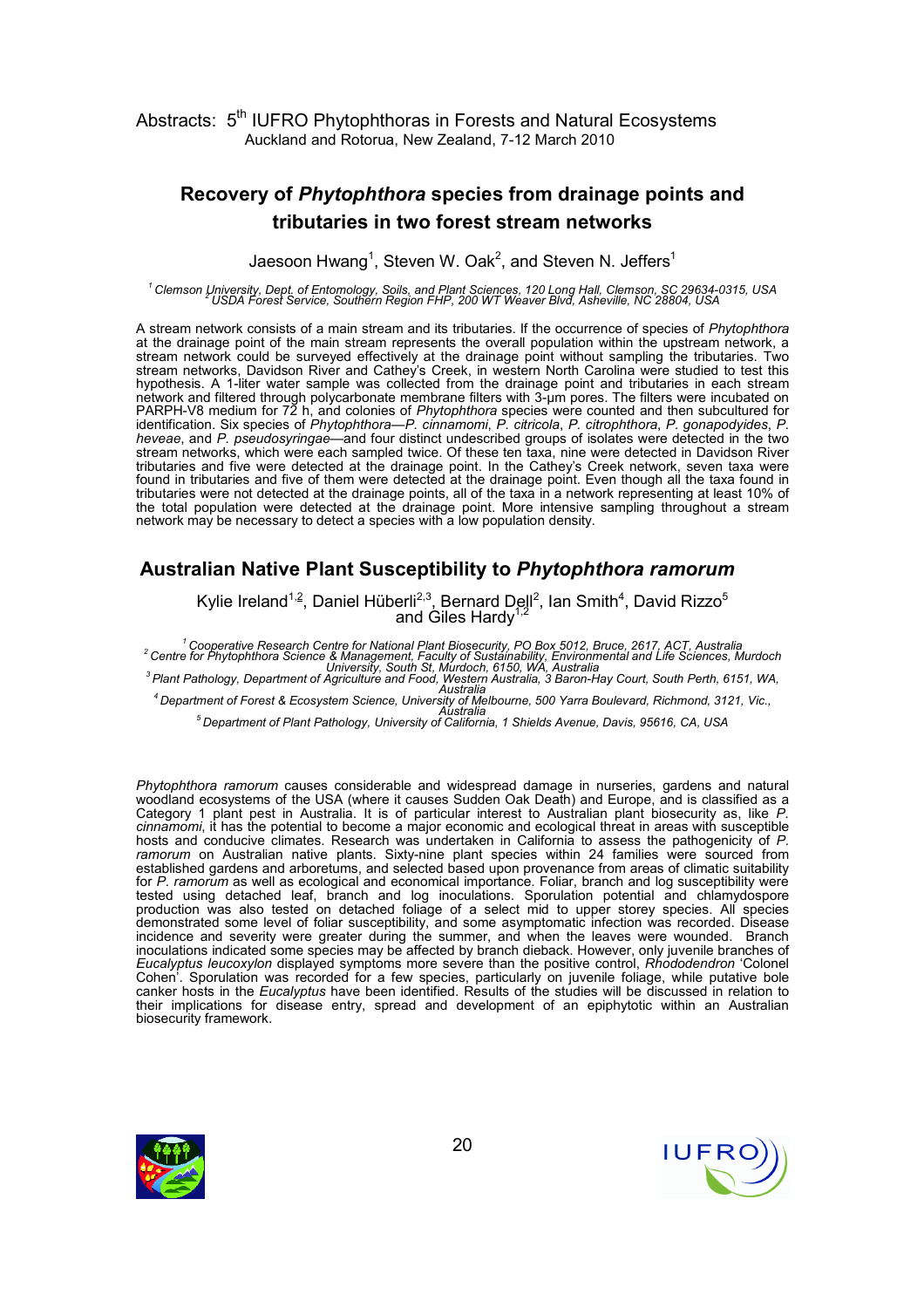#### Progress in understanding Phytophthora diseases of trees in Europe 2008-2010

Thomas Jung<sup>1,2</sup>, Andrea Vannini<sup>3</sup> and Clive M. Brasier<sup>4</sup>

<sup>1</sup> Phytophthora Research and Consultancy, www.tree-diseases.com, Thomastrasse 75, D-83098 Brannenburg, Germany. <sup>2</sup>Centre for Phytophthora Science and Management, School of Biological Sciences and Biotechnology, Murdoch University, 90 South Street, Murdoch, WA 6150, Australia.

<sup>3</sup> Dipartimento di Protezione delle Piante, Universita` degli Studi della Tuscia, Viterbo, Italy.

<sup>4</sup>Forest Research, Alice Holt Lodge, Farnham, Surrey GU10 4LH, UK.

Much new information produced on Phytophthora diseases of trees in Europe since the 2007 IUFRO meeting will be reviewed. The presentation will include updates on P. alni induced dieback of alders, including first reports of the pathogen from devastated riparian stands in Spain and evidence for the selection of frost resistant strains in P. alni ssp. alni in alpine and continental parts of Germany; advances in understanding deciduous and mediterranean oak declines; dieback of European beech and ink disease of chestnut, including a possibly climatically driven northward migration of P. cinnamomi; and serious new developments in the spread of P. ramorum and P. kernoviae in Europe. Further evidence will be presented for the importance of (i) the international nursery trade as an intercontinental pathway for alien invasive Phytophthora species; (ii) the planting of infested nursery stock as a primary pathway into forests and natural ecosystems. Also covered will be the monitoring of Phytophthora populations in streams; the development of new molecular-based identification tools; the unravelling of the P. citricola complex; and the current status of the remarkable array of new Phytophthora taxa recovered from forest and natural ecosystems in Europe over the past 15 years.

#### COST Action (FP0801): Established and Emerging Phytophthora: Increasing Threats to Woodland and Forest Ecosystems in Europe

#### Working Group 4

Thomas Jung<sup>1,2</sup>, Anna Maria Vettraino<sup>3</sup>, WG4 members

<sup>1</sup> Phytophthora Research and Consultancy, www.tree-diseases.com, Thomastrasse 75, D-83098 Brannenburg, Germany. <sup>2</sup>Centre for Phytophthora Science and Management, School of Biological Sciences and Biotechnology, Murdoch University, 90 South Street, Murdoch, WA 6150, Australia.

<sup>3</sup> Departement of Plant Protection, University of Tuscia- Via S. Camillo de Lellis snc-Viterbo-Italy

COST Action FP0801 Working Group 4 focusses on the management and control of Phytophthora diseases and comprises 63 experts from 19 European countries, Tunisia, Australia, New Zealand and the USA. The main targets of WG4 are: 1. Collate informations on established and novel control and management methods and assess their efficacy and practicability for nurseries, individual trees and forests. 2. Explore the feasibility of environmentally friendly control methods, including biological control (antagonists, suppressive plants), low-impact chemical methods (fungistatic products, surfactants, nutrition and soil ameloration), physical methods (host removal, solarisation, water management, water filtration), and host resistance. 3. Discuss the concepts and efficacies of integrated management protocols and the reasons for their success or failure. WG4 members will be reviewing their national literature, collect and assess information and experiences from their countries and submit these data and data from their own trials to a WG4 database which will be accessible for the scientific community, decision makers, practitioners and the general public through the COST Action website. At the end of this COST Action the state-of-the-art and future perspectives on control and management methods for Phytophthora diseases will be published as a book comprising key papers written by leading experts with large-scale and longterm experiences and articles on certain aspects written by qualified WG4 members.



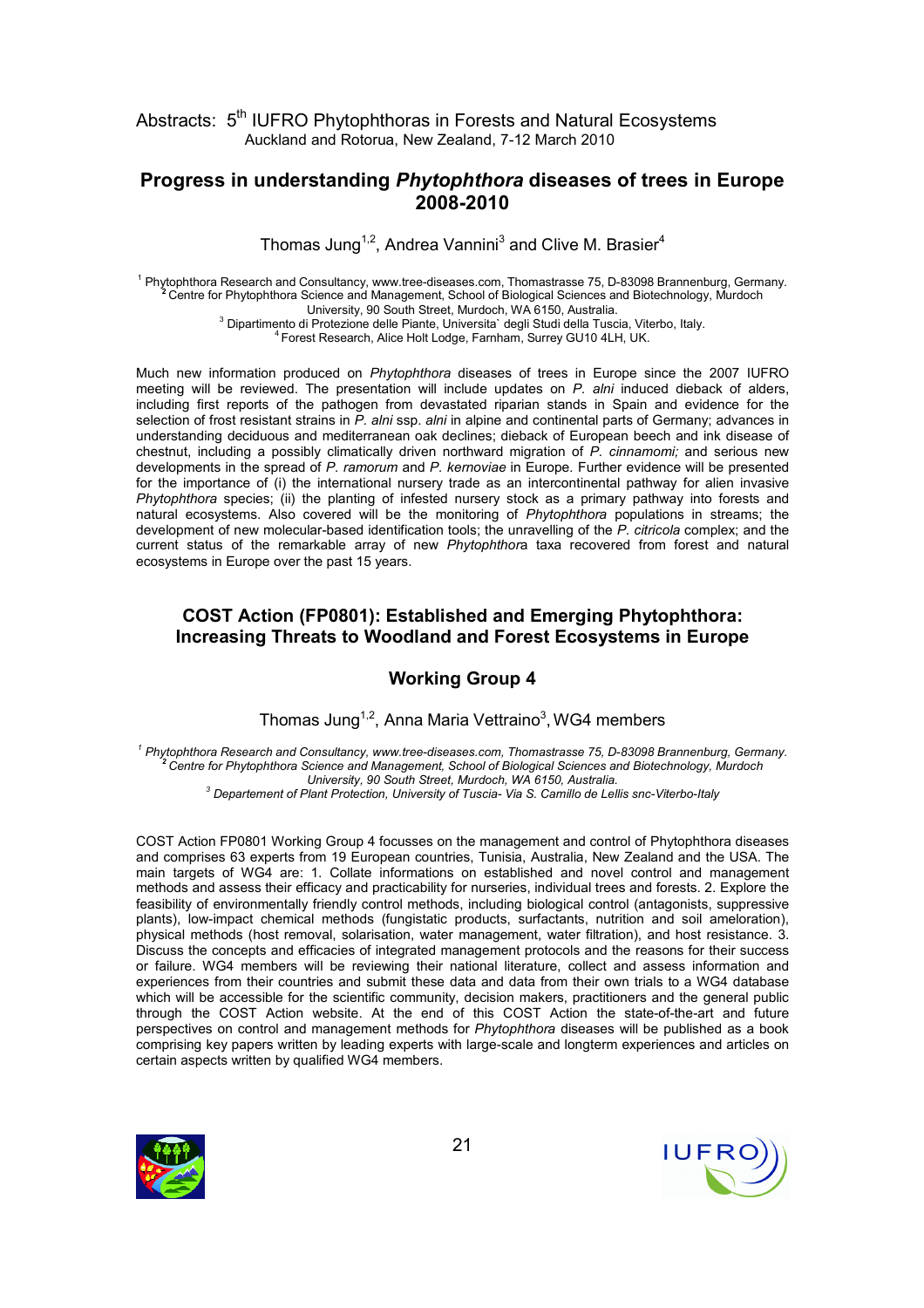# Aerial application of AgriFos in Oregon Tanoak Forests.

Alan Kanaskie<sup>1</sup>, Everett Hansen<sup>2</sup>, Wendy Sutton<sup>2</sup>, Paul Reeser<sup>2</sup>, and Carolyn  $Chouette<sup>2</sup>$ 

 $1$ Oregon Dept. of Forestry, 2600 State Street, Salem, OR, USA <sup>2</sup> Oregon State University Dept. Botany and Plant Pathology, Corvallis OR 97331, USA

Phosphonate (AgriFos) is effective in limiting bole cankers of Sudden Oak Death (SOD) when sprayed directly onto or injected into individual trees boles. There have been no tests, however, of aerial application and uptake under forest conditions. Governmental registration and permission for use of phosphonate in the forest requires demonstration of efficacy. We are conducting trials in Oregon to demonstrate the feasibility of foliar application from helicopter, the uptake and translocation of chemical within treated trees, and the duration of response. We compared three doses: 0, 3, and 6 gallons Agrifos per acre.

Two methods of application of AgriFos are being compared: helicopter application to mature tanoak forest trees, and bole injection of mature tanoak trees. Three different biological assays are being used to measure Agrifos uptake: shoot dip in zoospore suspension; bole inoculation with P. gonapodyides in the field; and laboratory inoculation of log bolts with P. ramorum. Phytophthora gonapodyides was used in field inoculations instead of P. ramorum due to quarantine regulations.

Helicopter spray treatments were applied November 2007 and May 2008. In a third treatment, trees were sprayed twice, first in December 2008 and again in May 2009. At each time, we sprayed three blocks, each consisting of three 10-acre treatment plots. All assays (shoot dip and bole inoculation) indicated presence of AgriFos in trees sprayed at both spray concentrations 6 months after treatment. P. gonapodyides was a useful surrogate for P. ramorum in challenge inoculations. Persistence after 18 months will be assayed November 2009.

#### Early Detection and Eradication of Phytophthora ramorum from Oregon Forests, 2001-2009

Alan Kanaskie<sup>1</sup>, Ellen Goheen<sup>2</sup>, Nancy Osterbauer<sup>4</sup>, Everett Hansen<sup>3</sup>, Michael  $\,$ McWililiams $^1$ , Wendy Sutton $^3$ , Paul Reeser $^3$ , Stacy Savona $^1$ 

Oregon Dept. of Forestry, 2600 State Street, Salem, 97310, OR, USA USDA – Forest Service, Old Stage Road, Central Point, 97502, OR, USA Oregon State University Dept. Botany and Plant Pathology, Corvallis 97331 OR, USA Oregon Department of Agriculture, capitol Street, 97310, Salem, OR, USA

Sudden Oak Death (SOD), caused by Phytophthora ramorum, was first discovered in Oregon forests in July 2001. Since then an interagency team has been attempting to eradicate the pathogen though an evolving program of early detection (aerial and ground surveys, stream baiting), destruction of infected and nearby host plants, post- treatment monitoring, and follow-up treatments.

Eradication treatments (herbicide injection followed by cutting and burning host plants) have eliminated the pathogen and the disease from most (but not all) sites, and have slowed spread of the disease compared to similar areas in California. During the early years of the program (2001-2005) we detected an average of 20 new infested sites per year, despite our eradication efforts. Since 2005, we detected an average of more than 50 new infested sites per year. Although the number of infested sites and the area affected remains small, the extent of the disease has expanded, leading to increases in the quarantine area from 9 mi<sup>2</sup> in 2001 to 162 mi<sup>2</sup> in 2009. We attribute the continued spread of the disease to latency of the pathogen, which hinders early detection, and delays in funding, which affect all aspects of the program, especially rapid response and treatments.



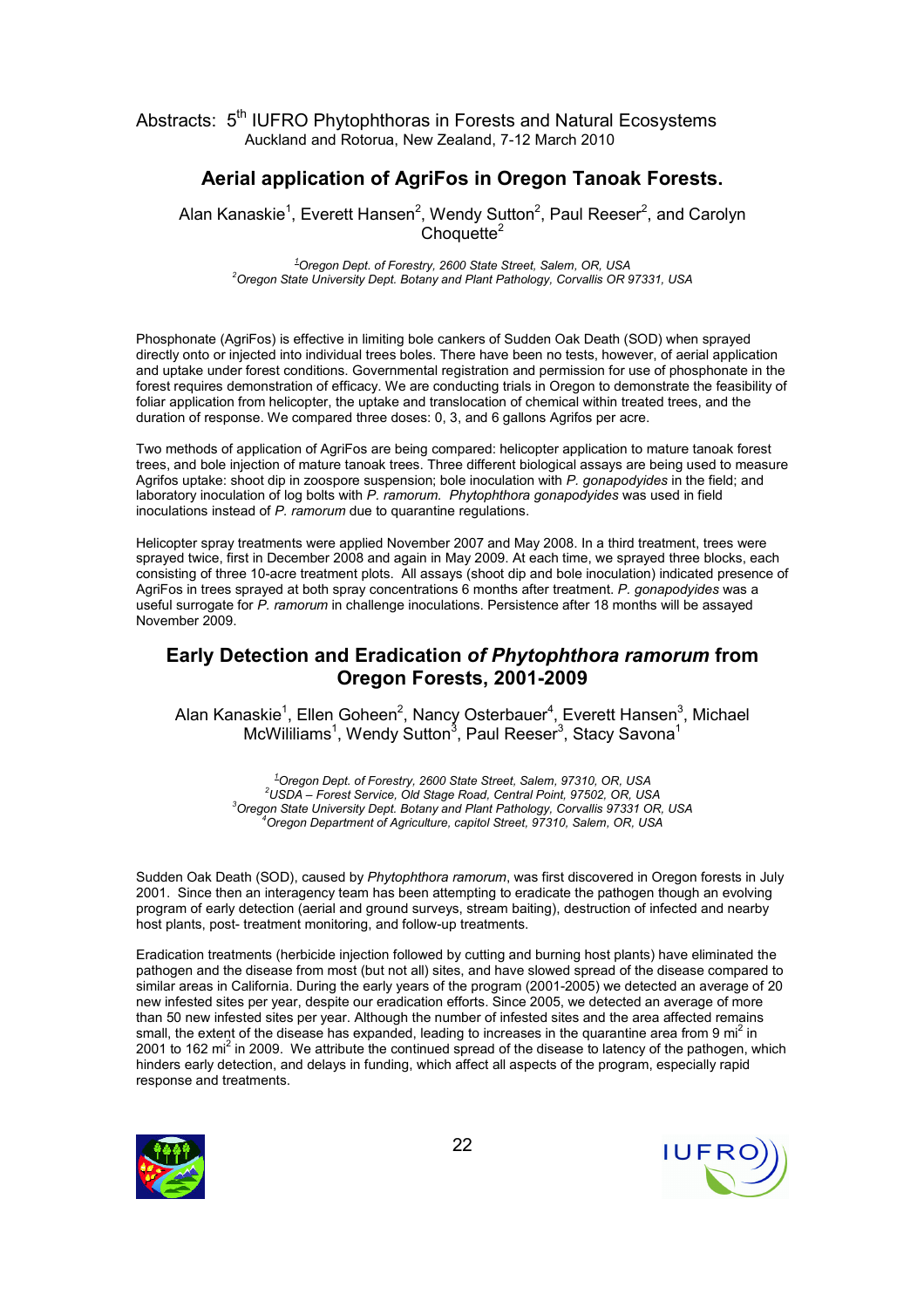#### The Spread of Phytophthora cinnamomi by Feral Pigs

A. Li<sup>1</sup>, N. Williams<sup>2</sup>, P. Adams<sup>1</sup>, S. Fenwick<sup>1</sup> and G. Hardy<sup>2</sup>

1. School of Veterinary and Biomedical Sciences, Murdoch University, WA 6150, Australia

2. Centre for Phytophthora Science and Management, School of Biological Sciences and Biotechnology, Murdoch University, Murdoch, WA 6150, Australia.

Feral pigs have long been implicated as vectors in the spread of the plant pathogen Phytophthora cinnamomi. The wallowing and rooting activities of feral pigs predispose them to the transport of infested soil. These activities not only disturb the soil structure but also reduce leaf litter and vegetation cover which can lead to an increased susceptibility of an area to colonisation with P. cinnamomi. The non-fastidious diet and use of rub and tusk trees by feral pigs may also represent an avenue of pathogen spread. However, there is very little evidence to support these ideas.

Replicated feeding trials using P. cinnamomi inoculated millet seed, fine roots and pine have shown that the pathogen can survive passage through the pig gut, in some instances for up to seven days before being passed. The study is also investigating the home range of pigs within the forest and potential distances over which spread is likely to occur. The controlled experiments and field work from this research will be presented and the implications for the management of feral pig populations as an important component of P. cinnamomi management will be discussed.

## Phytophthora cinnamomi in native vegetation: A South Australian perspective

S.F. McKay<sup>1</sup>, K.H. Kueh<sup>1</sup>, E. Facelli<sup>1</sup>, A.J. Able<sup>1</sup>, R.M.A. Velzeboer<sup>3</sup>, J.M. Facelli<sup>2</sup> and  $E.S.$  Scott<sup>1</sup>

<sup>1</sup>School of Agriculture, Food and Wine, The University of Adelaide, Waite Campus, PMB 1, Glen Osmond, South Australia, 5064

<sup>2</sup>School of Earth & Environmental Sciences, The University of Adelaide, North Terrace Campus, South Australia, 5005 <sup>3</sup>Department for Environment and Heritage, 41 Victoria St, Victor Harbor, South Australia, 5211

In spite of the threat that *Phytophthora cinnamomi* (Pc) represents for South Australia (SA), basic information about the effects of the disease on native threatened plant species is lacking. The aim of this project is to increase understanding of the susceptibility of threatened and key plant species and ecological changes in plant communities due to phytophthora dieback in SA. Nineteen plant species are being tested for susceptibility to Pc in pot experiments in a greenhouse. Disease symptoms and mortality are being monitored and Koch's postulates confirmed. So far, some species appear to be susceptible for example, Prostanthera euryboides and Allocasuarina meulleriana. The rate and pattern of spread of Pc are being studied at two field sites comprising native vegetation in the Mount Lofty Ranges, SA. Permanent quadrats have been established and the following parameters measured and data collected in 2008 and 2009: soil and fine root samples baited for Pc; numbers and health of key indicator species, e.g. Xanthorrhoea semiplana and other vascular plants; percentage cover by vascular plants, leaf litter and bare ground. Data such as soil moisture and temperature, rainfall and soil chemistry are also being collected. To date, the data indicate that the spread of the disease and pathogen is patchy at both sites and does not follow a clear 'front of advance' pattern as reported for some other areas in Australian affected by the disease. Results from susceptibility experiments and information regarding disease dynamics in the field will be presented.



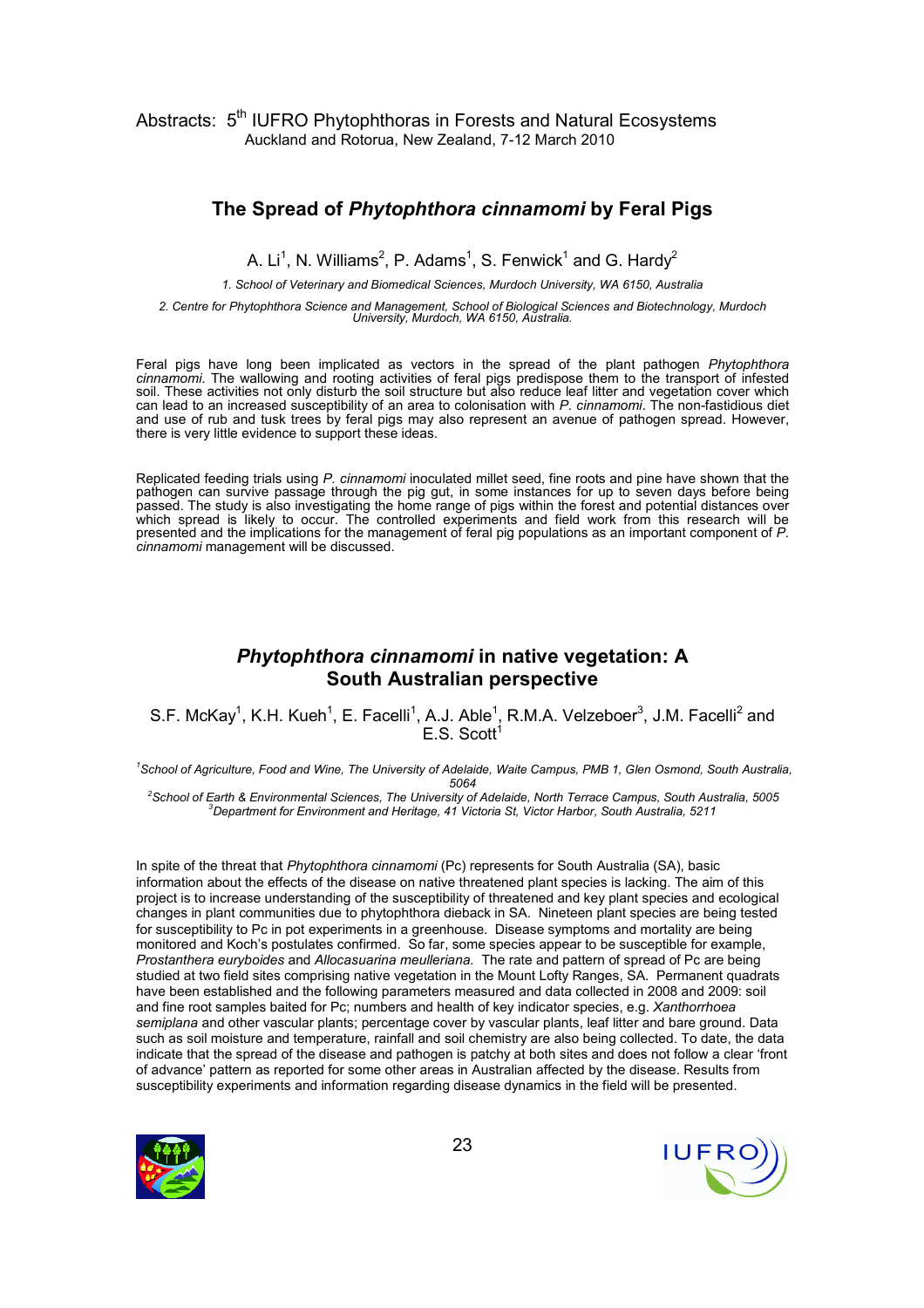#### Distribution and detection of Phytophthora cinnamomi in soils of mixed hardwood-pine forests of the southeastern USA

Inga M. Meadows and Steven N. Jeffers

Clemson University, Department of Entomology, Soils, and Plant Sciences, 120 Long Hall, Clemson, SC 29634-0315, USA

Inconsistent detection of Phytophthora cinnamomi (Pcin) in forest soils has been documented in climates with seasonally wet and dry periods. Detection may be complicated further by the physical location of Pcin in soil. Our objectives were to investigate storage conditions required to detect Pcin in dry soil and determine the spatial distribution of Pcin in forest soil. Infested soil from a forest site in western South Carolina was collected, air-dried, and remoistened. Aliquots were sealed in plastic bags with and without wounded rhododendron leaves and stored at 5, 15, and 25°C; sub-samples were assayed every two weeks for up to 12 weeks. A baiting bioassay was used to detect Pcin. Detection from re-moistened soil was rare (1/90 samples); additional studies are needed to better understand factors affecting persistence of Pcin in soil. Horizontal distribution was determined in three square grids (210 cm per side) at each of three forest sites; soil samples were collected at 30-cm intervals in each grid. Pcin was found in seven grids, and detection in those grids ranged from 14 to 97% of the samples. Vertical distribution was studied in 13 soil cores (5 cm diameter, 50 to 74 cm deep) collected from the three forest sites; subsamples from standard depths in each core were assayed. Pcin was present in 85% of vertical cores, was detected up to 74 cm below the surface, and often was not contiguous in a core. The distribution of Pcin in soil is variable and may play a role in survival during seasonally dry periods.

# Monitoring the Effectiveness of Phytophthora ramorum Eradication Treatments in Southwest Oregon Tanoak Forests Ellen Michaels Goheen<sup>1</sup>, Alan Kanaskie<sup>2</sup>, Everett Hansen<sup>3</sup>, Wendy Sutton<sup>3</sup>, Paul<br>Reeser<sup>3</sup> and Nancy Osterbauer<sup>4</sup>

<sup>1</sup>USDA Forest Service, Forest Health Protection, Southwest Oregon Forest Insect and Disease Service Center, Central :Point OR, 97502, USA;<br><sup>3</sup>Oregon State University, Dept. of Forestry, 2600 State Street, Salem, OR 97310 USA;<br>197331 Oregon State University, Dept. Botany and Plant Pathology, Cordley Hall, Corvallis, OR 97331 USA;<br>197301

Phytophthora ramorum, the cause of sudden oak death was first discovered in Oregon forests in July 2001, and has since been the focus of an aggressive eradication effort. Eradication treatments consist of cutting and burning infected and exposed host plants, and where possible, injecting herbicide into tanoaks to prevent sprouting. The effort has slowed, but not stopped, long-distance dispersal of the pathogen. To monitor the effectiveness of eradication treatments we are revisiting treated sites and sampling soil and vegetation in fixed plots centered on stumps of known infected trees. All samples are assayed for P. ramorum at Oregon State University and Oregon Department of Agriculture laboratories. To date we have collected samples from 119 SOD-infested sites that had received treatments between 2001 and 2007. Time since treatment for the sampled sites ranged from one to five years. Phytophthora ramorum was not recovered from 70 (59%) of the 119 sites sampled. Thirty-seven (31 percent) plots yielded P. ramorum from soils only, the pathogen was present in soils and vegetation on eight plots (7 percent), and on four (3 percent) plots, *P. ramorum* was recovered only from vegetation. All positive vegetation samples were tanoak; most of the diseased material was collected from tanoak basal sprouts. Most of the P. ramorumpositive plots were associated with more recent treatment years (2006-2007). Herbicide application to prevent sprouting appears to play a positive role in P. ramorum eradication. Sampling continues and will provide a quantitative basis to infer persistence of P. ramorum on treated sites.



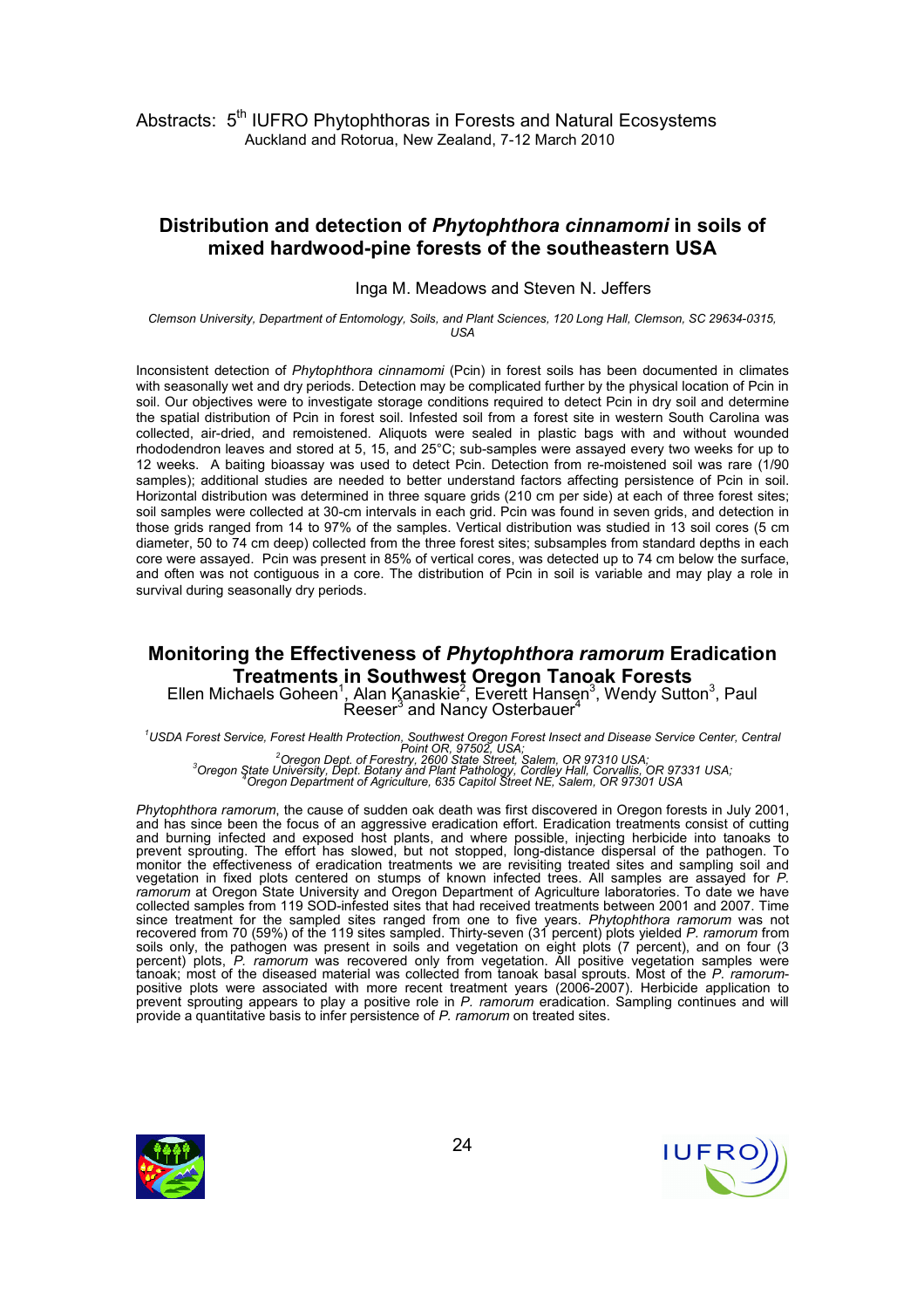#### Effects of vegetal compost and mycorrhizae fungi on Phytophthora cinnamomi infection and disease on cork and holm oak plants

Ana Cristina Moreira<sup>1</sup>, Elvira Melo<sup>1</sup>, Ana Margarida Fontes<sup>1</sup>, Manuel Luis Fernandes<sup>2</sup> and Alfredo Cravador<sup>3,4</sup>

1<br>Unidade de Protecção de Plantas, INIA-INRB, Av. da República, 2784-505, Oeiras, Portugal<sup>2</sup>Unidade de Sistemas Agrários e Desenvolvimento, INIA-INRB, Av. da República, 2784-505, Oeiras, Portugal. <sup>3</sup>Universidade do Algarve, Faculdade de Ciências e Tecnologia, Campus de Gambelas, 8005-139 Faro, Portugal<br>4BB/CGB-UTAD apartado 10103, Vila Real 5001, Vila Real, Portugal

. Phytophthora cinnamomi is a soil borne plant pathogen involved in oak decline that has caused a high mortality in cork oak (Quercus suber) and holm oak (Quercus rotundifolia) trees during the last two decades in Portugal.

We evaluated the development of cork and holm oak seedlings from different origins submitted to different<br>treatments under shelter conditions in presence of *P. cinnamomi*. Acorns were collected from trees located in 12 regions of Portugal and Spain. Under controlled conditions, in greenhouse, pre-germinated acorns were sown in pots filled with two different substrates: (A) a mixture of a soil naturally infested with P. cinnamomi, collected from a field with high disease incidence, plus vermiculite (2:1 v/v); (B) the same previous mixture with the addition of a chemically and microbiologically characterized vegetal compost (2:1<br>v/v); (C) soil like in (A) but inoculated with ectomycorrhizae fungi (*Pisolithus tinctorius* and *Scleroderma* verrucosum) collected from cork oak stands, located in the Algarve and Alentejo, two months after sowing cork and holm oak pre-germinated seeds. All the plants were evaluated 18 months after the sowing through different parameters, such as, dry weight root biomass, shoot height and disease severity index. In soil (B) amended with compost, the plants height (50% for both species) and root biomass (38% for cork oak and 75% for holm oak) increased significantly (P< 0.05). On the contrary, disease severity (45% for cork oak and<br>37,5% for holm oak) was significantly reduced (P< 0.05). However, *P. cinnamomi* was present in 100% of the soil sampled from the pots, showing that the pathogen suppressiveness was not achieved with this soil treatment as it was expected. Moreover, for cork oak, significative differences were observed within and among each family (P<0.001). These results suggest that the use of the vegetal compost tested is not effective for *P. cinnamomi* control by itself but it can contribute to the reduction of the *P. cinnamomi* infection in cork and holm oak stands preferentially if used in combination with other disease control practices. Mycorrhizal treatment had no effect on the plants development probably because roots of cork and holm oak<br>plants were infected with *P. cinnamomi* before soil inoculation was carried out with these ECM fungi. This treatment must be repeated in the pre-germinated acorns before sowing or in the seedlings before plantation, in order to elucidate this question.

### The Phytophthora Dieback threat to natural resources in Western Australia: communications and community engagement

Gary Muir<sup>1</sup>, Annabelle Bushell<sup>2</sup> and Joanna Young<sup>3</sup>

<sup>1</sup> WOW Wilderness Ecoprojects, P O Box 198, Walpole, 6398, WA, Australia<br><sup>2</sup> South Coast NRM Inc., 39 Mercer Rd, Albany, 6330, WA, Australia<br>3 P O Box 54, Walpole, 6398, WA, Australia

 "Project Dieback" is a Natural Resource Management initiative to tackle realistically the unrelenting invasion of vulnerable ecosystems of the South West of Western Australia by Phytophthora cinnamomi Rands. The Project team has put considerable effort into communications and the development of images to convey key messages. An overriding goal has been to engage community, industry and government and foster partnerships for effective on ground management. The steps were logical – build a team, find the enemy, anticipate its movements, recognise its targets, prioritise the protectable, establish management procedures, communicate to stakeholders, build capacity and implement. Project Dieback focused on two major communication themes - The Problem and The Solution. A major issue is the majority of the communities' ignorance of the scale of the disaster. A range of mediums were used to communicate set messages to different audiences provoking an awareness of the magnitude and threat of dieback and unified management to protect threatened valuable areas. Products to date include a dynamic web site (www.dieback.net.au), an award winning DVD and a cross tenure standard dieback signage system for all land managers to use. A range of visual maps, emotive posters, powerful presentations, training programmes, and interpretive pamphlets has also been produced. Economic and effective hygiene stations for vehicles and footwear are also being designed. Community engagement and involvement in the management of Phytophthora dieback is essential for success as many key area to protect have high public visitation.



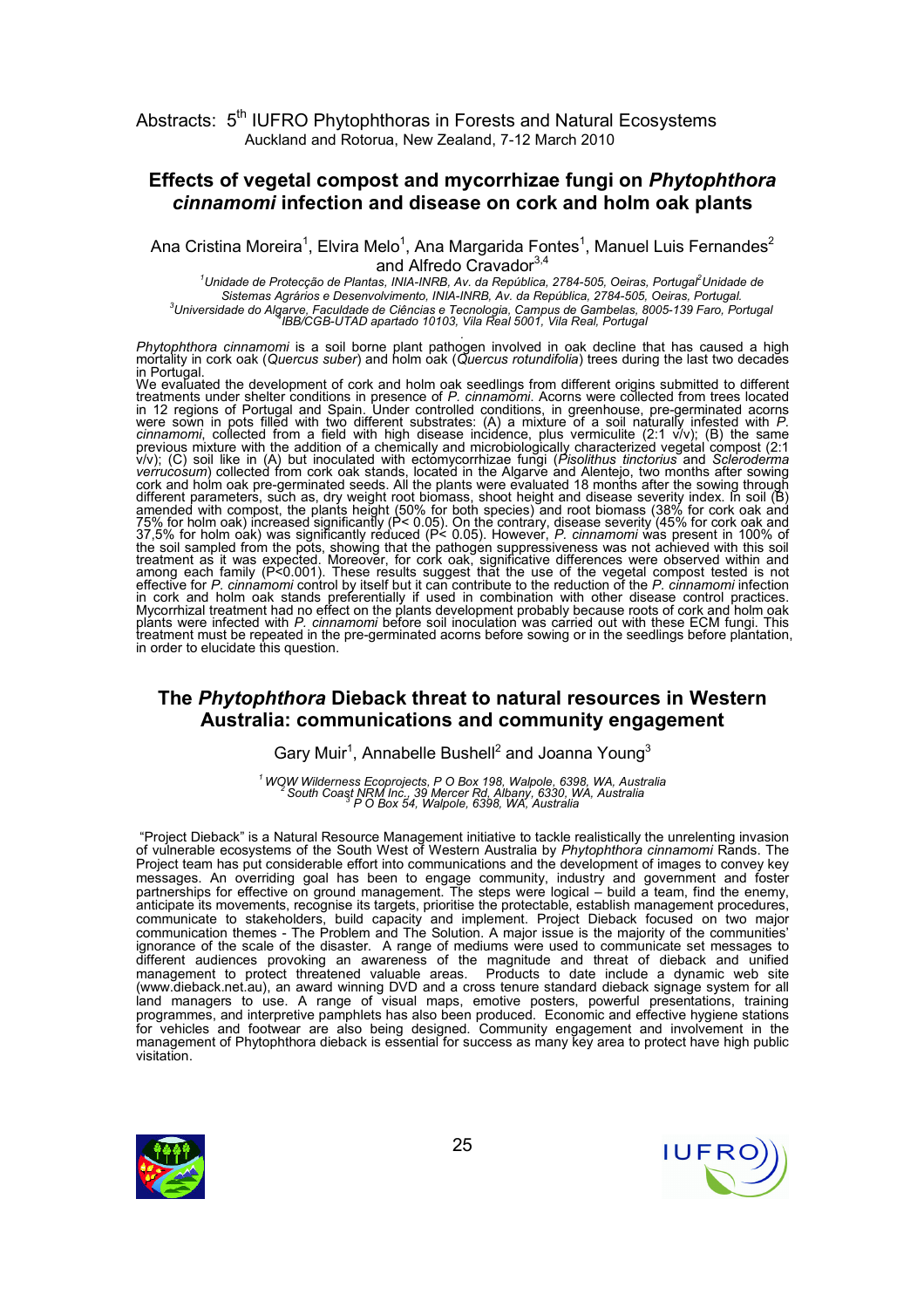## Phytophthora in Africa: with special reference to the Southern African region

Jan Nagel<sup>1</sup>, Eunsung Oh<sup>1</sup>, Marieka Gryzenhout<sup>2</sup>, Bernard Slippers<sup>1</sup>, Jolanda Roux<sup>2</sup> and Michael J Wingfield<sup>1,2</sup>

 $^{\rm 1}$ Department of Genetics and  $^{\rm 2}$ Department of Microbiology and Plant Pathology, Forestry and Agricultural Biotechnology Institute, University of Pretoria, Pretoria, South Africa

Relatively little is known regarding Phytophthora spp. in Africa. Most species recorded from this continent are those that are well known pathogens of agronomic crops and many of these also have relatively wide distributions globally. The best-known species is P. infestans that occurs in every African country that produces potatoes. The cacao industry in Africa is also severely hampered by black pod disease, caused by P. palmivora and P. megakarya, of which the latter is most aggressive. Another prominent species in Africa is  $P$ , cinnamomi and this is largely due to its wide distribution and host range. In this regard,  $P$ , cinnamomi is an aggressive pathogen of many agronomic and forestry crops in Africa. Studies on P. cinnamomi in South Africa have shown that it is an introduced pathogen and it is the only known alien *Phytophthora* sp. to have become invasive in native ecosystems on the continent. Recent studies in South Africa have focussed on undisturbed forestry environments have shown that there are many species of Phytophthora in the region that have yet to be described. This is almost certainly true for the rest of the continent and studies regarding the diversity and relative importance of these potentially important organisms should be encouraged.

#### Phytophthora ramorum Found in Streams During the National Early Detection Survey of US Forests

Steven W. Oak<sup>1</sup>, Jaesoon Hwang<sup>2</sup>, Steven N, Jeffers<sup>2</sup>, Edwin K. Yockey<sup>1</sup>, and Borys<br>Tkacz<sup>3</sup>

<sup>1</sup>USDA Forest Service, Southern Region Forest Health Protection, 200 WT Weaver Blvd, Asheville, 28804, NC, USA<br><sup>2</sup> Clemson University, Department of Entomology, Soils, and Plant Sciences, 120 Long Hall, Clemson, 29634-031

USA <sup>3</sup>USDA Forest Service, Washington Office Forest Health Protection, 1601 North Kent St, Arlington, 22209, VA, USA

The National Phytophthora ramorum Early Detection Survey of US Forests was initiated in 2003 using a terrestrial host plant survey protocol. Trials of leaf baiting in streams were conducted in 2006 after similar methods were used successfully to monitor P. ramorum in infested forests in CA and OR. This approach replaced terrestrial surveys in 2007. Two mesh bags, each containing four non-wounded leaves of Rhododendron spp., were deployed in streams for 1-3 weeks during cooler months of the growing season. Leaves were retrieved, sorted by symptom severity, and divided into two replicate subsamples which were sent to separate laboratories for diagnosis. One replicate was assayed by isolation on selective medium, and the other was assayed by PCR. Over the past four years, more than 300 unique streams in 28 states have been monitored. The pathogen was detected in 13 previously non-infested streams in seven states. Of these, six streams drained watersheds in CA and OR near areas where P. ramorum was known to occur. The other streams drained watersheds where currently or previously infested ornamental plant nurseries were located. In streams associated with infested nurseries, P. ramorum has been detected each year after initial detection—even after completion of regulatory requirements for pathogen eradication, and surveys of streamside plants in which the pathogen was not detected. These results demonstrate that P. ramorum inoculum is leaving infested nurseries in runoff water despite regulatory measures. Either infested plants have been re-introduced, or eradication efforts have been unsuccessful at these sites.



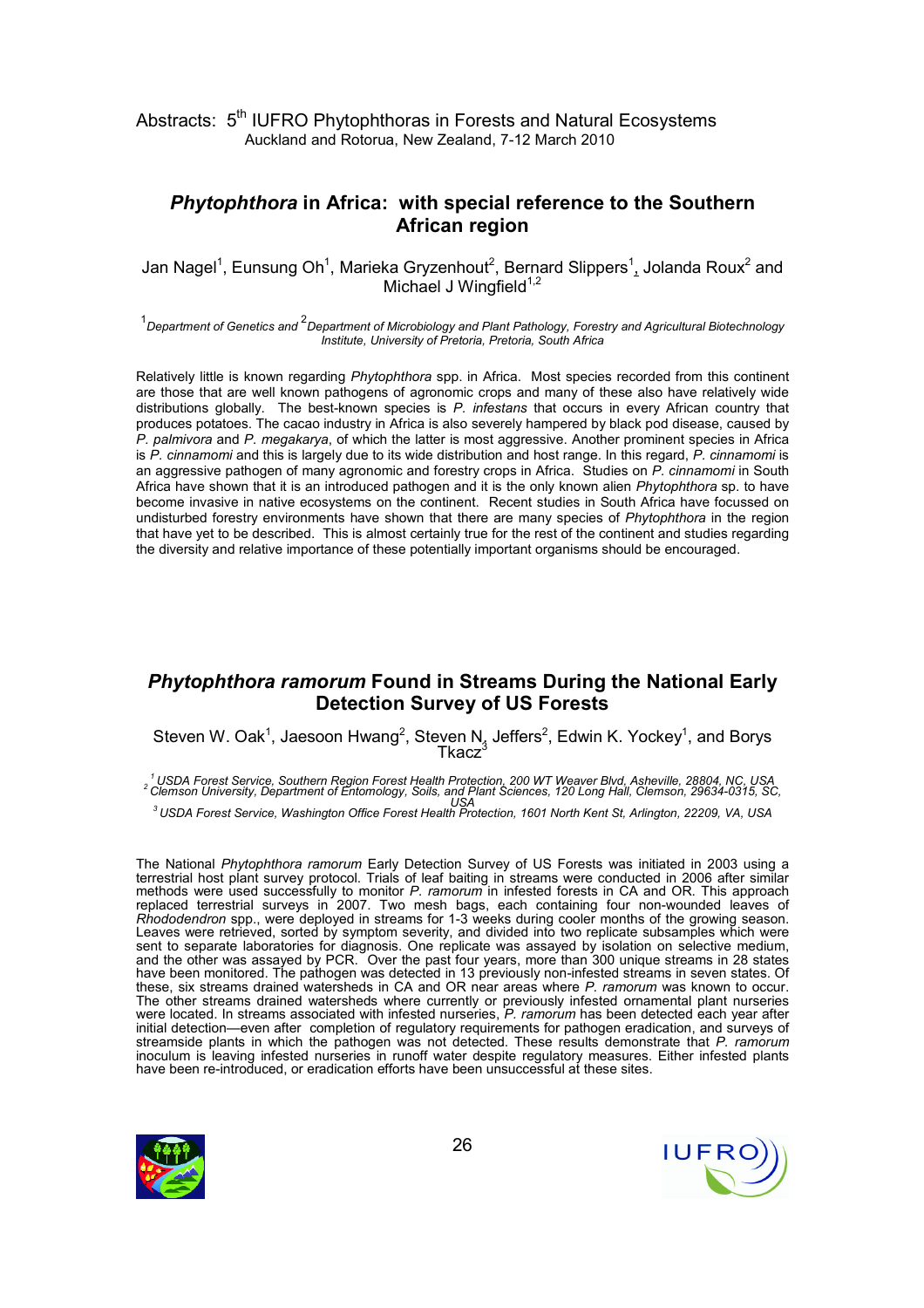## Phytophthora species from stream water in South Africa

Eunsung Oh, Marieka Gryzenhout, Brenda D. Wingfield, and Michael J. Wingfield

Forestry and Agricultural Biotechnology Institute, University of Pretoria, Pretoria, 0002, South Africa

Very little is known regarding the diversity of Phytophthora spp. in South Africa. Most species recorded from the country are those associated with agronomic or forestry crops and thus those that have a relatively wide global distribution. We have recently initiated surveys to gain a broader understanding of the diversity of these important organisms in the country. In this study, stream water in the Walter Sisulu National Botanical Garden draining a native woody ecosystem and Hennops river in Gauteng, were sampled for Phytophthora species. Stream water was baited using rhododendron and citrus leaves. Three putative new Phytophthora species were identified based on morphological features and comparisons of DNA sequences for the ITS1- 5.8S-ITS2 gene regions. Phytohphthora sp.1. was heterothallic or sterile. It produced pyriform clavate to limoniform, non-papillate, and non-caducous sporangia (37.5 × 54.8µm) with 13µm apical pores. This species resides in Clade 9 and is closely related to P. parsiana. Phytophthora sp.2. was also heterothallic or sterile and formed the same shaped sporangia (36.5 × 58.6 $\mu$ m) with a 11 $\mu$ m apical pores. It is closely related to P. gonapodyides and P. megasperma in Clade 6. Phytophthora sp.3. was homothallic, and had oogonia (41µm in diameter) with smooth walls and paragynous antheridia. Oospores were plerotic and 36 µm in diameter with 1.4µm thick walls. It produced non-papillate and non-caducous sporangia, pyriform clavate (37.6 × 50.9µm) or obpyriform (37.2 × 67.7µm) in shape with 13.7µm apical pores. It resided in Clade 9 and is closely related to P. insolita. A growth study showed that the optimal temperature for growth of all the Phytophthora species described here was 25-30°C on CMA. The species found in this study were obtained from a very small area of South Africa and this emphasises the fact that there are many Phytophthora that remain to be discovered in the country.

## Phytophthora cinnamomi associated with disease of Quercus cerris in the Western Cape Province of South Africa

Eunsung Oh, Brenda D. Wingfield, Michael J. Wingfield, and Jolanda Roux

Forestry and Agricultural Biotechnology Institute, University of Pretoria, Pretoria, 0002, South Africa

Quercus cerris (Turkey Oak) is native to the Orient and South east Europe and is a well known component of native forests of Turkey. Phytophthora spp. have been recognized as being involved in decline of Quercus spp., including Q. cerris, in eastern and north-central U.S., Europe, and the Iberian Peninsula. Those species isolated from soil associated with declining Q. cerris include P. cryptogea and P. quercina, while P. syringae, P. ramorum and P. cinnamomi have been isolated directly from sapwood of symptomatic trees showing bleeding canker in Europe. Recently, bleeding cankers very typical of Phytophthora infection were found on Q. cerris trees growing on the Vergelegen Estate near Somerset West in the South Western Cape Province of South Africa. Isolations were made from diseased tissue and a Phytophthora sp. was recovered from all diseased trees sampled. Isolates were identified based on morphology and comparisons of sequence data for the ITS gene regions as being P. cinnamomi. Four isolates were tested for mating type by pairing with known P. cinnamomi mating tester strains. One isolates was of the A1 and the remaining three of the A2 mating type. Phytophthora cinnamomi is a well-known pathogen of native and introduced plants in the South Western Cape Province and it has been shown to have been introduced into the country. This study represents the first report of P. cinnamomi on Q. cerris in South Africa and it is most likely also the cause of the disease on these trees.



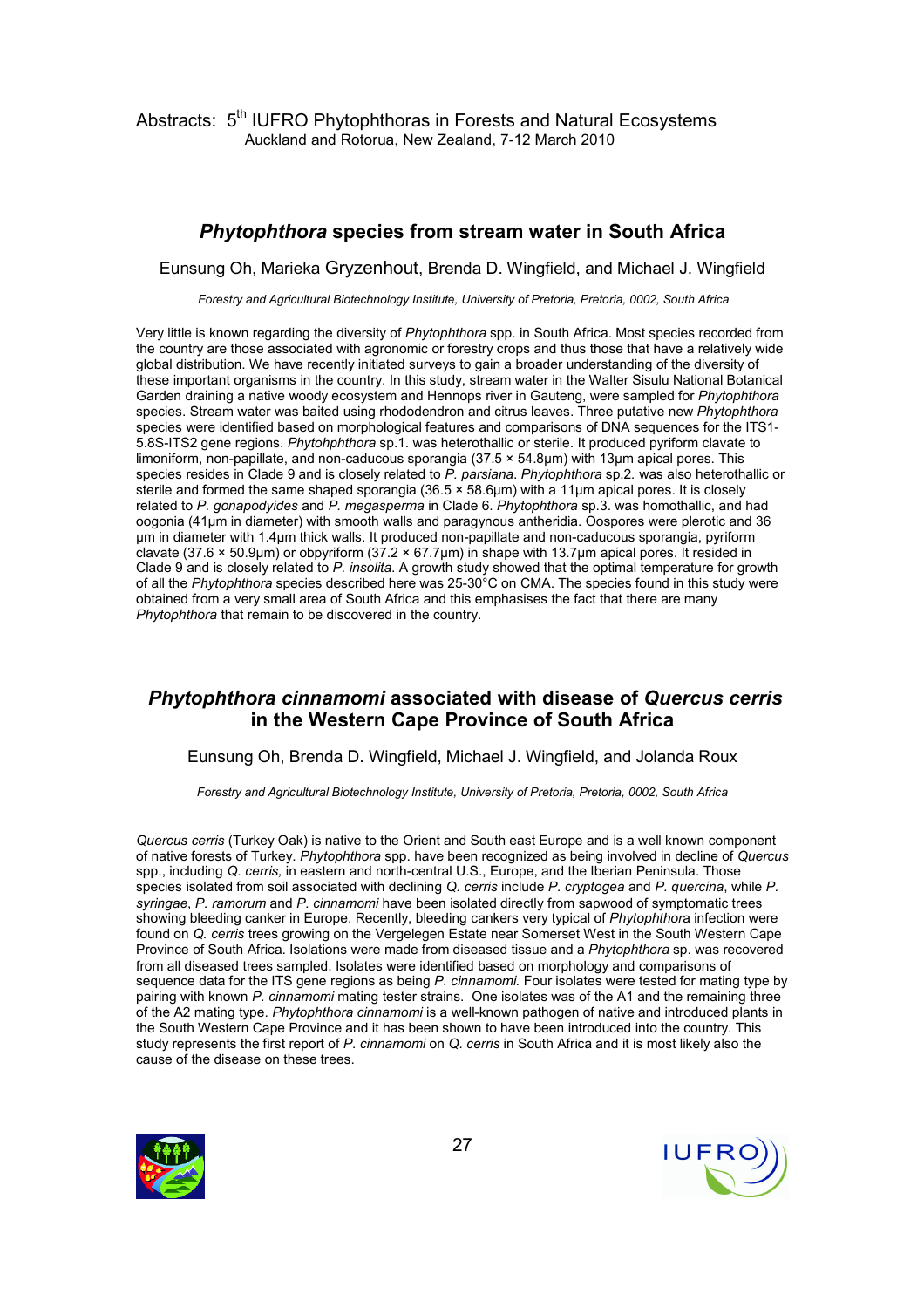#### Histological, physiological and molecular investigations of woody plants infected with different Phytophthoras

Wolfgang F. Osswald<sup>1</sup>, Roberto L. Portz<sup>1</sup>, Frank Fleischmann<sup>1</sup>, Marc Bleischwitz<sup>1</sup>, Julia Koehl<sup>1</sup>, Jörg Fromm<sup>2</sup>,

<sup>1</sup>Pathology of Woody Plants, Technische Universität, München, Hans-Carl-von-Carlowitz-Platz 2, 85354 Freising, .<br>Zentrum Holzwirtschaft, Universität Hamburg, Leuschnerstrasse 9, 21031 Hamburg, Germany?

Many Phytophthoras penetrate from fine into coarse roots destroying phloem and cambium tissue. Ho and Hansen (2007) showed that hyphae of P. lateralis grew more slowly in cortical cells of resistant Port-Orfordcedar and were not observed in vascular tissue. However, Brown and Brasier (2007) and Parke et al (2007) proved that Phytophthoras occupied xylem tissue and inhibited sap flow. Portz et al (2010) showed that P. citricola was able to grow from infected roots into hypocotyl and epicotyl tissue of beech seedlings. Hyphae were mainly growing intracellular in parenchyma and xylem tissue. Transmission electron microscopy displayed disintegration of xylem vessels and of parenchyma cells. Water uptake of infected beech seedlings was inhibited up to 80% with 125000 zoospores/ml corresponding to 90 ng P. citricola DNA per root dry weight 8 days post infection.

Net CO<sub>2</sub>-uptake rates and stomatal conductance of infected plants often decreased as compared to controls (Maurel et al. 2004; Robin et al. 2001; Brummer et al. 2002). For beech saplings Portz et al. (2010) showed that invertases were involved locally and systemically in the conversion of sucrose of P. citricola infected roots. During the growth of the pathogen in roots, a transient expression of the 1-aminocyclopropane-1 carboxylic acid (ACC)-oxidase gene was quantified in leaves. This gene expression was detected in parallel with the first peak of a biphasic ethylene outburst. Recently Manter et al. (2007) showed that P. ramorum elicitins caused similar reactions in different hosts. The role of Phytophthora effector molecules in hostpathogen- interactions will be discussed.

#### COST Action (FP0801): Established and Emerging Phytophthora: Increasing Threats to Woodland and Forest Ecosystems in Europe

#### Working Group 2: Host-Pathogen Interactions

Wolfgang F. Osswald<sup>1</sup>, Daniel Rigling<sup>2</sup>, WG2 members

<sup>1</sup>Section Pathology of Woody Plants, Technische Universität München, Am Hochanger 13, 85354 Freising, Germany <sup>2</sup>WSL Swiss Federal Institute for Forest, Snow and Landscape Research, Zuercherstrasse 111, 8903 Birmensdorf, Switzerland

The COST Action FP0801 started in November 2008 and will run four years. FP0801 provides a platform for an enhanced collaboration between European research groups dealing with Phytophthora problems on woody plants. There are significant gaps in our understanding of the mechanisms responsible for the success of these aggressive and often invasive pathogens. Within the action, working group 2 scientists from 20 European countries are working together to increase understanding why Phytophthora infections result in such devastating consequences for infected trees. In order to achieve this goal WG2 members focus on the following objectives: (1) Determine how Phytophthora species kill woody plants, (2) identify the significance of Phytophthora toxins, elicitins and other effectors for infection and disease development, (3) elucidate possible host resistance mechanisms, (4) develop genomic tools to study host-pathogen interactions and (5) explore the influence of global change factors and scenarios on disease incidence and development. Working group members will review, discus and collate current knowledge based on results of already completed and still ongoing nationally, as well as internationally-funded research projects during the yearly working group meetings. The outcome of this work can be used for resistance breeding programs. In addition short-term scientific missions (STMS) will enable early stage researchers within the consortium laboratories to gain experience in state-of-the-art methods for their investigations, and to gain wider experience in scientific methods in Europe. Knowledge acquired in this group will be transferred through the Action web site, through the production of information leaflets and during the final Action conference.



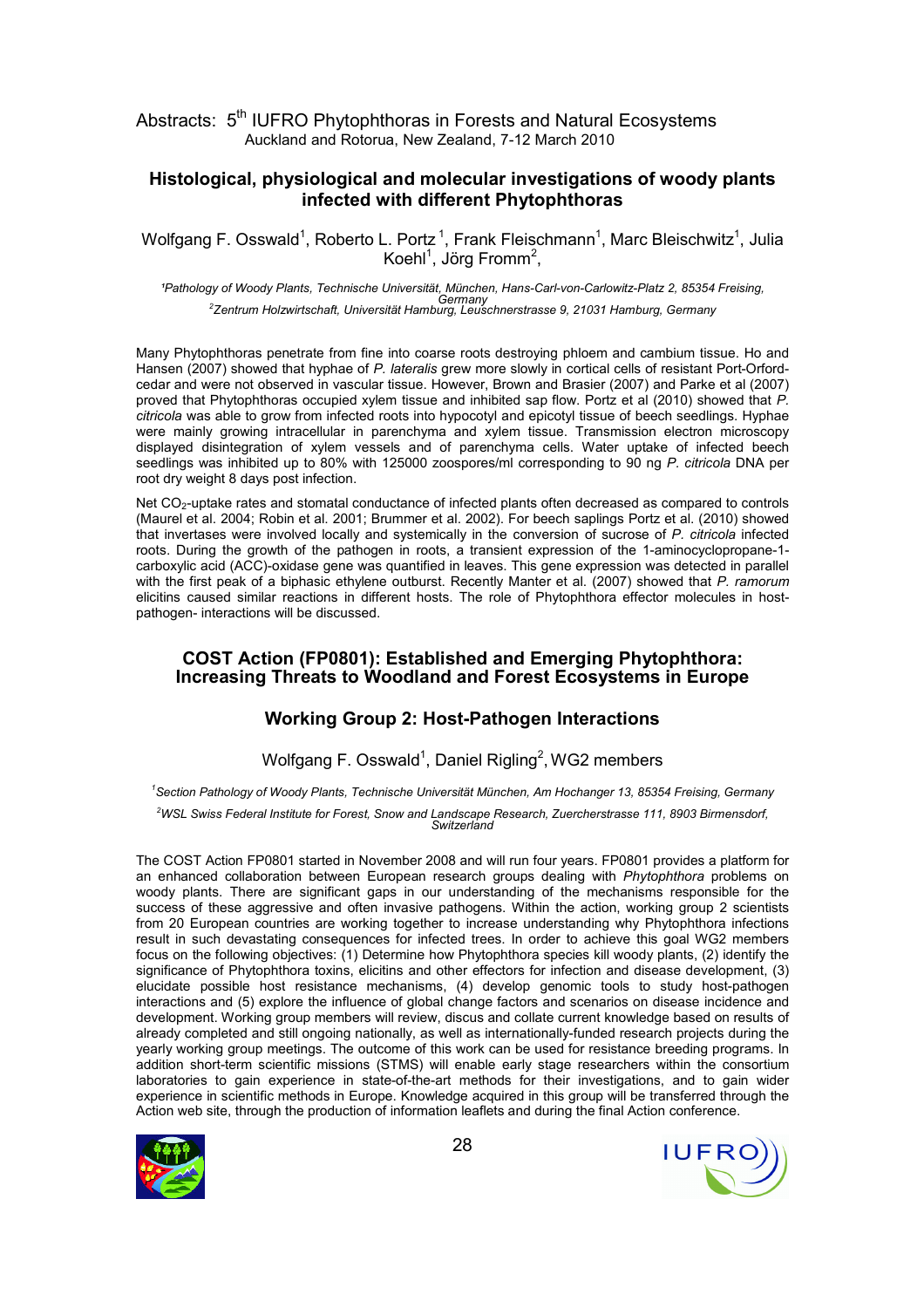## Stimulation of Chlamydospore Germination and Potential for Acquisition and Transmission of Phytophthora ramorum after passage through the Pacific banana slug Ariolimax columbianus

Jennifer L. Parke<sup>1</sup>, Joyce Eberhart<sup>1</sup>, and Elizabeth Stamm<sup>1</sup>

<sup>1</sup> Oregon State University, Corvallis, OR 97331 USA

We investigated, under controlled conditions, the potential for acquisition of P. ramorum from infected plant material and transmission of disease by the Pacific banana slug Ariolimax columbianus. We also material and transmission of disease by the Pacific banana slug, Ariolimax columbianus. We also determined the effect of slug passage on chlamydospore germination.

Slugs fed V8 agar cultures of P. ramorum produced feces that contained viable hyphae, sporangia, and chlamydospores. Chlamydospores separated from hyphae and sporangia were then tested to determine if passage through the slug gut affects the frequency of germination. Chlamydospore germination after passage through slugs (23%) was significantly greater than for chlamydospores not passed through slugs  $(13\%)$ .

Feces from banana slugs allowed to graze on artificially infested "litter" consisting of inoculated bay, rhododendron, and tanoak leaves contained viable P. ramorum. Tanoak and rhododendron leaves that were inoculated with slug feces or exposed to slugs that had grazed on artificial "litter" developed P. ramorum lesions. Three of nine tanoak logs placed in containers and exposed to banana slugs that had ingested P. ramorum also developed typical P. ramorum lesions. This work indicates the potential for slugs to disperse inoculum of Phytophthora ramorum. The possibility that slugs serve as vectors of P. ramorum under natural conditions was not tested.

## The Global Forest Phytophthora Website

Jennifer L. Parke<sup>1</sup>, Everett M. Hansen<sup>1</sup> and Susan J. Frankel<sup>2</sup>

<sup>1</sup> Oregon State University, Corvallis, OR 97331 USA<br><sup>2</sup> USDA Forest Service, PSW Research Station, Albany, CA 94710 USA

Plant pathogens in the genus Phytophthora threaten the biodiversity and sustainability of forest ecosystems worldwide. Information on forest Phytophthoras is currently scattered and it is difficult and time consuming for professionals to keep up with the scientific literature, regulatory programs, and management activities, and to develop or access existing educational materials.

The overall aim of the website is to provide science-based information to aid in the understanding and management of the world's forest Phytophthora species. While newly emerging, damaging species are the highest priority, information on other Phytophthoras will also be included in an attempt to gradually elucidate Phytophthoras' diverse roles in terrestrial and aquatic ecosystems. The website will contain reference pages for all published species of forest Phytophthoras. Species descriptions will include photos and information on host range, distribution, ecology, disease symptoms, links to DNA sequence data and key references. The website will feature a fully searchable database of Phytophthora species, with a user-friendly map interface, enabling searches by geographic location, host, or habitat. Resources for forest managers and outreach specialists will include risk assessments, management options, pest alerts and fact sheets.

The Global Forest Phytophthora website, to be launched in March 2010, will also serve as the website for the IUFRO Forest Phytophthoras work group and provide an archive for meeting proceedings and web pages.



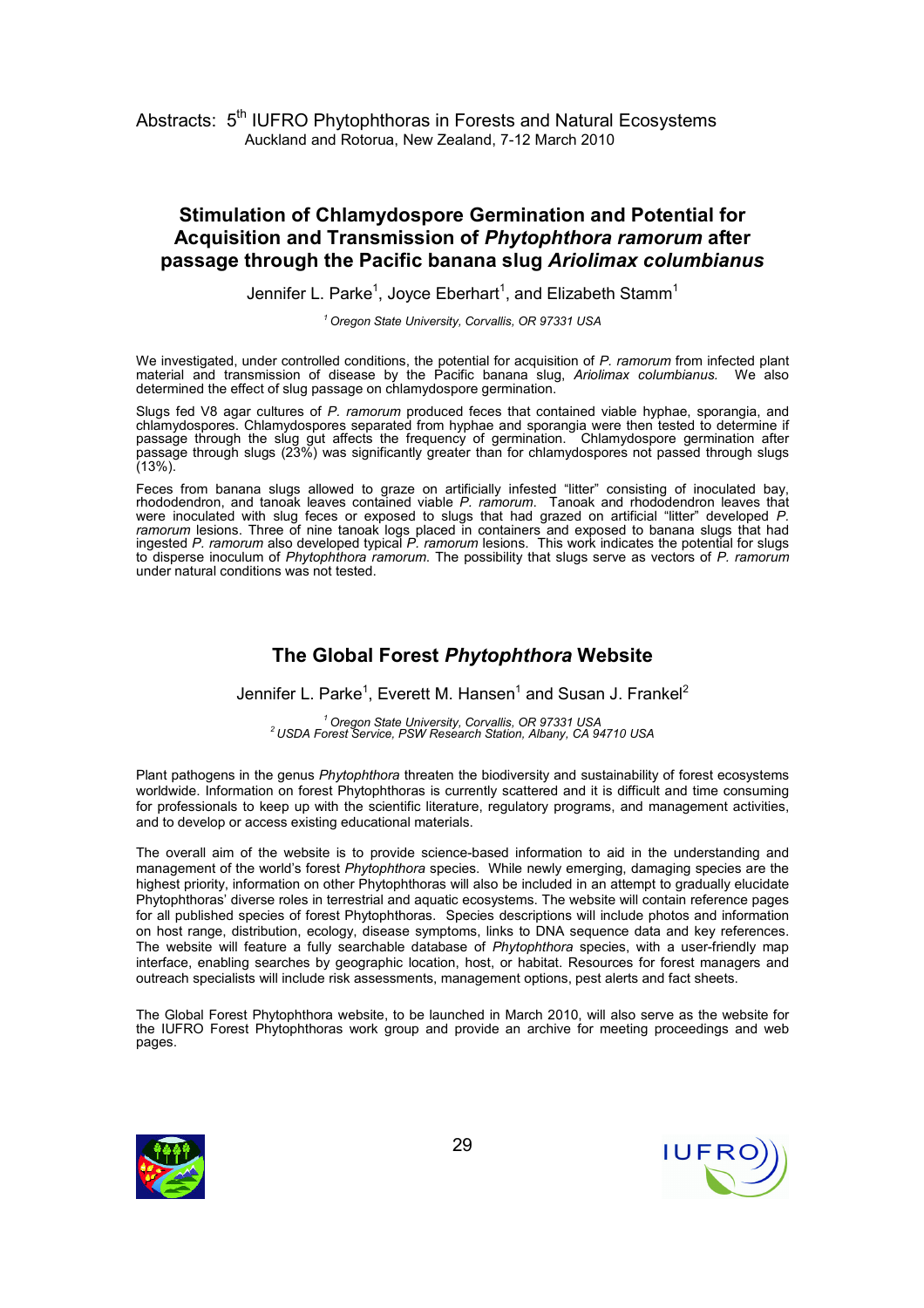#### Genotypic and phenotypic characterization of Spanish Phytophthora ramorum isolates

Ana Pérez-Sierra<sup>1</sup>, Luis Álvarez<sup>1</sup>, Annelies Vercauteren<sup>2</sup>, Kurt Heungens<sup>2</sup> and Paloma<br>Abad-Campos<sup>1</sup>

<sup>1</sup> Instituto Agroforestal Mediterráneo, Universidad Politécnica Valencia, Camino de Vera s/n, 46022, Valencia, Spain<br><sup>2</sup> Institute for Agricultural and Fisheries Research (ILVO), Burg. Van Gansberghelaan 96 bus 2, 9820, M

Since 2002, official plant health surveys have detected Phytophthora ramorum on Rhododendron, Viburnum and Camellia in ornamental nurseries in northern Spain. P. ramorum was isolated from symptomatic plants at different geographical locations and identified based on morphology and sequence of the rDNA ITS regions. All isolates belonged to the A1 mating type; oogonia production could only be induced by P. cryptogea A2 tester strains. The aim of this study was to generate information about the genetic variation and population structure of the (95) Spanish P. ramorum isolates. A previous study, which assessed genetic diversity based on Inter Simple Sequence Repeat (ISSR) using four dinucleotide and six trinucleotide ISSR primers, did not identify any polymorphisms. In contrast, this study used a new approach with four existing and three recently developed microsatellite markers that are polymorphic within the European population of P. ramorum. All isolates belonged to the EU1 lineage of P. ramorum. Three out of the seven markers used were polymorphic in the Spanish population of P. ramorum and we identified 12 intra-lineage genotypes, five of which have not yet been detected in Europe. Fifty-four isolates (57%) were of genotype EU1MG1, which is also the dominant genotype in other European countries. The other previously described genotypes were EU1MG29 (12 isolates), EU1MG22 (eight isolates), EU1MG13 (five isolates), EU1MG2 (two isolates), EU1MG18 (two isolates), and EU1MG26 (two isolates). We identified five genotypes that are so far unique to Spain, namely EU1MG38 (four isolates), EU1MG41 (three isolates), EU1MG37 (one isolate), EU1MG39 (one isolate), and EU1MG40 (one isolate). Genotypes EU1MG37, EU1MG39 and EU1MG40 were isolated from Rhododendron from one region, and EU1MG38 and EU1MG41 were isolated from Camellia from two different regions. Isolates of genotype EU1MG38 were resistant to metalaxyl. We will discuss genetic diversity as a function of geographic origin and isolation year.

## Physiological effects of Phythophthora alni on Alnus glutinosa

#### Hardy Pfanz and Janne Mombour

Institut für Angewandte Botanik, Universität Duisburg-Essen, Campus Essen, 45117 Essen, Germany

The new hybrid Phytophthora alni sp. nov. is spreading in Germany. Along rivers and creeks, surrounding bogs and lakes Alnus glutinosa is showing the classic symptoms of leaf drying and crown defoliation as well as stem cankers and bleeding. Many of the infected trees die within the following years. To study the ecophysiological effects of P. alni on A. glutinosa experiments with intact twigs, intact detached leaves and seedlings were performed in the field as well as in the laboratory. It was shown that infected trees have less and smaller leaves with a clearly reduced chlorophyll content. Photosynthetic capacity, measured either as electron transport capacity (ETR) via Chl-fluorescence or by CO<sub>2</sub> gas exchange was clearly reduced in infected trees. Also corticular photosynthesis was affected around artificial inoculations of stems. Following anatomical changes around the inoculation, also the chlorophyll content of the inner bark was drastically reduced. ETR measurements underlined this fact. Field observations showed a dramatic spreading of the stem infection within months. Absorptivity measurements showed clear changes in light absorption of infected and uninfected tissues of the stems. When seedlings or detached twigs were fed with extracts from infected trees, leaf wilting was observed.



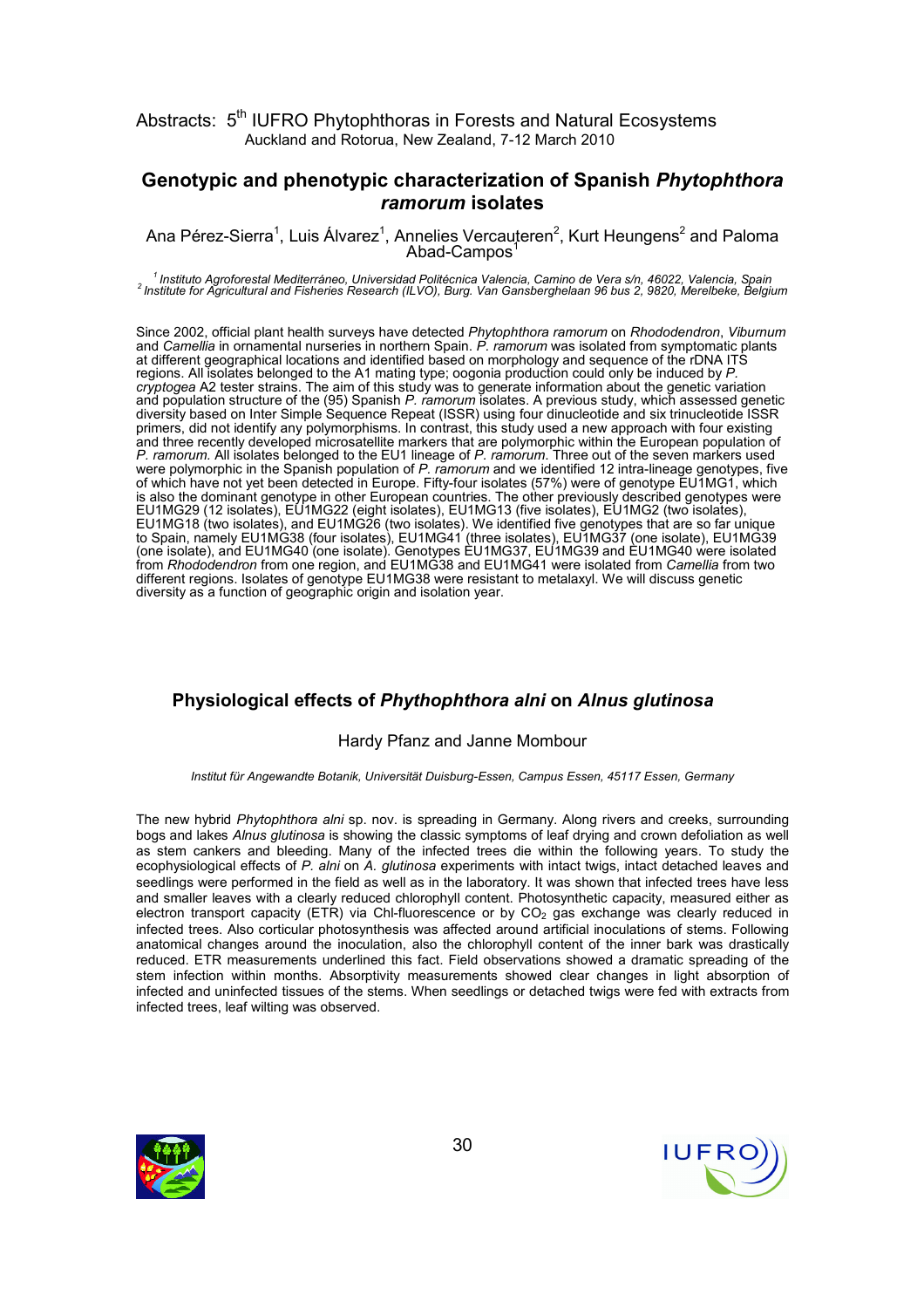#### Phytophthora diversity on Viburnum and Rhododendron species in Swiss nurseries

Simone Prospero<sup>1</sup>, Annelies Vercauteren<sup>2</sup>, Kurt Heungens<sup>2</sup> and Daniel Rigling<sup>1</sup>

<sup>1</sup>WSL Swiss Federal Research Institute, Zürcherstrasse 111, 8903 Birmensdorf, Switzerland.

 $^{2}$  Institute for Agricultural and Fisheries Research (ILVO), Plant Sciences Unit - Crop Protection, Burg. Van Gansberghelaan 96 bus 2, 9820 Merelbeke, Belgium

Phytophthora ramorum was first detected in Switzerland in 2003 on a Viburnum bodnantense in a nursery. Since then, nurseries that are subjected to the European plant passporting system are controlled once a year by trained inspectors. During the inspections, symptomatic plant material is collected from potential hosts of P. ramorum and sent to the WSL institute for Phytophthora isolation and identification.

So far, about 200 samples coming from 54 nurseries and from 13 parks/gardens were processed. Symptomatic plants included especially Rhododendron (50%) and Viburnum (44%) species, together with a few other P. ramorum host species. Using selective CARP medium, Phytophthora could be isolated from 30% of the samples, all recovered from Rhododendron and Viburnum species.

Morphological and PCR-based identification showed that the 58 Phytophthora samples belonged to at least six different species. The most common species was P. ramorum, followed by P. citricola, P. cactorum, P. citrophthora, P. cinnamomi, and the recently described P. multivora. From symptomatic Rhododendrons, all six Phytophthora species could be isolated, with P. citricola being the most frequent. On Viburnum species, Phytophthora diversity was lower as only P. ramorum, P. citricola and P. cactorum were identified. The highest incidence of P. ramorum was observed on different varieties of Viburnum bodnantense.

Microsatellite genotyping showed that the Swiss P. ramorum population is characterized by a very low genetic diversity.

This study provides the first information on the Phytophthora species that could potentially be introduced into the environment by planting P. ramorum host plants from Swiss nurseries.

## Phytophthora leaf blight – a new disease of California wax-myrtle (Morella californica) in Oregon, USA caused by Phytophthora syringae

Melodie L. Putnam<sup>1</sup>, Maryna Serdani<sup>1</sup>, Marc Curtis<sup>1</sup>, and Samson Angima<sup>2</sup>

<sup>1</sup> Oregon State University, 1089 Cordley Hall, Corvallis, OR, USA <sup>2</sup> Oregon State University Lincoln County Extension, 29 SE 2nd St., Newport, OR, USA

Morella californica (Cham. & Schlecht.) Wilbur (syn. Myrica californica) is a native woody evergreen shrub or small tree found along the California and Oregon coast and in southwest Washington, USA. Commonly referred to as Pacific bayberry or California wax-myrtle, it occurs in mesic to moist lowland areas, and in coastal dunes. It is also widely used as a landscape plant for its tolerance to salt air.

In Spring, 2009, the OSU Plant Clinic received reports of severe defoliation of wax-myrtle plants in the area of Lincoln City, on the north-central coast of Oregon. Symptoms included black leaf lesions, beginning at tips or margins, which spread to encompass the entire lamina and petiole, resulting in casting of affected leaves. Isolations were made from symptomatic tissues onto a corn-meal based medium and incubated at 16ºC. Hyphal tip derived colonies of a putative Phytophthora species were used for further analyses. Total DNA was extracted from four colonies and used as template in PCR reactions using primers DC6 and ITS4. The PCR products were sequenced and isolates from wax-myrtle gave ≥99.7% identity to P. syringae over 753-865 nucleotides, with one or two nucleotide mismatches. Inoculations of two isolates from wax-myrtle to healthy plants resulted in black leaf lesions similar to those originally observed. Although P. syringae has been present in Oregon for decades, this is the first report of it causing disease in M. californica in the landscape. Phytophthora leaf blight of wax-myrtle is widespread in the central coast of Oregon.



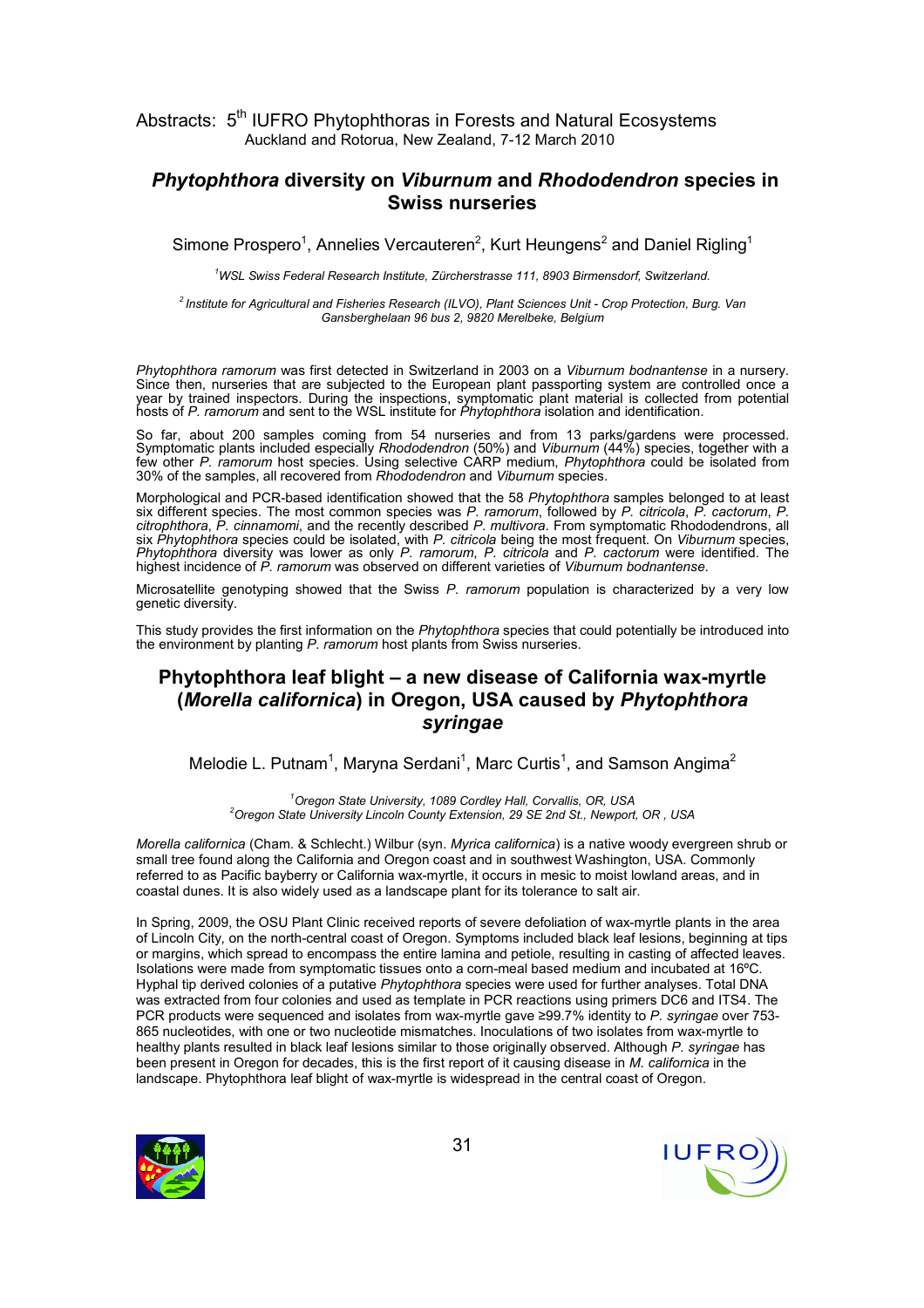#### Fishing for Phytophthora in the Waitakere Ranges, Auckland, New Zealand

Simon D. Randall<sup>1</sup>, Bruce R. Burns<sup>1</sup>, Stanley J. Bellgard<sup>2</sup>, and Ross E. Beever<sup>2</sup>

<sup>1</sup> School of Biological Sciences, University of Auckland, Private Bag 92019, Auckland, New Zealand <sup>2</sup>Landcare Research, Private Bag 92170, Auckland 1044, New Zealand

Increasing acknowledgement of the threats to New Zealand forest systems from species of Phytophthora has lead to a demand for surveillance and monitoring tools. Monitoring within streams for the presence of Phytophthora is proving a useful method to detect species such as P. ramorum in America and Europe. This method, as well as detecting known threats at a catchment scale, enhances our understanding of the diversity of Phytophthora species within these ecosystems and their community structure.

Phytophthora taxon Agathis (PTA) has recently been identified as a serious threat to kauri (Agathis australis) which is a dominant tree of forest ecosystems in northern New Zealand. It causes a collar rot leading to ring-barking and tree death. The current methods for determining the presence of PTA involves surveying for symptoms (including gummosis) and sampling for the presence of PTA in tree lesions and by soil baiting. A small scale trial of stream baiting was undertaken in the Waitakere Ranges, in the summer of 2008. This trial demonstrated that Phytophthora species could be detected via stream baiting in this system, although PTA itself was was not detected.

The present study aims to further develop stream-based sampling protocols to document the Phytophthora species present in streams in kauri forest. This approach will be trialed in six selected sub-catchments within the Waitakere Ranges, Auckland, New Zealand, from October 2009 to October 2010. These data will provide the first examination of how Phytophthora species present in these streams vary spatially and through different seasons. If it proves feasible to monitor PTA in this way, the protocol will be refined over this period as a passive detection methodology for PTA. This will enable prioritising of catchments that are likely to contain PTA-infected trees for better targeted management.

#### Three undescribed pathogenic Phytophthora taxa from the southwest of Western Australia.

Alexander J. Rea<sup>1,4</sup>, Thomas Jung<sup>1,2</sup>, Michael J.C. Stukely<sup>3</sup>, Treena I. Burgess<sup>1</sup> and Giles E.St.J. Hardy<sup>T</sup>

<sup>1</sup>Centre for Phytophthora Science and Management, School of Biological Sciences and Biotechnology, Murdoch<br>University, 90 South Street, Murdoch 6150, WA, Australia<br><sup>3</sup>Vegetation Health Service, Science Division, Departmen

DC 6983, Western Australia <sup>4</sup>Cooperative Research Centre for National Plant Biosecurity, LPO box 5012, Bruce, ACT 2617, Australia.

The Phytophthora culture collection of the Vegetation Health Service of the Department of Environment and Conservation of Western Australia (WA) has been re-evaluated using DNA sequencing (Burgess et al., 2009). This has revealed many undescribed taxa previously classified as known morpho-species, one of which has recently been described as P. multivora (Scott et al., 2009).

The aim of this study was to describe three of these taxa, all of which occur in WA native ecosystems. They were compared with both the morphological species to which they are most similar and their closest phylogenetic relatives. In addition, the pathogenicity of these taxa was assessed in glasshouse trials.

P. taxon lateriticola has been isolated from revegetated bauxite mine-pits and undisturbed sites in the jarrah (Eucalyptus marginata) forest. The distribution of this taxon appears to be restricted to this ecosystem. It belongs to ITS clade 2 of Cooke et al. (2000) and is most closely related to the nursery pathogens P. bisheria, P. frigida, and P. mutlivesiculata. This pathogen of Eucalyptus and Banksia appears to have been introduced to WA, as indicated by the cox1 sequence data.

P. taxon kwonganina and P. taxon arenaria occur in the Kwongan vegetation of the sandplains to the north and south of Perth. They reside in clades 9 and 4 (Cooke et al., 2000), respectively. Both taxa are pathogens of proteaceous plant species, particularly Banksias.

All three taxa are homothallic with paragynous antheridia, and have a large oospore wall index possibly indicative of adaptation to the seasonal extreme heat experienced in the ecosystems in which they occur.



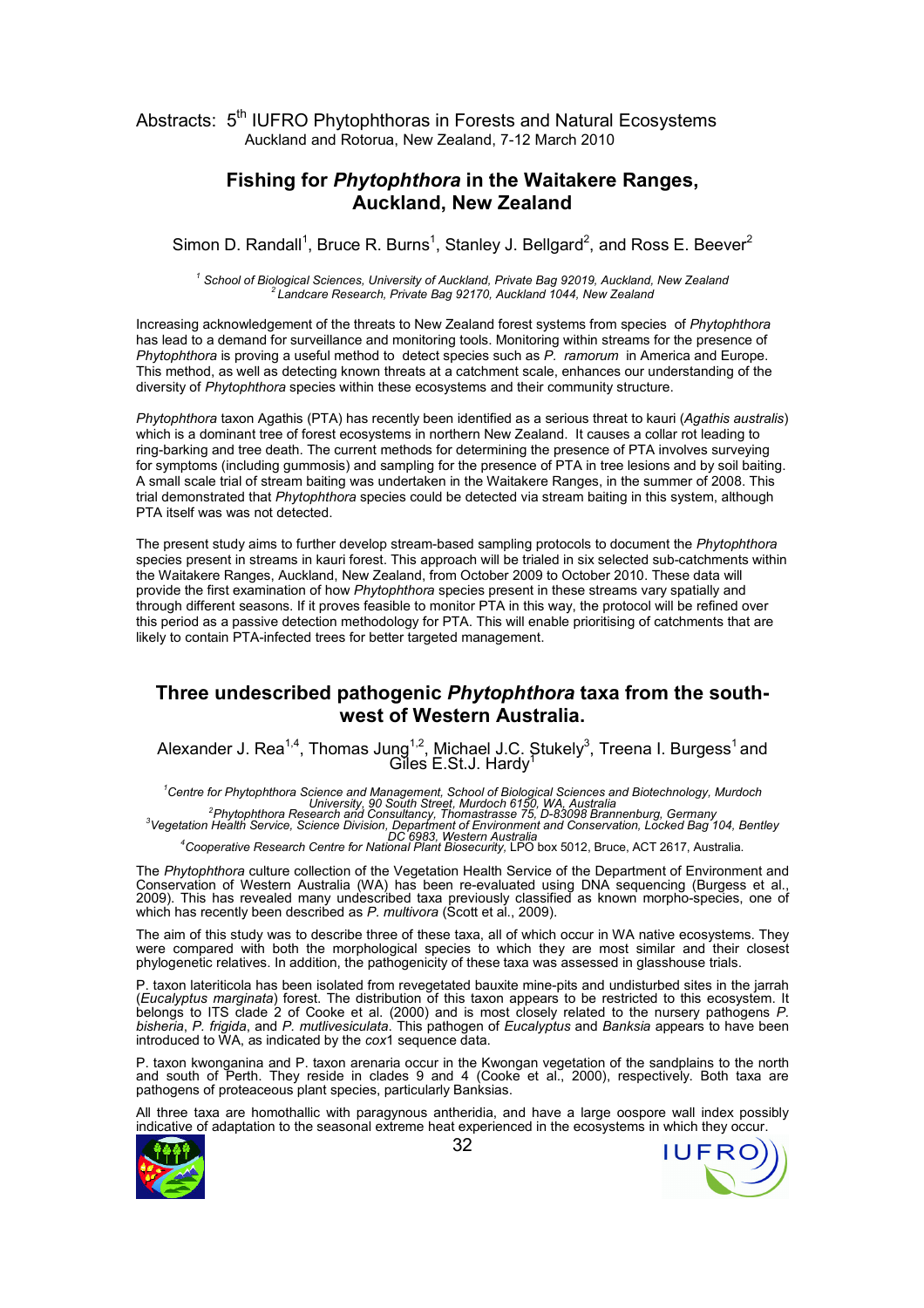This study highlights the utility of DNA sequencing as a tool for delineating species where morphological identification is ambiguous, and indicates that both introduced and endemic *Phytophthora* species may be present in different ecosystems in the south-west of WA.

#### References

- Burgess, T.I., Webster, J.L., Ciampini, J.A., White, D., Hardy, G.E.StJ., & Stukely, M.J.C. (2009). Reevaluation of Phytophthora species isolated during 30 years of vegetation health surveys in Western Australia using molecular techniques. Plant Disease, 93, 216-223.
- Cooke, D.E.L., Drenth, A., Duncan, J.M., Wagels, G., & Brasier, C.M. (2000). A molecular phylogeny of Phytophthora and related oomycetes. Fungal Genetics and Biology, 30, 17-32.
- Scott, P.M., Burgess, T.I., Barber, P.A., Shearer, B.L., Stukely, M.J.C., Hardy, G.E.StJ., & Jung, T. (2009). Phytophthora multivora sp. Nov., a new species recovered from declining Eucalyptus, Banksia, Agonis and other plant species in Western Australia. Persoonia, 22, 1-13.



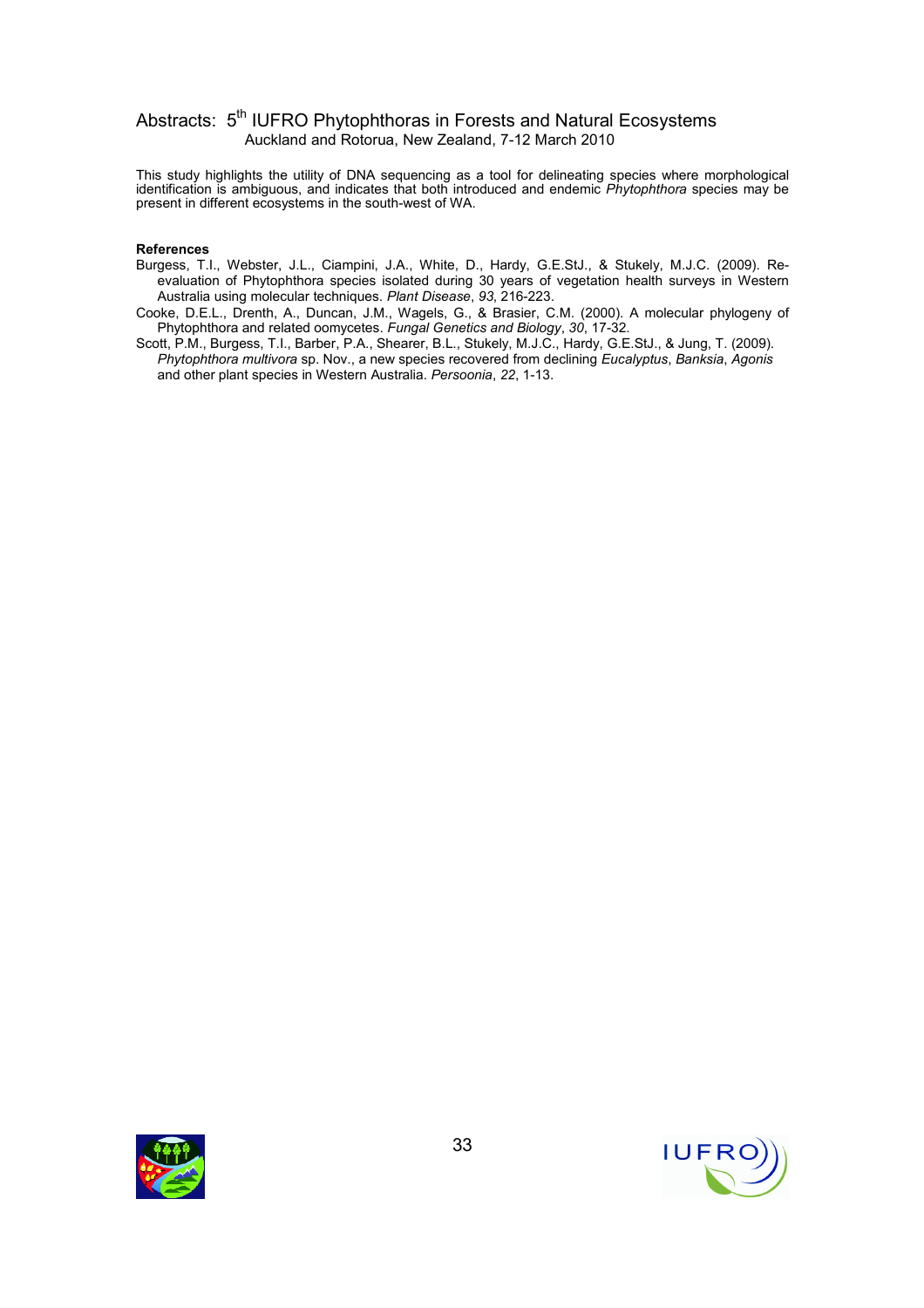### Using Rain Bucket Spore Traps to Monitor Spore Release During SOD Eradication Treatments in Oregon Tanoak Forests

Paul Reeser<sup>1</sup>, Wendy Sutton<sup>1</sup>, Carolyn Choquette<sup>1</sup>, Everett Hansen<sup>1</sup>, Alan Kanaskie<sup>2</sup>, Jon Laine<sup>2</sup>, Michael Thompson<sup>2</sup>, and Ellen Michaels Goheen<sup>3</sup>

 $1$ Oregon State University Dept. Botany and Plant Pathology, Corvallis OR, USA 97331 <sup>2</sup>Oregon Dept. of Forestry, 2600 State Street, Salem, OR, USA <sup>3</sup>USDA Forest Service, SW OR Forest Insect and Disease Service Center, Central Point OR, 97502,USA

The complete Oregon eradication treatment calls for early detection and: 1. prompt killing of infected trees plus a buffer of visibly healthy trees using herbicide to prevent re-sprouting; 2. falling the killed trees and cutting other host plants, and; 3. burning all slash. The goal is to halt sporulation and dispersal of sporangia as quickly as possible. These treatments are expensive, slow, and resisted by some landowners. There has been no rigorous comparison of the effectiveness of these tree killing methods on inoculum production, however. We will report on trials to test these treatment variables, using baited rain traps to monitor production of sporangia under the different eradication treatment conditions.

Rain traps baited with rhododendron (Rhododendron macrophyllum) leaves were placed beneath tanoak trees in areas distant from known infection, in known infested stands before eradication treatments began, and in infested stands during and after eradication treatments. Traps were moved as the treatments progressed, and traps were placed in new areas as P. ramorum was confirmed.

Conclusions:

- 1. Inoculum is available during rain events throughout the year.
- 2. In infested stands, P. ramorum was recovered at a high frequency, apparently correlated with rainfall.
- 3. Inoculum continued to be released from infected trees killed by herbicide treatments until the crowns had dried out.
- 4. The pathogen was seldom recovered from traps placed beyond the perimeter of treatment areas or from within treatment areas after treatment was complete.

## Phytophthora species in soil, water, canopy drip, and vegetation in southwestern Oregon.

Paul Reeser, Wendy Sutton, and Everett Hansen

Department of Botany and Plant Pathology, Oregon State University, Corvallis OR 97331, USA

Soils, streams, vegetation and canopy drip were sampled for Phytophthora as part of a larger detection and management effort aimed at limiting the spread of Phytophthora ramorum in a quarantine zone located in native forest in southwestern Oregon. Environmental samples were baited with green pear, or rhododendron (Rhododendron spp.) and tanoak (Lithocarpus densiflorus) leaves. Vegetation samples included tanoak with stem cankers, and leaves and twigs of other plant species collected during soil sampling or landscape surveys. Baits and vegetation samples were plated on media semi-selective for Phytophthora spp. After incidence of P. ramorum was recorded, other Phytophthora species were subcultured for identification. Over a 5 yr period, isolations from over 1000 tanoak stem cankers detected P. ramorum in 34% of samples and other Phytophthora species in 11% of samples. Phytophthora ramorum was detected in ca. 10 % of stream samples and other Phytophthora species were detected in ca. 86 % of stream samples over a 3 yr period. Of 173 soil plots sampled over an 8 yr. period, P. ramorum was detected in 73 plots and other Phytophthora species were detected in 23 plots. Vegetation associated with soil plots yielded Phytophthora only rarely. Of 2552 canopy drip samples collected over a 2 yr period, P. ramorum was detected in 512 samples and other Phytophthora species were detected in 109 samples. DNA sequencing is being used to identify the unknown Phytophthora species.



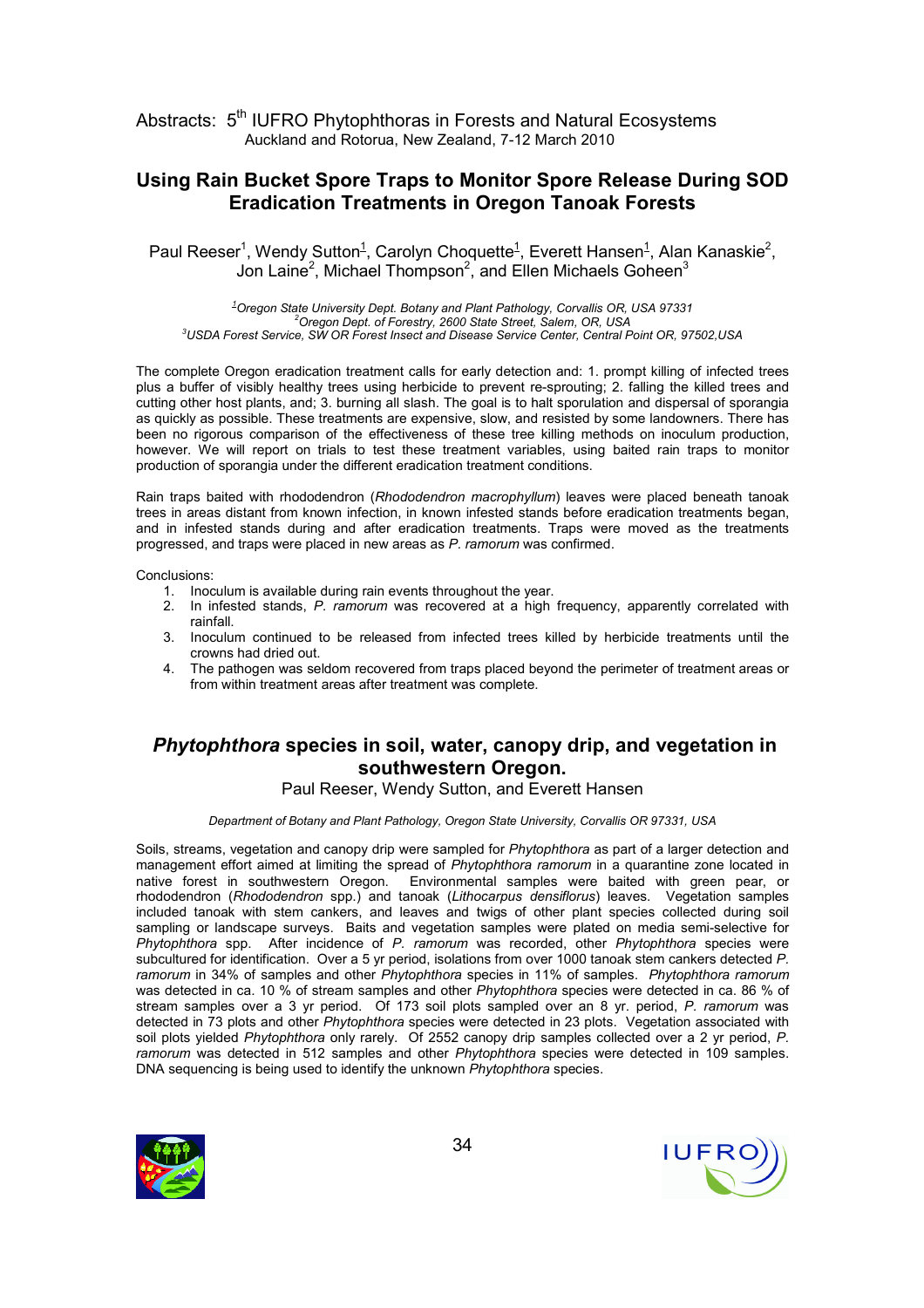#### Sequencing the Phytophthora cinnamomi genome - update

W. Reeve<sup>1</sup>, N. Williams<sup>2</sup>, T. Burgess<sup>2</sup>, P. O'Brien<sup>2</sup>, J. McComb<sup>2</sup>, A. Hardham<sup>3</sup>, S. Kamoun<sup>4</sup> and G. Hardy<sup>2</sup>

1. Centre for Rhizobium Studies, School of Biological Sciences and Biotechnology, Murdoch University, Murdoch, WA<br>6150, Australia.<br>2. Centre for Phytophthora Science and Management, School of Biological Sciences and Biotec

Many species of Phytophthora are significant pathogens of plants of agricultural, forestry and native plant systems throughout the world. Of these, Phytophthora cinnamomi is of particular significance due to its broad host range and worldwide distribution.

CPSM's successful bid to have the P. cinnamomi genome sequenced through the Joint Genome Institute's Community Sequencing Program gives many Phytophthora researchers the opportunity to collaborate and unlock some of the central conundrums of this pathogen including, but not limited to its extraordinarily wide host range, response to control measures and diagnostics.

The proposed approach and expected outcomes, along with opportunities for collaboration will be presented and discussed.

# rRNA sandwich hybridization assay (SHA) a high throughput method for the diagnosis of Phytophthora species

Marko Riedel<sup>1</sup>, Lars Dressler<sup>3</sup>, Uta Demus<sup>3</sup>, Sandra Julich<sup>2</sup>, Mark Kielpinski<sup>2</sup>, Robert<br>Möller<sup>2</sup>, Wolfgang Fritsche<sup>2</sup>, Stefan Wagner<sup>1</sup>, Thomas Henkel<sup>2</sup>, Antje Breitenstein<sup>3</sup>and Sabine Werres<sup>1</sup>

<sup>1</sup> Julius Kühn Institut - Federal Research Centre for Cultivated Plants, Institute for Plant Protection in Horticulture and Forests, Messeweg 11/12, D – 38104 Braunschweig, Germany<br>Forests, Messeweg 11/12, D – 38104 Braunschweig, Germany<br><sup>2</sup> Institute of Photonic Technology, P.O. Box 100239, 07702 Jena, Germany<br>Scanbec GmbH, Weinbergweg 23, 061

Phytophthora species are a worldwide threat to natural ecosystems and the nursery industry. To prevent the spread of these pathogens with (latently) infected plants, easy to handle diagnostic systems with high sensitivity and high throughput are demanded. Furthermore such methods should give results within a short time. Analysis of a large quantity of phytopathological samples is still time consuming and expensive. Even cutting-edge diagnostic methods based on Real Time PCR still need a labour-intensive extraction and purification of DNA. Also a differentiation between live and dead pathogens is not possible with analysis methods based on DNA.

Here we present the development of an rRNA based high throughput diagnosis method for Phytophthora species. This method is based on the HybriScan® test system for the identification and quantification of microorganisms and pathogens. This technique only detects living cells, is easy to handle and uses standard laboratory equipment and cost-efficient read-out devices. Sample preparation and RNA extraction for the SHA can be done in a very fast single step procedure. This SHA detection system can be used for high throughput analysis (96 microwell pates) as well as for single samples.

The SHA has been developed within a three year research project (German Federal Agency for Agriculture and Food – BLE) and will be adapted to plant samples from commercial nurseries, forest trees etc..

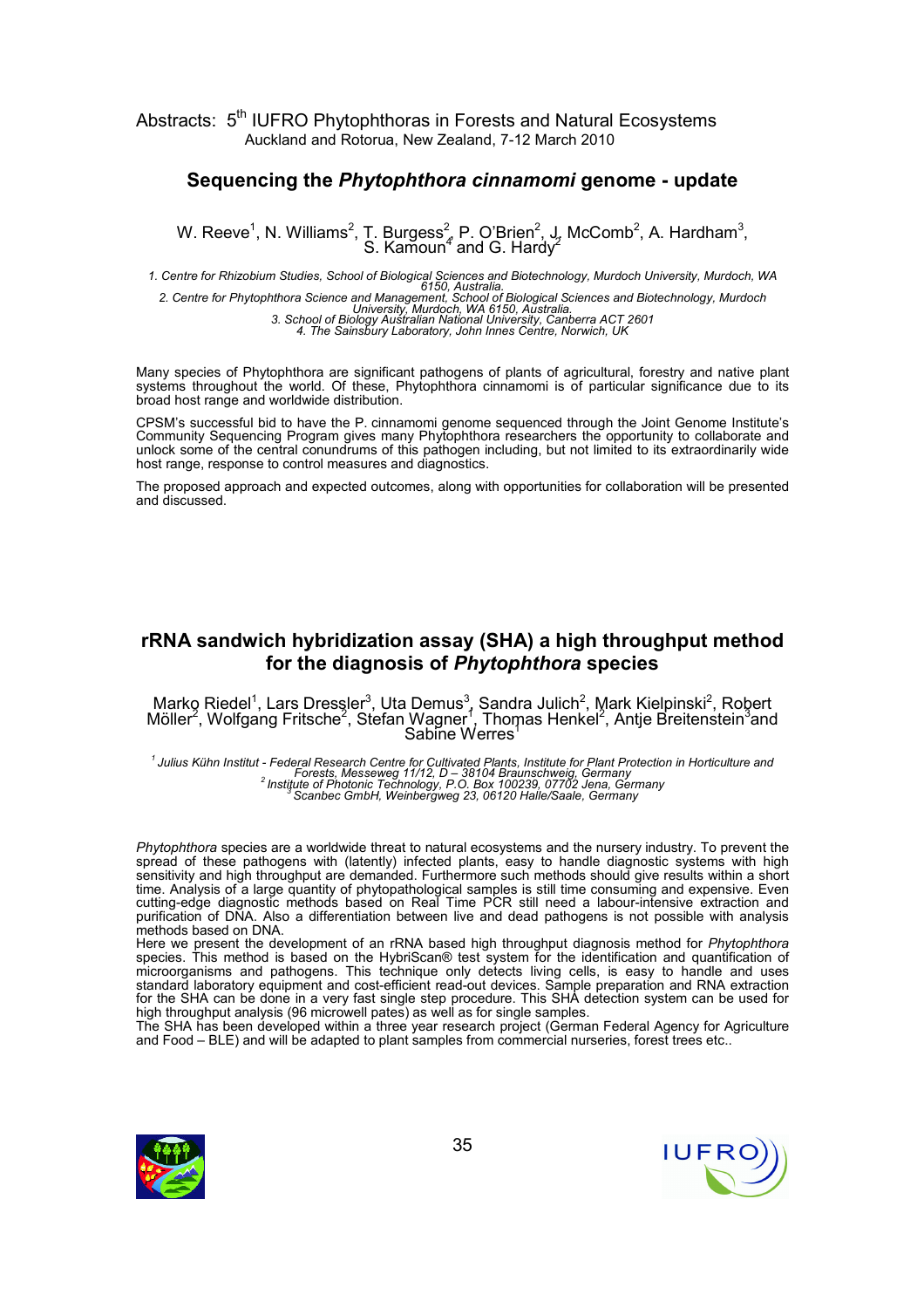# In vitro screening of systemic fungicides against Phytophthora causing abnormal leaf fall disease of rubber (Hevea brasiliensis) trees

C. Bindu Roy<sup>1</sup>, P. Premraj<sup>1</sup>, M.D. Coffey<sup>2</sup>, E. Prem<sup>1</sup> and C.K. Jacob<sup>1</sup>

 $1$ Rubber Research Institute of India, Kottayam, Kerala 686 009, India; <sup>2</sup>University of California, Riverside, CA 92521, USA;

Abnormal leaf fall (ALF) disease caused by Phytophthora spp. is an annually recurring destructive disease of rubber trees in India causing significant loss to rubber production. Copper oxychloride (COC) in mineral oil (as low volume spraying) and 1% Bordeaux mixture (as high volume spraying) are extensively used for the management of this disease. With an aim of devising possible better strategies for controlling Phytophthora, some preliminary studies using systemic fungicides were undertaken.

Effectiveness of five systemic fungicides [Aliette (Fosetyl-Al), Ridomil (Mancozeb + Metalaxyl), KPHITE 7LP (Mono and di-potassium salts of Phosphorous acid), Calixin (Tridemorph) and Tilt (Propiconazole)] along with one contact fungicide Fytran (COC) was tested in the laboratory for their efficacy against Phytophthora following standard techniques. Ridomil, KPHITE 7LP and Aliette inhibited hyphal growth in fungicide amended media (poisoned food technique) at 20, 400 and 1250 ppm respectively. These three fungicides also inhibited sporangia formation and zoospore germination at 100 ppm and thus appeared to be effective in curtailing growth of Phytophthora in vitro. Leaf disc assay performed in vitro by inoculating leaf discs with Phytophthora and floating them in test fungicide solutions revealed Ridomil and KPHITE 7LP were most effective in inhibiting Phytophthora while COC was less effective. Acropetal transport of the systemic fungicides was noted with Aliette, Ridomil and KPHITE 7LP in an assay using excised shoots from two clones: RRII 105 (relatively tolerant clone) and RRIM 600 (susceptible clone), dipped in the fungicide solution and inoculated with Phytophthora as no necrosis was observed. Studies to ascertain the protective and curative role of these fungicides revealed KPHITE 7LP, Aliette and Ridomil were effective as protective treatment, whereas KPHITE 7LP alone was efficient as curative treatment. Since Phytophthora survives in the soil and litter present in the floor of rubber plantation during unfavourable climatic conditions, an experiment was designed by providing artificial inoculum in known quantity of sterilized soil and drenching the soil with these fungicides. Growth of Phytophthora was completely inhibited when the soil was drenched with KPHITE 7LP and not with any of the other test fungicides.

The results obtained from the present preliminary studies indicate that the systemic fungicides KPHITE 7LP, Ridomil and Aliette are equally effective against *Phytophthora* causing leaf disease in rubber. However, this study is being extended to the glass house condition followed by field-testing to arrive at a conclusion about the possibility of using these systemic fungicides in the control of Phytophthora on rubber trees.

# Regeneration of high hazard sites in Victoria, Australia, severely impacted by eucalypt dieback caused by Phytophthora cinnamomi

#### Ian Smith<sup>1</sup> and David Smith<sup>1</sup>

 $^1$ Department of Forest & Ecosystem Science, University of Melbourne, 500 Yarra Boulevard, Richmond, 3121, Vic.,<br>Australia

Phytophthora cinnamomi has been the cause of significant dieback of susceptible eucalypts in native forests in Victoria since the early 1950's. After the identification of the pathogen as the cause of the dieback in 1969, a significant research program was initiated to determine host susceptibility and the parameters influencing disease development and expression. Initial studies showed that many of the monocalyptus species of eucalypts were highly susceptible to disease development, particularly on poorly drained (high hazard) sites under a forest management regime that included selective harvesting. The initial planting trials on these high hazard sites in the 1970's, resulted in over 95% mortality, although the 5%survival suggested that there was a degree of intraspecific resistance in the population. Based on this, a regeneration program was initiated in an attempt to restore these sites. Several 'graveyard sites' in East and South Gippsland were subjected to a management regime that included clearfelling, burning and sowing with a mixture of seed containing susceptible and tolerant eucalypt species at sowing rates of up to 200,000 viable seeds per hectare. While following germination of the seed there was a significant mortality of susceptible species, after 5 years the sites were considered to be adequately stocked with all species, and for which most have survived even after 25 years. The poster describes this research and the implications for forest management.



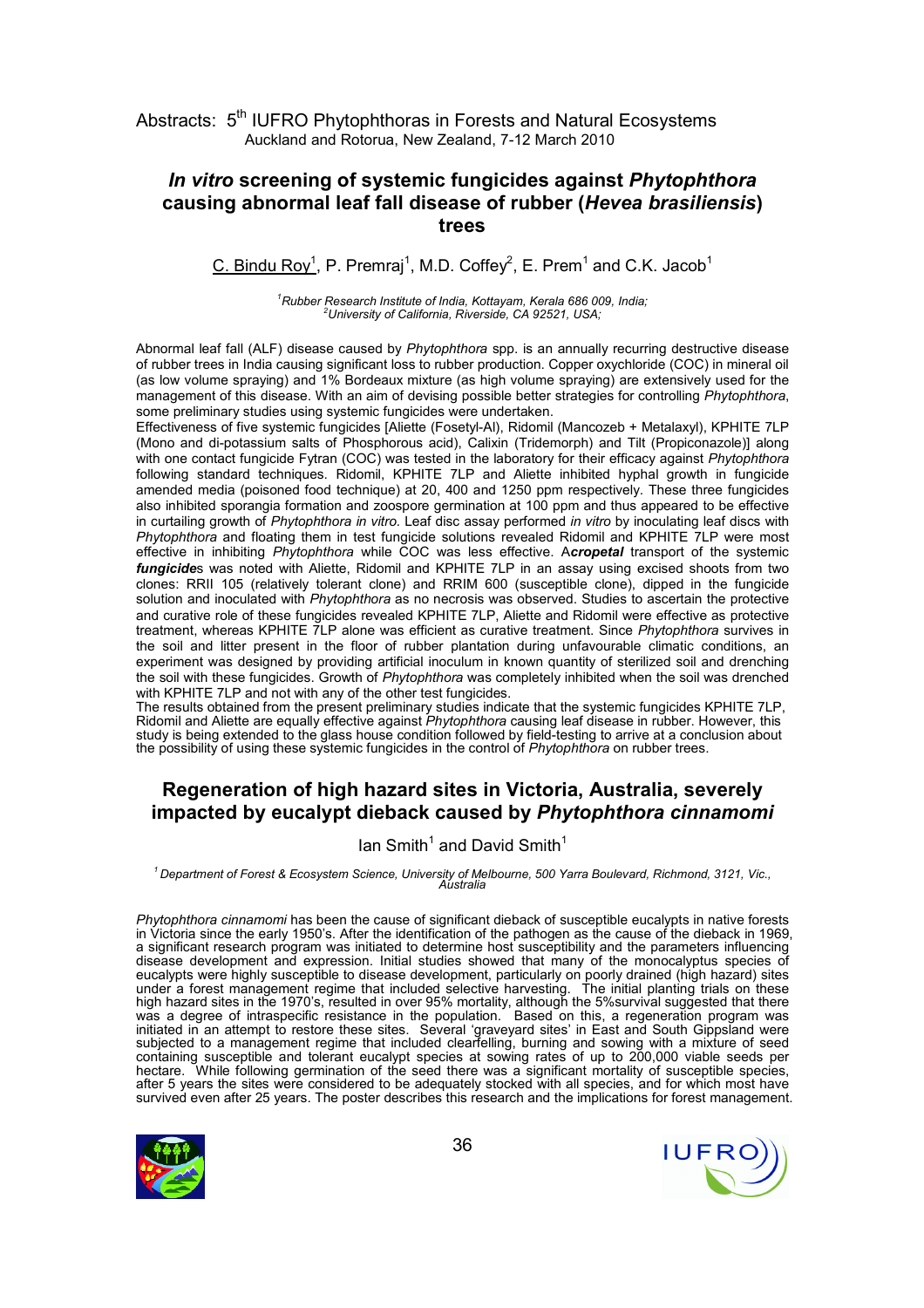#### The Impact of Phytophthora ramorum Isolates Expressing Differing Levels of Elicitin on Tanoak Physiology and Hydraulic Conductivity

Elizabeth Stamm<sup>1</sup>, Jennifer Parke<sup>1</sup>, David Woodruff<sup>2</sup>, Daniel Manter<sup>3</sup>

<sup>1</sup> Department of Botany and Plant Pathology, Oregon State University, Corvallis, OR 97331  $^{2}$ USDA Forest Service, Forestry Sciences Laboratory, Corvallis, OR 97331 <sup>3</sup>USDA Agricultural Research Service, Ft. Collins, CO, 80526

Two mechanisms have been proposed for pathogenesis by Phytophthora ramorum on tanoak (LIthocarpus densiflorus). The first mechanism is water stress that results from reduced stem hydraulic conductivity and reduced sap flow. The second mechanism involves elicitins, which have been proposed to cause photosynthetic decline through a hypersensitive-like response.

To determine whether one or both mechanisms contribute to disease, an eight-week-long growth chamber experiment was conducted. Stems of 60 tanoak (Lithocarpus densiflorus) saplings were wound-inoculated with one of three treatments including a high elicitin expressing P. ramorum isolate (PR-07-058), a low elicitin-expressing P. ramorum isolate (4353), or a noninoculated wounded control. Physiological parameters including photosynthesis and water usage were measured weekly. Sets of trees from each treatment were sampled destructively twice monthly to measure the conductive properties of stem xylem tissue and to examine for the presence of tyloses.

Preliminary data indicates that there was a large difference between the high and low elicitin treatments in stem hydraulic conductivity as early as week two of the experiment. Significant treatment differences were also observed in tree mortality. Trees inoculated with the high elicitin expressing isolate died sooner and at a higher rate than trees inoculated with the low elicitin expressing isolate. Further analysis will determine if any differences in photosynthetic rate exist between treatments.

# Characterizing the Assemblage of Phytophthora species in forest streams in Oregon and Alaska

Wendy Sutton<sup>1</sup>, Paul Reeser<sup>1</sup>, Everett Hansen<sup>1</sup>, Philippe Remigi<sup>2</sup>, and Gerry Adams<sup>3</sup>

1 -Department of Botany and Plant Pathology, Oregon State University, Corvallis OR 97331, USA 2 -INRA/CNRS, Castanet-Tolosan, France <sup>3</sup>-Department of Plant Pathology, Michigan State University, East Lansing, MI 48824, USA

Little is known about indigenous Phytophthora species, especially in wild ecosystems. Previous work suggested that Phytophthora species are relatively abundant in natural streams in healthy forests, but the species present are poorly characterized, and their ecology is essentially unknown. The primary aim of this work was to compare methods for the collection, identification, and enumeration of Phytophthora spp. in forest streams and to apply those methods to the analysis of the Phytophthora taxocene in forest streams in western North America. Three methods of isolate collection from streams were compared (various leaf baits, pear fruit baits, and filtration), and species identification was carried out using morphological and growth characters, and by DNA sequencing two regions of the genome (ITS rDNA and mitochondrial COX spacer region). Stream sampling was conducted in forest streams in western Oregon near Corvallis OR, in southwestern Oregon, and in south central Alaska.

Isolates were collected by baiting and filtration from 113 streams, and identified by morphological and molecular methods. A total of 18 species were recognized among the approximately 1300 isolates identified; 11 of these are named species, four are previously described but not yet named, and three are undescribed new species. Species from ITS Clade 6 dominated the *Phytophthora* assemblage in all three regions. P. gonadodyides was the most abundant species overall, and in two of the three regions. One species common in Oregon streams was not identified in Alaska, and two abundant species in Alaska were not found in the Oregon streams.



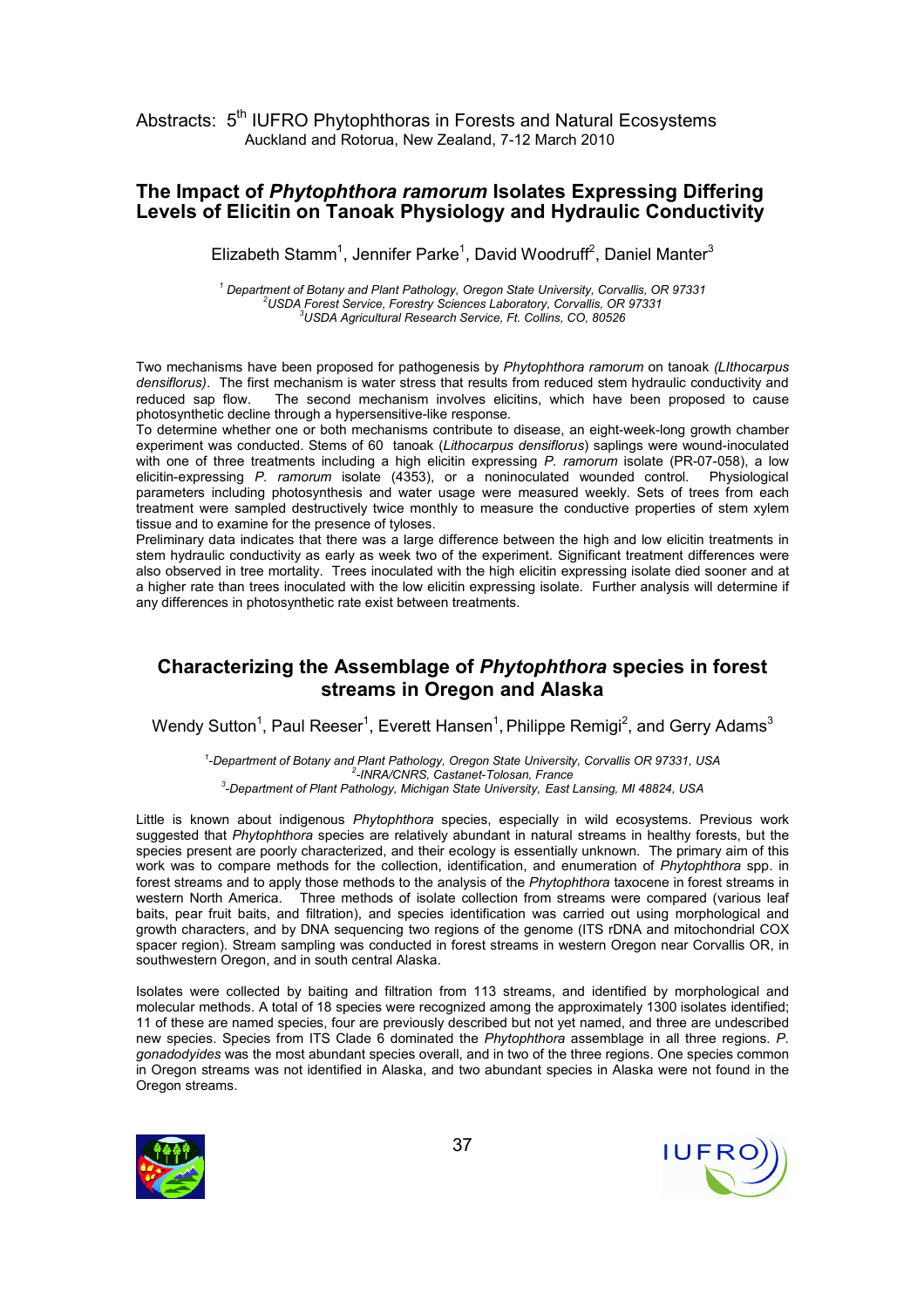#### COST Action (FP0801): Established and Emerging Phytophthora: Increasing Threats to Woodland and Forest Ecosystems in Europe

#### Working Group 1: Invasive Potential and Ecology of Phytophthoras

Sabine Werres<sup>1</sup>, Joan Webber<sup>2</sup>, WG1 members

<sup>1</sup>Julius Kühn-Institut – Federal Research Center for Cultivated Plants (JKI), Institute for Plant Protection in Horticulture and Forestry (GF), Messeweg 11/12, 38104 Braunschweig, Germany

<sup>2</sup>Forest Research, Alice Holt Lodge, GU10 4LH Farnham, United Kingdom

Working Group (WG) 1 of the COST Action will focus on the invasive potential and ecology of Phytophthora species including nursery-nursery and nursery-forest pathways for distribution of these plant pathogens. This WG will examine Phytophthora spread at intercontinental, continental, regional and local scales and will explore possibilities for studying potentially invasive Phytophthora spp. in centres of origin. Key targets for WG1 include a collection of data on the current distribution of Phytophthora species threaten European trees and forest ecosystems but also in nurseries, a description of the major routes for dissemination of Phytophthora spp. at various levels within and into Europe and the development of detailed modelling for biological, ecological and impact of Phytophthora spp. in different European ecotypes. Basic data on the severeness of Phytophthora/host interactions will be collected via a photo gallery of Phytophthora disease symptoms and via all available data on single outbreaks and disease development.

The outcome of this WG can be used for risk analysis and for further ecological studies. Knowledge acquired in this group will be transferred through the Action web site, through the production of information leaflets and during the final Action conference.

Members of WG1 see http://www.abdn.ac.uk/~wmb137/uploads/files/GGTSPU-styx2.bba.de-11542-785217- DAT/COST-FP0801-WG1-expertise-Oct2009.pdf

# Application of remote sensing techniques to Ink disease of chestnut in central Italy

#### Andrea Vannini, Giuseppina Natili and Anna Maria Vettraino

Departmet of Plant Protection, University of Tuscia, Via De Lellis 01100 Viterbo Italy

Forest diseases monitoring using remote sensing integrated with geographic information systems (GIS), is getting more and more popular. Remote sensing offers an important landscape and regional perspective on vegetation phytosanitary conditions. This study introduces the utilisation of multi-spectral high resolution images, acquired with digital sensor mounted on an aircraft, to map the chestnut areas affected by Ink disease. The study was conducted over a total area of about 5200 hectares in the Central Italy. The images definition allows to distinguish diseased plants and foci on the base of crown reflectance signature. We used a supervised method to classify images with maximum likelihood classifier. Training data for the supervised method were chosen for four information classes: bare soils, healthy, disease and dead crowns. Transformed Divergence statistical method showed insufficient separability of spectral signature between bare soils and dead crowns. A stratified method of separating dead tree crowns from bare soils, associated with a maximum likelihood classifier is proposed. Accuracy assessment is the procedure used to quantify product quality. It was found that the Ink disease of chestnut gave an accuracy of 81.60%, while the discrimination between asymptomatic and decaying plants has given a classification accuracy of 98.12%. The delivered product was a distribution map of Ink disease of chestnut.



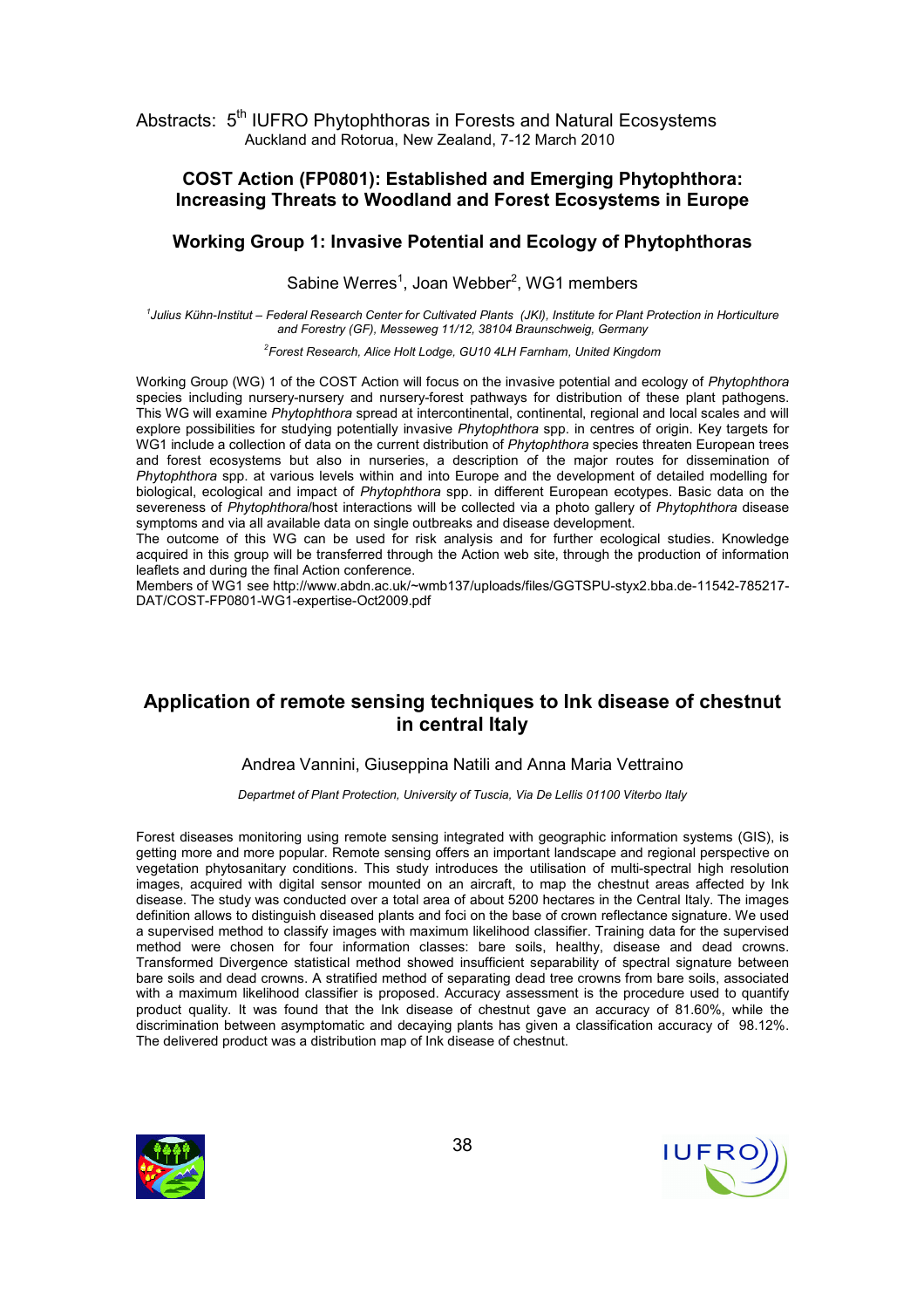## Mapping temporal and spatial distribution of resident Phytophthora on ink diseased chestnut stands in central Italy

AndreaVannini, Selma Franceschini, GiuseppinaNatili, Giorgio Vuono and Anna Maria Vettraino

Departmet of Plant Protection, University of Tuscia, Via De Lellis 01100 Viterbo Italy

In Italy ink disease of chestnut is caused by Phytophthora cambivora and, at a lesser incidence, by P. cinnamomi. Previous investigations demonstrated that additional Phytophthoras are associated to Italian chestnut stands. Although most of these species are pathogenic to young chestnuts, their role in the disease has been considered marginal. Furthermore most of these species have to be considered invasive in chestnut groves and then susceptible to further adaptation in a scenario of global climatic changes. Four areas, located in central Italy, were selected to monitor Phytophthora spp. distribution in ink diseased stands. Maps including plants, roads and natural creeks were generated using a GPS receiver (Leika GS20) and ArC Wiew 3.2 (E.S.R.I.). Samples were collected at the base of plants, from rural roads and from natural creeks. Nine species of Phytophthora were identified. P. citricola, P. cactorum and P. cambivora were the most abundant species isolated from plants in three areas while P. gonapodyides from water canals and roads. P. pseudosyringae and P. nicotianae were isolated for the first time in chestnut forest in Italy. P.cambivora, the main cause of ink disease in central Italy was present in soil around trees and along roads and creeks. P. cinnamomi was abundantly present in a area close to the Tyrrhenian coast. The last finding is of particular interest since it represent the first record of epidemic spread and overwintering of P. cinnamomi in chestnut stands in central Italy.

## Phytophthora root rots on Frasier fir – Potential for biocontrol using spent mushroom compost

#### Maria Velez-Climent<sup>1</sup>, Donald Davis<sup>1</sup>

 $1$  Department of Plant Pathology, Pennsylvania State University, University Park, PA 16802

Fraser fir [Abies fraseri (Pursh) Poir.] is one of the most important commercial tree species grown in the eastern United States. Because of its superior postharvest quality, Frasier fir is in high demand for Christmas trees and production acreage is increasing. However, the species is very susceptible to root rot diseases. Phytophthora root rot, primarily caused by Phytophthora cinnamomi Rands., is common on Frasier fir planted in poorly drained soils. The disease is best controlled through integrated pest management that includes use of healthy seedlings and proper site selection. Antagonist microorganisms found in soil and composted materials may also play an important role in controlling Phytophthora root rots. In this study, recycled mushroom compost mixed with pine bark soil is being evaluated as potting media for control of root and crown rots caused by P. cactorum, P. cinnamomi, P. citrophthora, P. cryptogea and P. drechsleri. Inoculated Fraser fir seedlings in potting media were flooded at alternating temperatures of 10 and 24°C for two days to promote infection, and subsequently moved to a greenhouse for disease assessment. Soil analysis, molecular methods, and traditional culturing techniques will be used to study possible mechanisms of disease suppression.



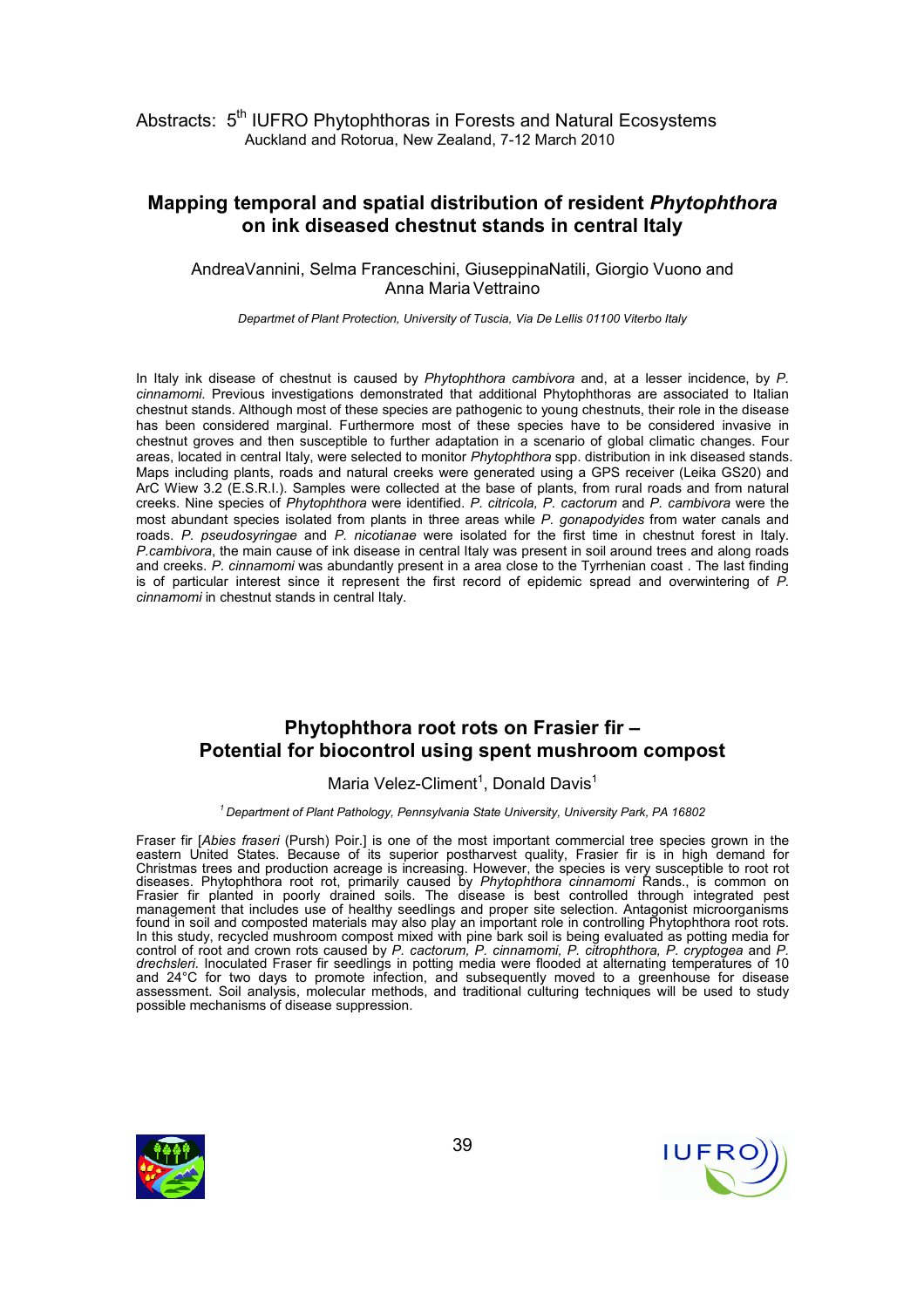# Integrated control protocol of ink disease of chestnut in central Italy.

Anna Maria Vettraino<sup>1</sup>, Selma Franceschini<sup>1</sup>, Giorgio Vuono<sup>1</sup>, Riccardo Paganini<sup>2</sup>, Giuseppina Natili<sup>1</sup> and Andrea Vannini<sup>1</sup>.

> $1$ Departmet of Plant Protection, University of Tuscia, Via De Lellis 01100 Viterbo Italy  $2$ Studio Ambiente e Sicurezza, Via dei Tirreni, 4, Sutri, VT, Italy

Ink disease caused by Phytophthora cambivora represents one of the major threat for sweet chestnut cultivation in central Italy. Ink disease management largely rely on pathogen epidemiology and knowledge of its biological cycle. An Integrated Control Protocol (ICP) including the management of superficial water flows, localised copper sulphate and metalaxyl applications and potassium phosphite trunk injections, has been applied in three ink diseased chestnut areas in central Italy varying for location, extension, management and geomorphology. The monitoring of Phytophthora populations during the protocol steps applications has been useful to identify the best combination and timing of the measures applied. One year application of ICP in larger areas resulted in a reduction of Phytophthora inoculum and in a decrease of disease descriptors as like as incidence and severity. The results reported in the present study, although to be considered preliminary, clearly evidence a positive effect of ICP application to control Ink disease in chestnut orchards in Italy.

# Use of mRNA by as Viability Marker of Phytophthora cambivora inoculum

#### Anna Maria Vettraino, Alessia Tomassini, and Andrea Vannini

#### Department of Plant Protection, University of Tuscia, Via S. Camillo de Lellis snc Viterbo 01100 Italy

The monitoring of viable *Phytophthora cambivora* inoculum in soil and chestnut tissues is of great importance in order to predict Ink disease spread and to evaluate the efficacy of applied control measures.. Diagnostic methods based on pathogen isolation in pure culture are time consuming, and with low sensibility. However diagnostic methods based on DNA do not provide information on inoculm viability. The inoculum viability in biological samples can be evaluate using RNA transcripts as molecular marker, quickly degraded in dead cells. In the present study P. cambivora inducible cytochrome oxidase II (cox II) and β-tubulin transcripts were studied for their use as inoculum viability markers Real time RT-PCR (qPCR) was performed in order to investigate changes in transcription of cox II following exposition of mycelium to different chemical and physical treatments. In these experiment β-tubulin was used as housekeeping. The transcription of cox II gene was induced by glucose. To test the efficacy of this inducer in vivo, roots of chestnut seedlings were inoculated with P. cambivora zoospores and treated with glucose before RNA extraction. In vivo qPCR analysis only detected the signal of P. cambivora β-tubulin .. This could be due to lack of efficacy of cox II transcripts induction on infected plant tissues, or to quality/quantity of extracted RNA. However, these results suggest the use of  $β$ -tubulin mRNA as a possible marker to diagnose viable P. cambivora inoculum. To evaluate the utilization of this marker, qPCR experiments will be performed on natural infected host tissues.



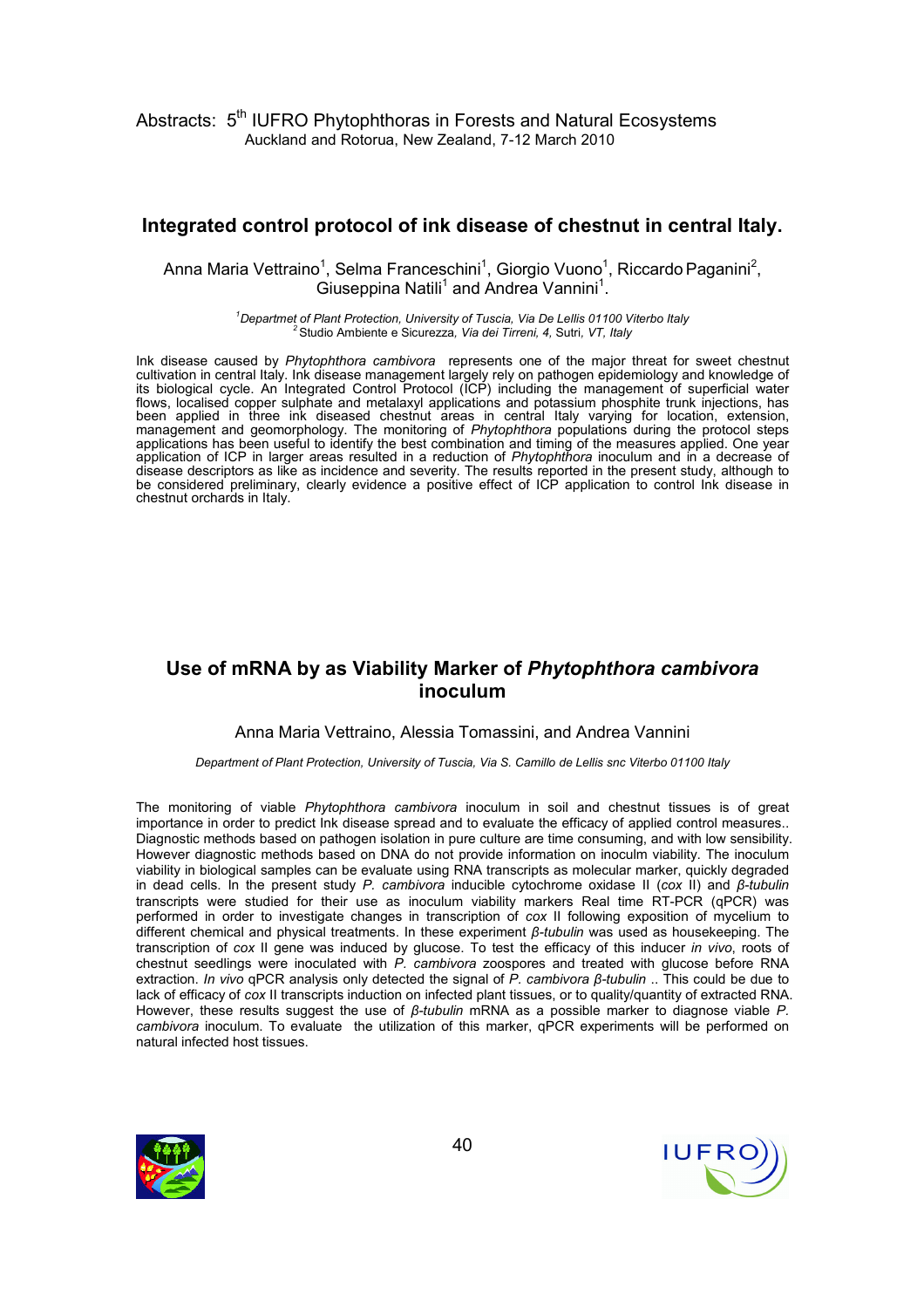# Variability in biology and pathogenicity of a Phytophthora cinnamomi population from southern Europe

Anna Maria Vettraino<sup>1</sup>, Salvatore Vitale<sup>2</sup>, Laura Luongo<sup>2</sup>, Andrea Vannini<sup>1</sup> and Alessandra Belisario<sup>2</sup>

<sup>1</sup> Dipartimento Protezione delle Piante, University of Tuscia, 01100 Viterbo, Italy<br><sup>2</sup> C.R.A. – Centro di Ricerca per la Patologia Vegetale (CRA-PAV), 00156 Roma, Italy

Phytophthora cinnamomi is a root and crown rot pathogen of worldwide impact. It affects wild and cultivated plants and represents a serious threat to commercial plant production, to private and public gardens and parks as well as to natural ecosystems. Such event may be increasing as world trade in plants intensifies. In southern Europe, this pathogen is rising its occurrence and severity in different environments ranging from commercial nurseries to fruit orchards and forests.

Sixty isolates of P. cinnamomi isolated from several hosts, such as walnut, oaks and ornamental plants, in Italy, France and Spain were characterized by mating type, growth rate at different temperatures, pathogenicity, sensitivity to metalaxyl and amplified fragment length polymorphisms (AFLP) analysis. All the investigated isolates were A2 mating type. Isolates were very sensitive to low temperature and only few grew at 4°C. Isolates that grew at 4°C were resistant to methalaxyl. One isolate the number AB69, obtained from red oak in France, showed to be the highest in virulence, growth rate and resistance to methalaxyl.

Isolates clustered according to hosts or geographic origin, and on the basis of phenotypic traits. Isolates exhibited relatively little genetic variation overall, which suggests that they may have come from a common origin. The possible implications of these variations are discussed.

# Management of Kauri Dieback and Phytophthora taxon Agathis

Nick W. Waipara<sup>1</sup>, Alison Davis<sup>1</sup>, Stacey L. Hill<sup>1</sup>, Jacqui Brooks<sup>1</sup>, Mark Pengelly<sup>1</sup>, Joanna A. Barr<sup>1</sup>, Stan E. Bellgard<sup>2</sup>, and Ross E. Beever<sup>2</sup>

<sup>1</sup>Auckland Regional Council, Private Bag 92012, Auckland, New Zealand <sup>2</sup>Landcare Research, Private Bag 92170, Auckland, New Zealand

Kauri Dieback, has been identified as an increasing problem affecting kauri (Agathis australis) across the Auckland region. Phytophthora taxon Agathis (PTA), has been identified as a causal agent of Kauri Dieback at some locations, in the Waitakeres Ranges Regional Park and on Great Barrier Island. Phytophthora cinnamomi has also been linked with kauri tree ill-thrift. Both of these Phytophthora species are presently considered as exotic to New Zealand. PTA is associated with a collar rot causing large bleeding basal lesions, yellowing foliage and tree death. In 2008, Auckland Regional Council implemented a range of standard operational procedures to pro-actively manage this disease complex across the region. Surveys are underway to assess overall tree health in relation to various environmental stress factors as well as the distribution of Phytophthora spp. in Auckland's kauri forests. Survey sites were prioritised in areas with high conservation value, iconic trees, or high levels of soil disturbance, such as tracks intersecting kauri root zones. Site inspections where also undertaken on private land where landowners or the public had reported potential observations of Kauri Dieback. Risk-based management of the suspected pathways and primary vectors of Phytophthora spp., including people and feral pigs, is underway.



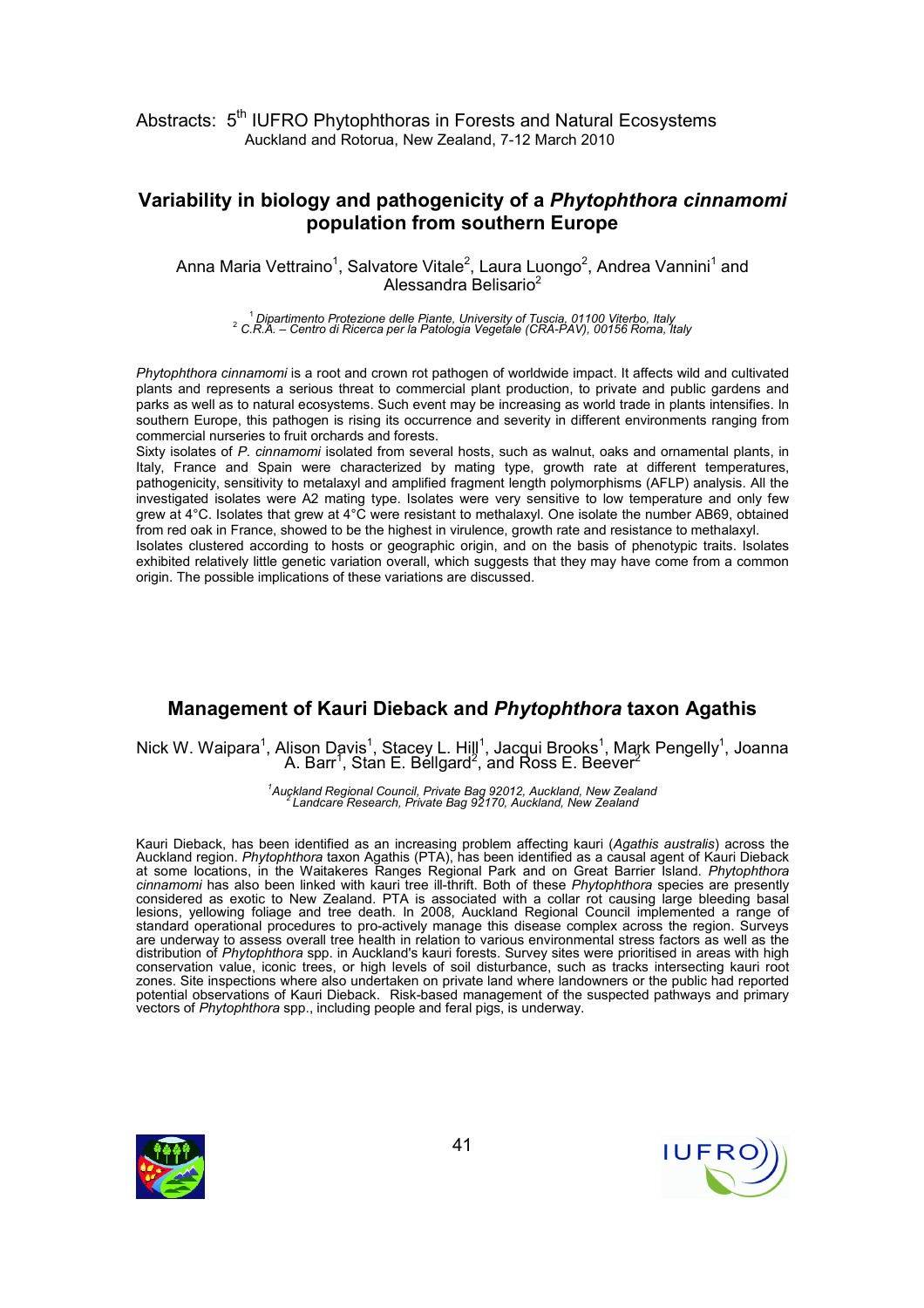## Spread of Phytophthora ramorum on to foliage and stems of mature plantation larch (Larix) in the UK

J. F. Webber<sup>1</sup>, B. Jones<sup>2</sup> and C.M. Brasier<sup>1</sup>

<sup>1</sup>Forest Research, Alice Holt Lodge, Farnham, Surrey, GU10 4LH; 2 Forestry Commission, c/o Defra, Polwhele, Truro, Cornwall TR4 9DA

Phytophthora ramorum (NA1 lineage) has caused heavy mortality of tanoak and true oaks in western USA over the past 15 years. It has also attacked many understorey species. Inoculum comes mainly from canopy infections on Umbellularia and Lithocarpus. In 2003, P. ramorum (EU1 lineage) was found spreading from nurseries and public gardens into woodlands mainly in western Cornwall, south-west England, causing (along with P. kernoviae) extensive dieback and mortality of understorey Rhododendron ponticum. Inoculum coming from rhodendron foliage has resulted in bleeding stem lesions on Fagus and Quercus; also foliar infections of Castanea, Quercus and other hosts. Tree damage at these sites has been comparatively limited to date, mostly because only a limited range of trees has been exposed to inoculum. However in August – October 2009 widespread dieback of both mature and young Japanese larch, Larix kaempferi, was reported from several locations in south-west England ~30-100 km to the east of previous tree-infected sites. Symptoms include needle blackening, shoot wilting, extensive resinosis on branches and stems and bark necrosis. P. ramorum has been isolated from shoots and needles in the larch canopy, from bark lesions and from larch needle litter on the forest floor. Observational evidence and preliminary experiments suggests P. ramorum has the potential to sporulate heavily on larch foliage and spread from there to the stems (cf. tanoak infection in the USA). This is the first record of P. ramorum on larch and the first serious development on a conifer host on either side of the Atlantic.

#### Occurrence of Phytophthora in irrigation water used in forest and woody ornamental nurseries

#### Sabine Werres, Stefan Wagner, Marko Riedel

1 Julius Kühn-Institut – Federal Research Center for Cultivated Plants (JKI), Institute for Plant Protection in Horticulture and Forestry (GF), Messeweg 11/12, 38104 Braunschweig, Germany

67 water samples from commercial nurseries all over Germany were examined on the contamination with Phytophthora in July/August 2008. The samples originated from different sources like retention reservoirs where the surplus water from container stands is collected, ponds, rivers, streams, wells, etc.. Nearly 63% of the water samples were with sediment and nearly 37% without sediment. To detect Phytophthora a bait test with Rhododendron leaves was used. The Rhododendron leaves were examined by direct isolation and with PCR (different primers). To determine the Phytophthora species the pure cultures were sequenced. 41.8% of the samples were tested positive with Phytophthora. The percentage of samples with Phytophthora was much higher if sediment was included in the bait test. Phytophthora was detected mainly in samples from the retention reservoirs. All 10 samples from wells were free of Phytophthora.



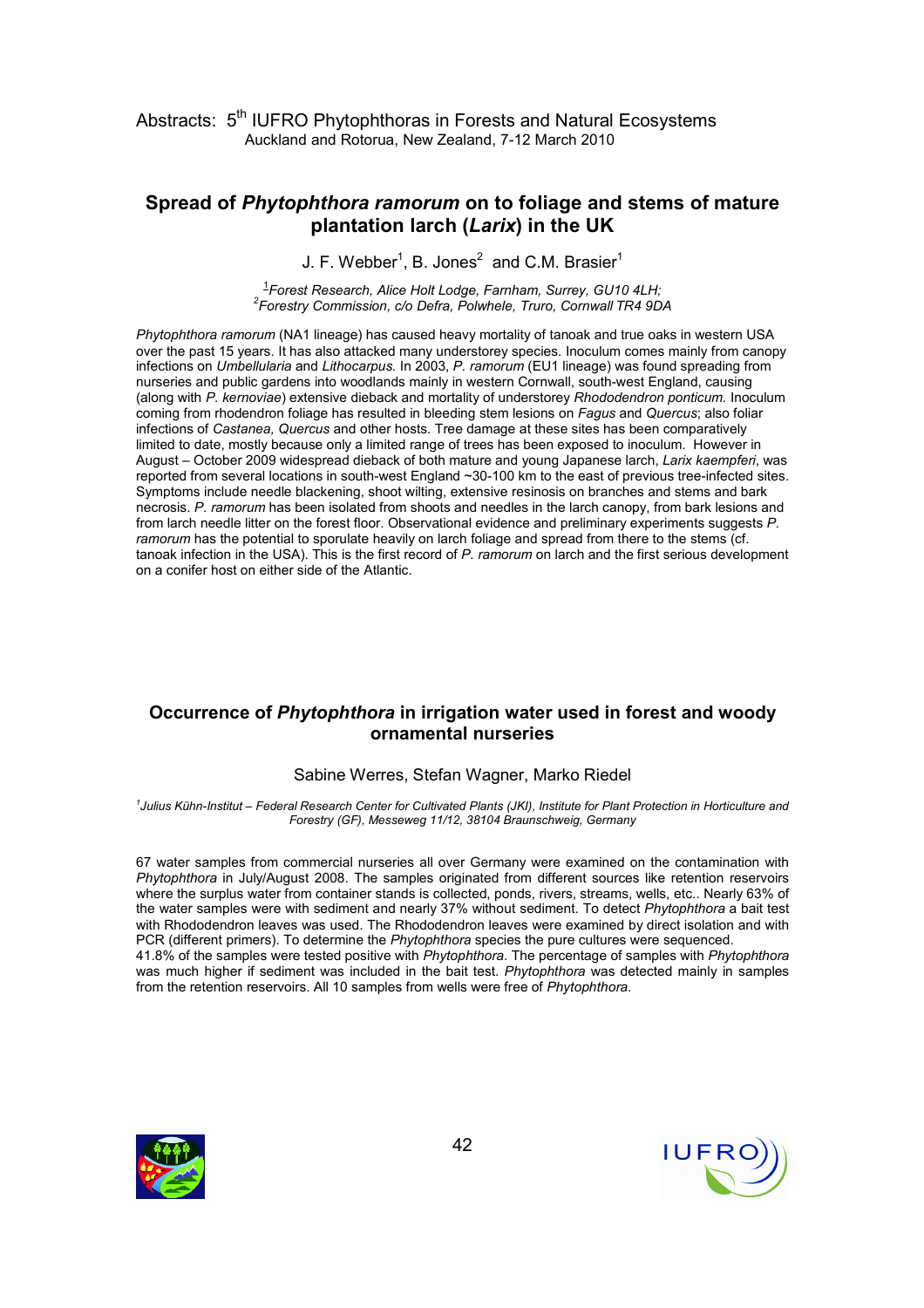## Long-term survival of Phytophthora kernoviae oospores

#### Timothy L. Widmer

<sup>1</sup> Foreign Disease and Weed Science Research Unit, USDA/ARS,, 1301 Ditto Avenue, Fort Detrick, MD, 21702, USA

Phytophthora kernoviae is a pathogen recently found in the UK and New Zealand. To date, P. kernoviae is not known in the USA, but there is interest in studying this species and to prevent its entrance and establishment. Phytophthora kernoviae, not known to produce chlamydospores, is homothallic and produces abundant oospores. Therefore, the propagule most likely involved in long distance dispersal will be the oospore, making it important to study its biology. This study was conducted to examine long-term survival of oospores buried in sand at different temperatures. Oospores of one P. kernoviae isolate from the UK and one from New Zealand were imbedded separately onto 20  $\mu$ m-mesh screens, buried in moist, autoclaved sand, and incubated at 4, 10, 20, or  $30^{\circ}$ C. Over time, four screens were removed from each replication. The pathogenicity potential was checked by placing three screens on Rhododendron leaf disks. The remaining screen was exposed to 1% MTT, staining the oospores for viability. After 1 year, viability of the oospores was 82, 81, 79, and 58% for the UK isolate and 86, 75, 82, and 78% for the New Zealand isolate for the 4, 10, 20, and  $30^{\circ}$ C treatments, respectively. No necrosis was observed on leaf disks exposed to oospores after 1 year at 30°C. However, necrosis was observed at the other temperatures after being buried for 1 year. This demonstrates that P. kernoviae oospores can persist in sand for long periods of time at different temperatures and could be significant in spread of this pathogen.

# Assessing the survival, sporulation and pathogenicity of Phytophthora cinnamomi within water bodies on a mine site: a risk assessment based approach and implications for on-ground management

#### N. Williams<sup>1</sup>, T. Paap<sup>1</sup>, W. Dunstan<sup>1</sup> and G. Hardy<sup>1</sup>

1. Centre for Phytophthora Science and Management, School of Biological Sciences and Biotechnology, Murdoch University, Murdoch, WA 6150, Australia.

It is often assumed that Phytophthora species accumulate in streams, lakes and manmade reservoirs from infestations within the water catchment. Based on the pathogen's biology, it has been assumed that any inoculum present in large water bodies poses a risk for the spread of the pathogen to non-infested areas. It is poorly understood how well Phytophthora species and in particular P. cinnamomi survive and sporulate in water bodies with different chemical profiles or at different times of the year. Furthermore, water baiting studies indicate that P. cinnamomi is rarely isolated directly from high volume water bodies draining directly from areas known to be infested with P. cinnamomi.

This study investigated the growth of P. cinnamomi in seven water bodies within a single mine site to asses the associated risks of spreading P. cinnamomi during operational activities. Each water body varied in terms of the organic particulates and dissolved chemicals due to different underlying soil types, water influx and water recycling regimes. Water quality was shown to have a significant impact on the sporulation, infection of available plant material and survival of P. cinnamomi in the water across the seven water bodies tested. The experimental findings and implications of this research for on ground management will be discussed.